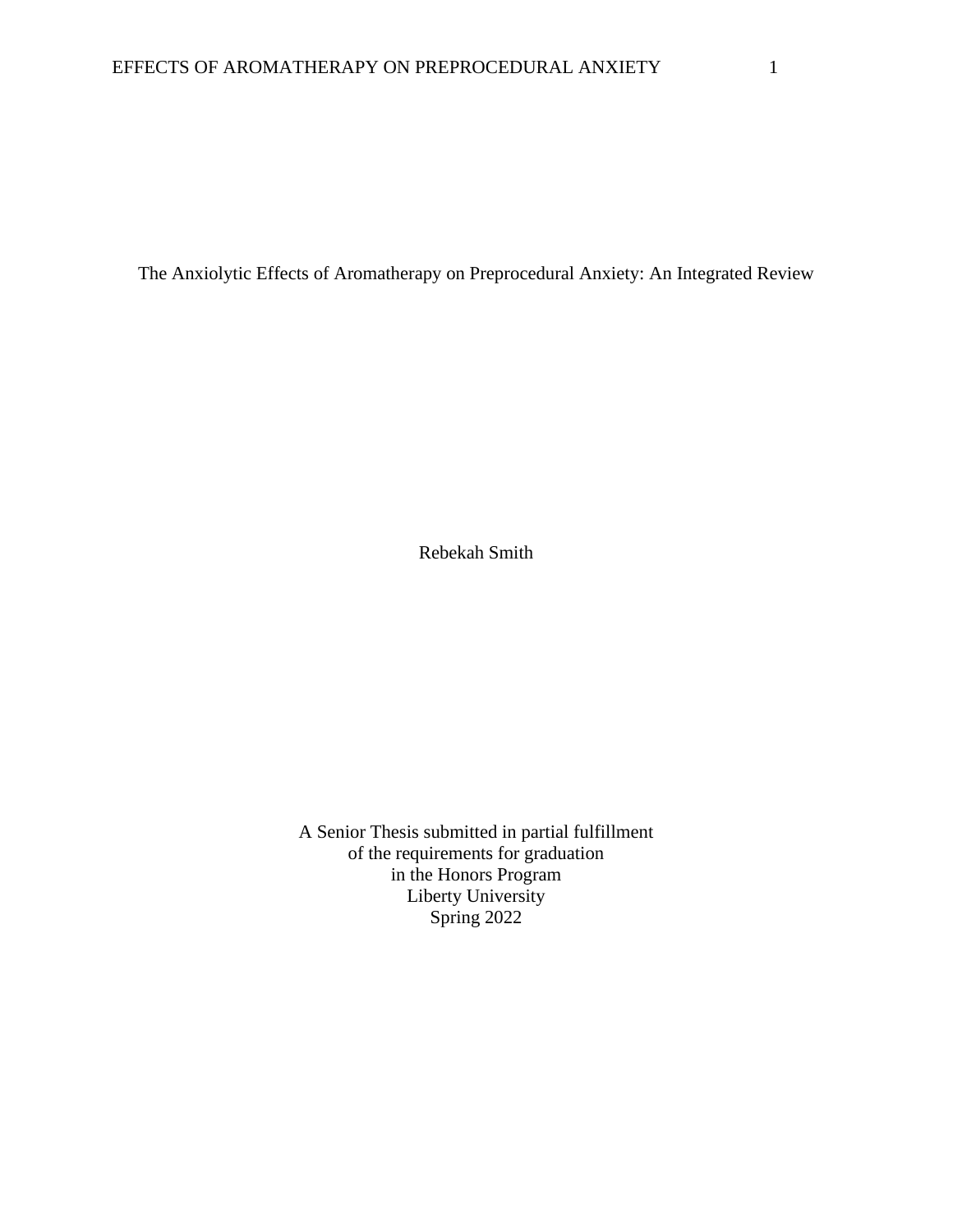Acceptance of Senior Honors Thesis

This Senior Honors Thesis is accepted in partial fulfillment of the requirements for graduation from the Honors Program of Liberty University.

> Heather Humphreys DNP, MSN, RN, CNE Thesis Chair

\_\_\_\_\_\_\_\_\_\_\_\_\_\_\_\_\_\_\_\_\_\_\_\_\_\_\_\_\_\_

Tamra Rasberry PhD, MSN, RN, CPI-CI Committee Member

\_\_\_\_\_\_\_\_\_\_\_\_\_\_\_\_\_\_\_\_\_\_\_\_\_\_\_\_\_\_

Cindy Goodrich, EdD, MSN, RN, CNE Assistant Honors Director

\_\_\_\_\_\_\_\_\_\_\_\_\_\_\_\_\_\_\_\_\_\_\_\_\_\_\_\_\_

\_\_\_\_\_\_\_\_\_\_\_\_\_\_\_\_\_\_\_\_\_\_\_\_\_\_\_\_\_\_ Date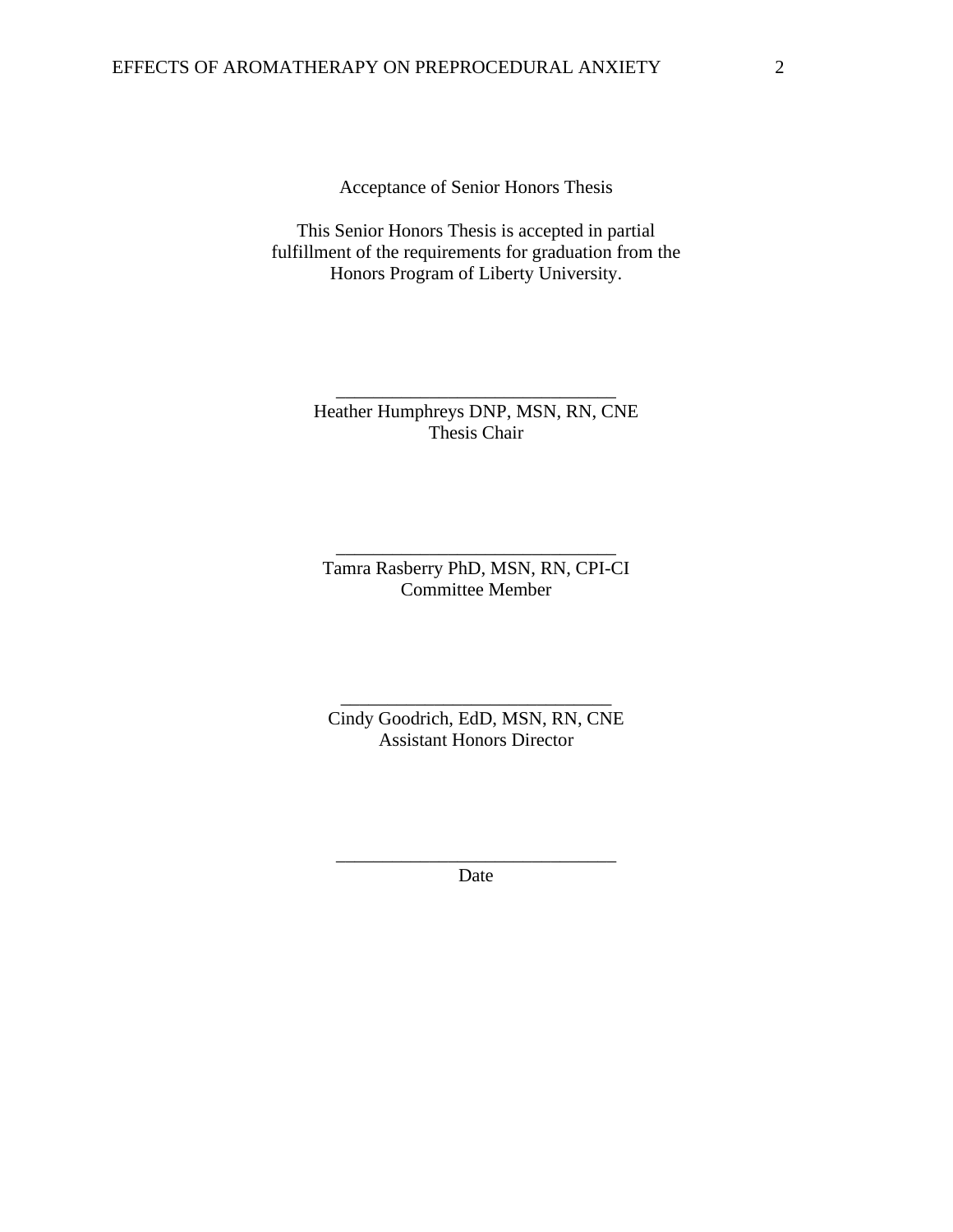#### **Abstract**

Anxiety before procedures can negatively impact patients by increasing cortisol levels which delays wound healing and increases infection risk, increasing pain and sedation medication needs, and increasing hospitalization time. This review was conducted to find how inhaled essential oils affect pre-procedural anxiety of adults in acute care settings. Nine databases and some gray literature were searched within the past ten years, and documented using the PRISMA flow chart. Ten articles fitting the inclusion criteria were retrieved. Nine of the articles found a significant difference between the aromatherapy group and control group and pre- and postintervention anxiety scores, and none reported adverse effects. Results align with other reviews with a majority favoring aromatherapy. Since results are mixed, further research is required.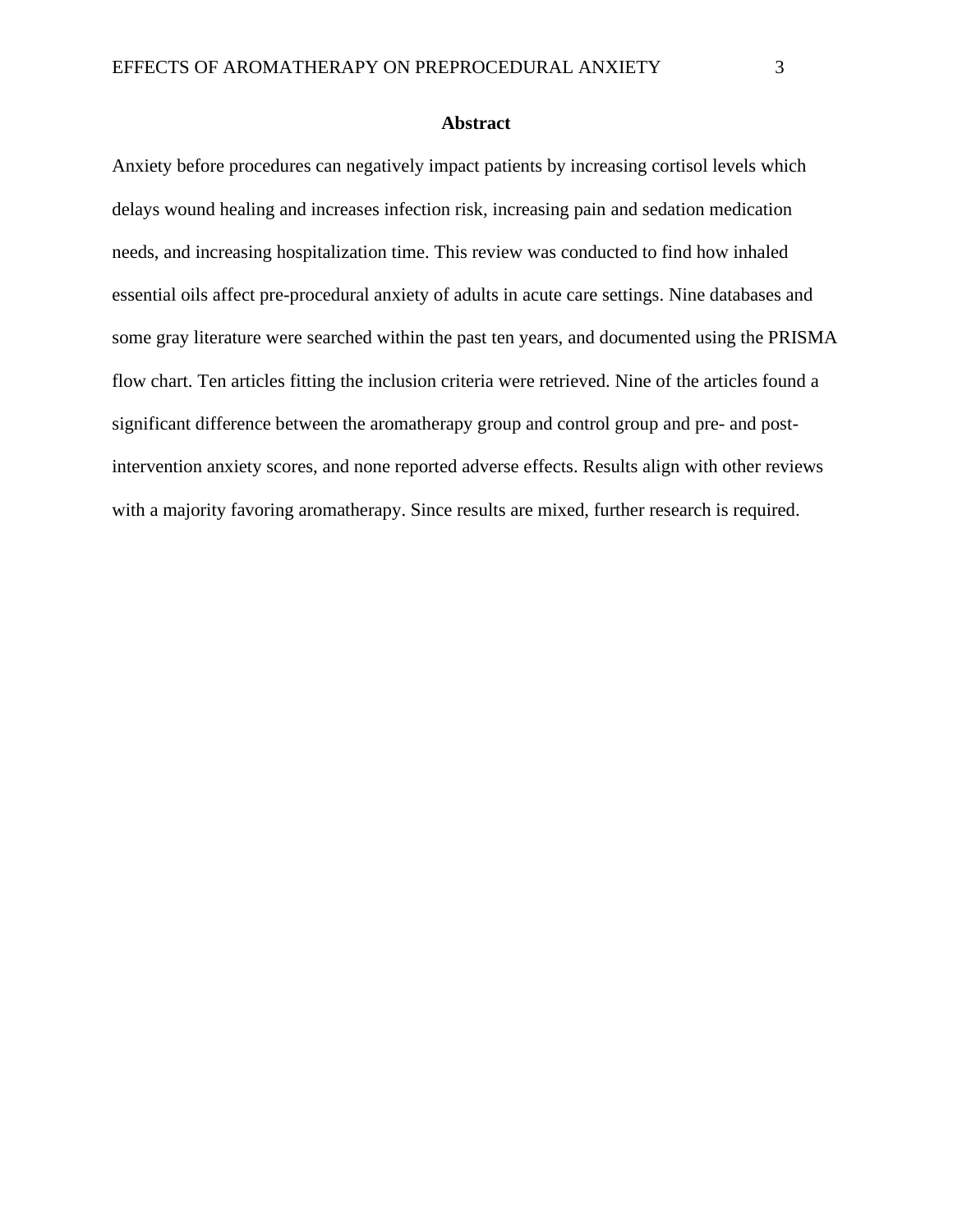The Anxiolytic Effects of Aromatherapy on Preprocedural Anxiety: An Integrated Review

#### **Section One: Formulating the Review Question**

Essential oils (EOs) have been used for centuries in healthcare, and in nursing since Florence Nightingale. Johnson, et al. (2017), Johnson (2019), and Smith and Kyle (2008) say that Nightingale used lavender EO on the forehead of wounded soldiers to relax them, and she believed that sensory variety such as different colors, light, and smells not only had psychological but physical effects also, so she used floral EOs to brighten the atmosphere to encourage healing. Johnson, et. al. (2017) note that the French and English consider aromatherapy a science and in Australia, England, France, and the United States it is considered an integrative and complementary practice. EOs are used in the hospital in many ways including for infection, insomnia, nausea and vomiting, pain and inflammation, stress and well-being, and for specific uses in some specialties.

In the 1930s, according to Smith and Kyle (2008), the French introduced aromatherapy to medical science. They used antiseptics in World War II and continued after the war. Blunt (2003) explains that hospitals in Europe now use essential oils with water to clean. Buckle (2015) expands that although not currently used in the hospital for infection, in the past, perfumers and glovemakers in Europe using EOs survived the Black Death. Lavender has been shown to reduce MRSA, rose can help the plague, and Rosa damascena has antibacterial properties. In the 1980s the Churchill Hospital and the Radcliffe Infirmary started using aromatherapy for insomnia with equal to better results than benzodiazepines and analgesics with great patient satisfaction, and they are currently used in the UK and Norway. Although not used in the hospital for pain, many EOs have been shown to have some analgesic effects and enhance analgesic medications. Finally, Buckle (2015) notes that countries throughout the world,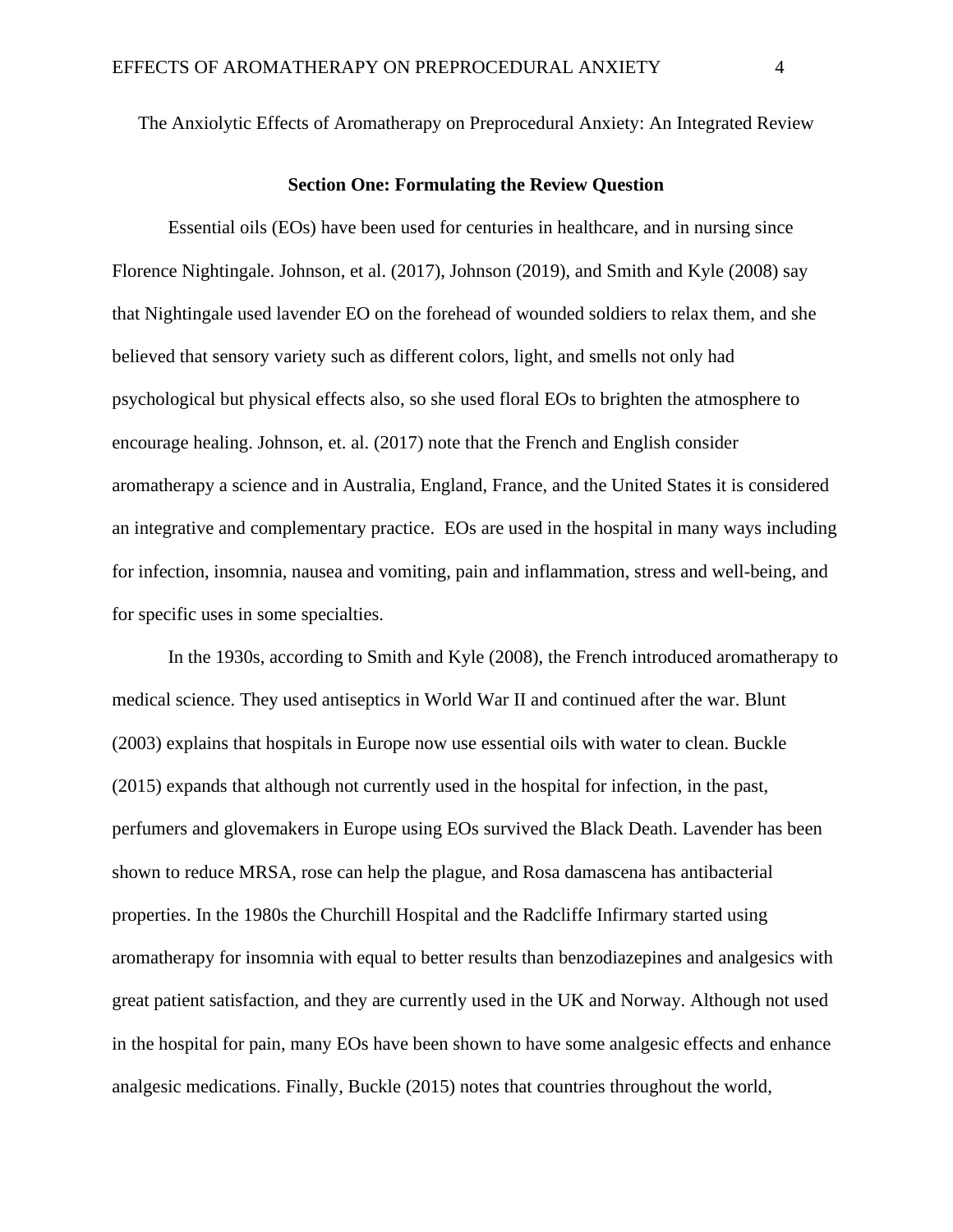including Great Britain, India, Austria, and the U.S. have used EOs to reduce anxiety before procedures.

Searing (2020) states that 60% of Americans reported feelings of anxiety daily in March and April of 2020, which was an increase from previous years. Anxiety, a symptom of stress, commonly presents in hospitalized patients for many reasons including a sense of loss of control and helplessness, loss of identity, and the invasion of privacy. Many patients experience preprocedural anxiety. Shajimon (2013) found that patients in invasive cardiac procedures experience more state anxiety, an anxiety that is focused on the situation at hand, such as the procedure, than cardiac anxiety, a more chronic anxiety. Anxiety can be especially detrimental in cardiac patients due to the increased oxygen demand the sympathetic nervous system (SNS) response causes, the increased inflammatory response that occurs, and the risk for arrythmias. Gallager, et al. (2010) aids in explaining the inflammatory response can lead to coagulation and thrombus formation which, combined with an increased oxygen demand, can put patients at risk for ischemia, especially if the anxiety occurs over a long period of time while waiting for the procedure.

Gallager, et al. (2010) says that anxiety can interfere with normal functions and decrease patient cooperation during procedures. Several studies have shown a correlation between preprocedural anxiety and increased pain during the procedure, and one study even showed that parental anxiety can increase pain perception in children (Vitale, 2020, Vadalouka, 2009, Naik, 2018; Oommen, 2019). Puntillo, et al. (2014) says that in the ICU, pain is one of the main sources of psychological stress, and the most painful nonsurgical procedures identified were chest tube removal, wound drain removal, and arterial line insertion. In addition to anxiety increasing the need for pain medication, Ni, et al. (2013) notes that more sedating medications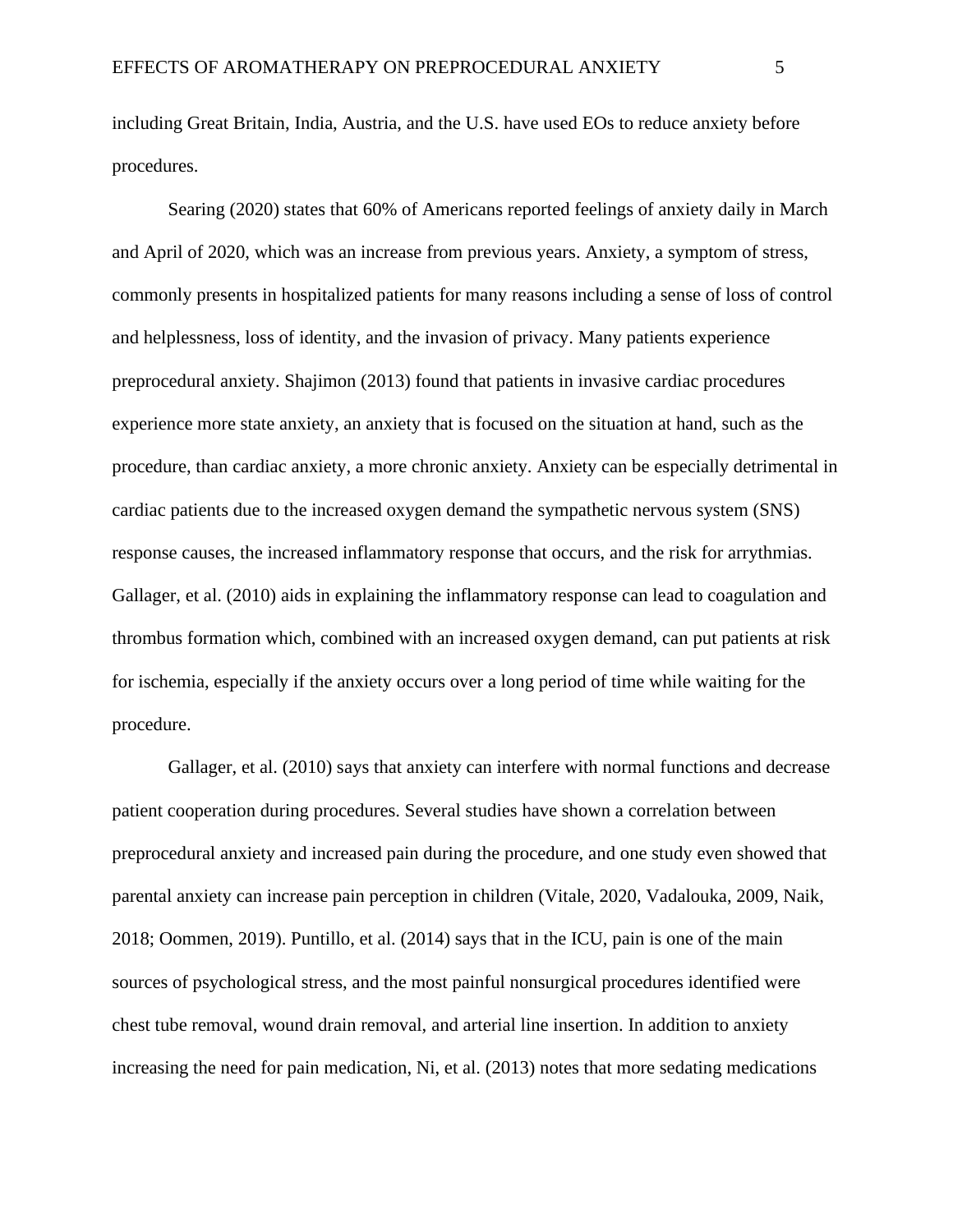may be needed during the procedure due to the arousing effects of the SNS. Schreiber, et. al. (2006) found that the strong correlation between anxiety and sedating effects in children may cause a strong desire for nonpharmacological techniques to lower anxiety before the procedure due to limits of drug type and amount in some emergency departments (EDs). Anxiety is prevalent in the U.S. and can cause increased pain sensitivity and decreased effect of sedation medications, which causes complications before procedures.

Johnson, et al. (2017) explains that inhalation of essential oils is thought to decrease stress by entering the limbic system and affecting the hypothalamus, endocrine system, and autonomic nervous system (ANS) to regulate heart rate, respiration rate, blood pressure and increasing peripheral perfusion, decreasing the stress response. Childers and Aleshire (2020) continues EOs either enter through olfactory receptors, immediately affecting the olfactory bulb, or enter the bloodstream through the alveoli. The olfactory bulb connects to the limbic system, which connects to the amygdala, regulating emotions. It also connects to the hippocampus, affecting memory; hypothalamus, regulating hormones; and the ANS and cingulate gyrus affecting BP, pulse, focus, and attention (Childers & Aleshire, 2020). Controlling the stress response through EOs affecting the brain by entering the olfactory receptors decreases anxiety of patients before procedures.

There are several ways to measure anxiety levels. Many studies use self-reported surveys due to their ease of use, but they are subjective. Gallager, et al. (2010) describes how the State Trait Anxiety Inventory (STAI) asks participants to rate their level of apprehension, tension, nervousness, worry, and activation of the autonomic nervous system (ANS), and it has been found to be valid and reliable in many populations. Julian (2011) says the Beck Anxiety Inventory (BAI) uses a 4-point Likert scale to measure nervousness, dizziness, inability to relax,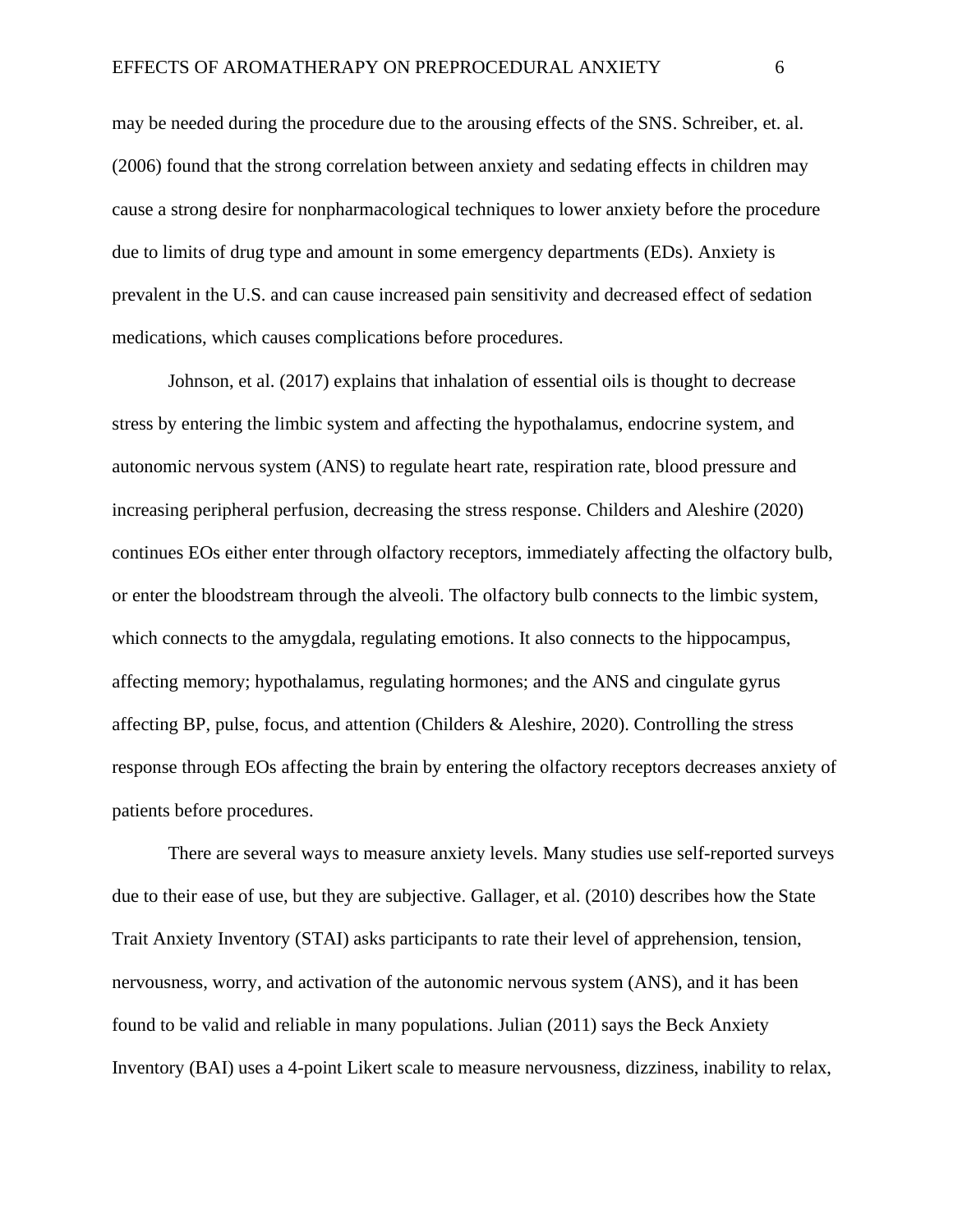etc. Gallager, et al. (2010) also notes that vitals signs can be used to measure the ANS response because anxiety stimulates the sympathetic nervous system (SNS) which causes increased heart rate and blood pressure.

According to Nadendla (2015), cortisol, a hormone released by the adrenal cortex in times of stress, can also be used to assess anxiety, and was shown to be effective compared to Hamilton's anxiety scale. Polat (2018) says that salivary cortisol is superior to serum cortisol measurements because salivary cortisol is unbound. Salivary cortisol is also easier to obtain, less invasive, less stressful to obtain, and does not respond to changes in temperature, movement, or microorganism growth. Inder, et al. (2012) describes if using a sterile plastic urine jar or plastic tube, the patient spits/drools into it until about 3mL has been collected, which would take approximately 3 minutes. The Salivette systems contain a polyester or cotton inlay. The patient chews the swab inlay for 30 seconds to 3 minutes until 0.5 to 3mL of saliva is absorbed and puts it back into the tube. Swabs help filter cells and debris and allows for a non-viscous sample. Although many advantages exist in collecting salivary cortisol, smoking and oral injuries causing blood can elevate levels, skewing the results. Agatonovic-Kustrin, et al. (2020) distinguishes salivary cortisol measures chronic stress while the salivary biomarker chromogranin A (CgA) measures acute stress. Salivary cortisol and CgA provide useful measurements of anxiety.

Kang, et al. (2019) says that lavender essential oil (LEO), one of the most researched and used for decreasing anxiety, contains linalool which has been shown to inhibit the limbic system and transmission of the autonomic nervous system. It is also effects GABA-A (gammaaminobutyric acid) receptors to reduce anxiety. Weaver, et al. (2020) affirms lavender has been shown to reduce stress and depression and improve moods. Ota, et. al. (2017) shows in a study that linalool caused significant reductions in cerebral blood flow to the right superior temporal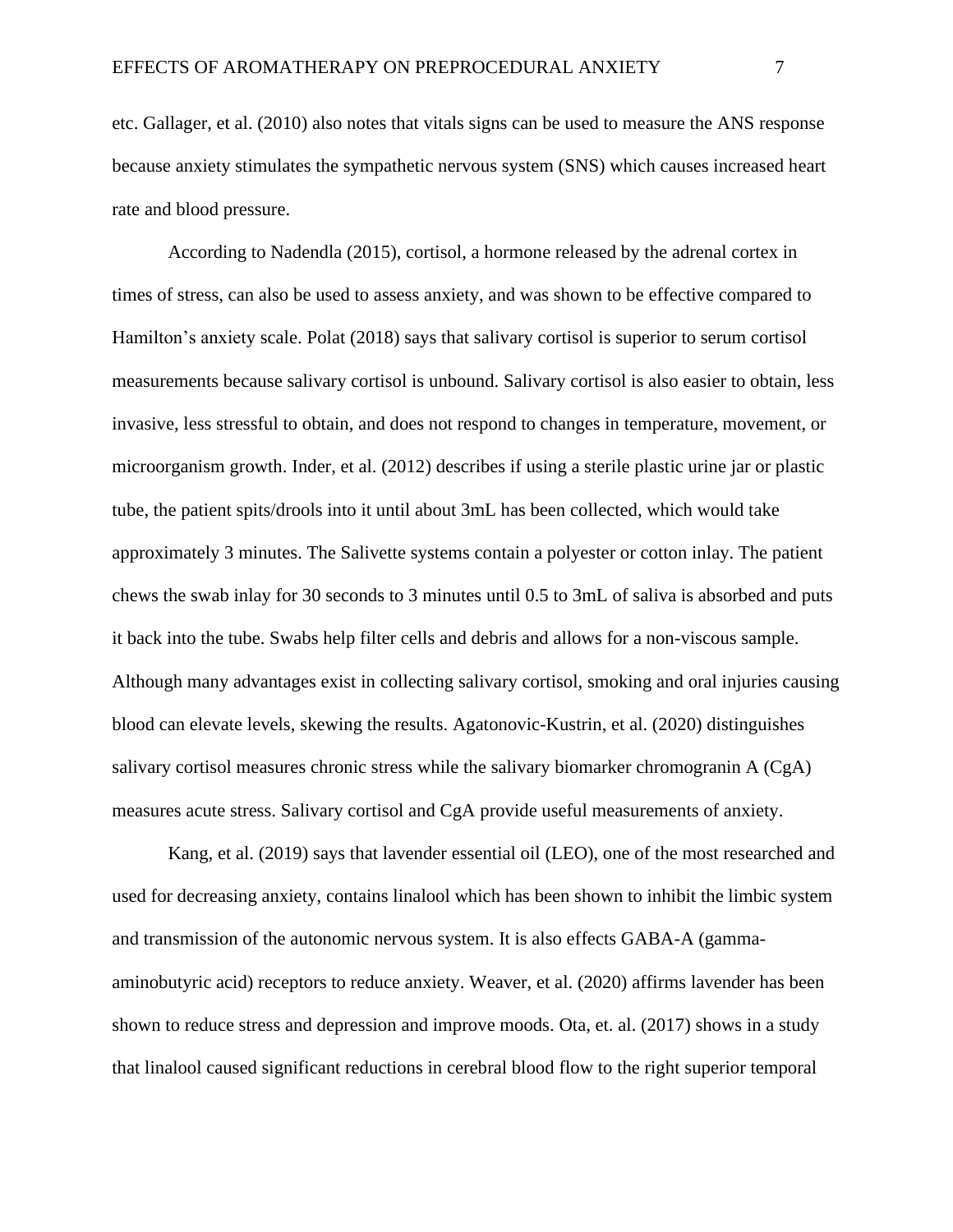gyrus to insula, anterior cingulate cortex after inhalation, which would cause the sedative and anxiolytic effects. Tugut (2017 says the effect occurs 3-15 minutes after inhalation. Lavender seems to have the physiologic effect of decreasing stress soon after inhalation.

Although there is much research showing positive effects of EOs, Allard & Katseres (2016) suggests that essential oils may have more of a psychological effect from the perceived smell rather than a pharmacological effect. Babulka, et. al. (2017) found no difference between using rosemary and lavender essential oil and a placebo on cognitive performance, which may suggest that essential oils may increase alertness and attention due to a psychological effect like placebos. Agatonovic-Kustrin et. al. (2020) believes they have a pharmacological effect because they enter the bloodstream and have measurable effects. Whether a physiological or psychological effect, the research shows that they do decrease stress and anxiety.

Several reviews exist reviewing the literature for the anxiolytic effects of lavender, but not many have looked at other EOs for anxiety. A systematic review and meta-analysis with twenty-two articles found inhaled lavender to decrease anxiety, systolic blood pressure (SBP), heart rate, salivary cortisol, and CgA levels (Kang, et. al., 2019). In a systematic review, out of fifteen random controlled trials, Perry, et al. (2012) found seven to show positive effects of lavender on anxiety over the controls. Malcolm and Tallian (2018) did a review on patients with anxiety disorders using the oral preparation Silexan and found it to have a calming effect without sedation, dependence, tolerance, or withdrawal and a more rapid onset than first line anxiolytics, but even though there were no dangerous side effects in short term trials, the authors recommend using the oral preparation with caution. Three meta-analyses on the oral administration of lavender found it to be significantly effective in treating anxiety (Möller, et. al., 2017; Yap, et. al., 2019; Generoso, et. al., 2017).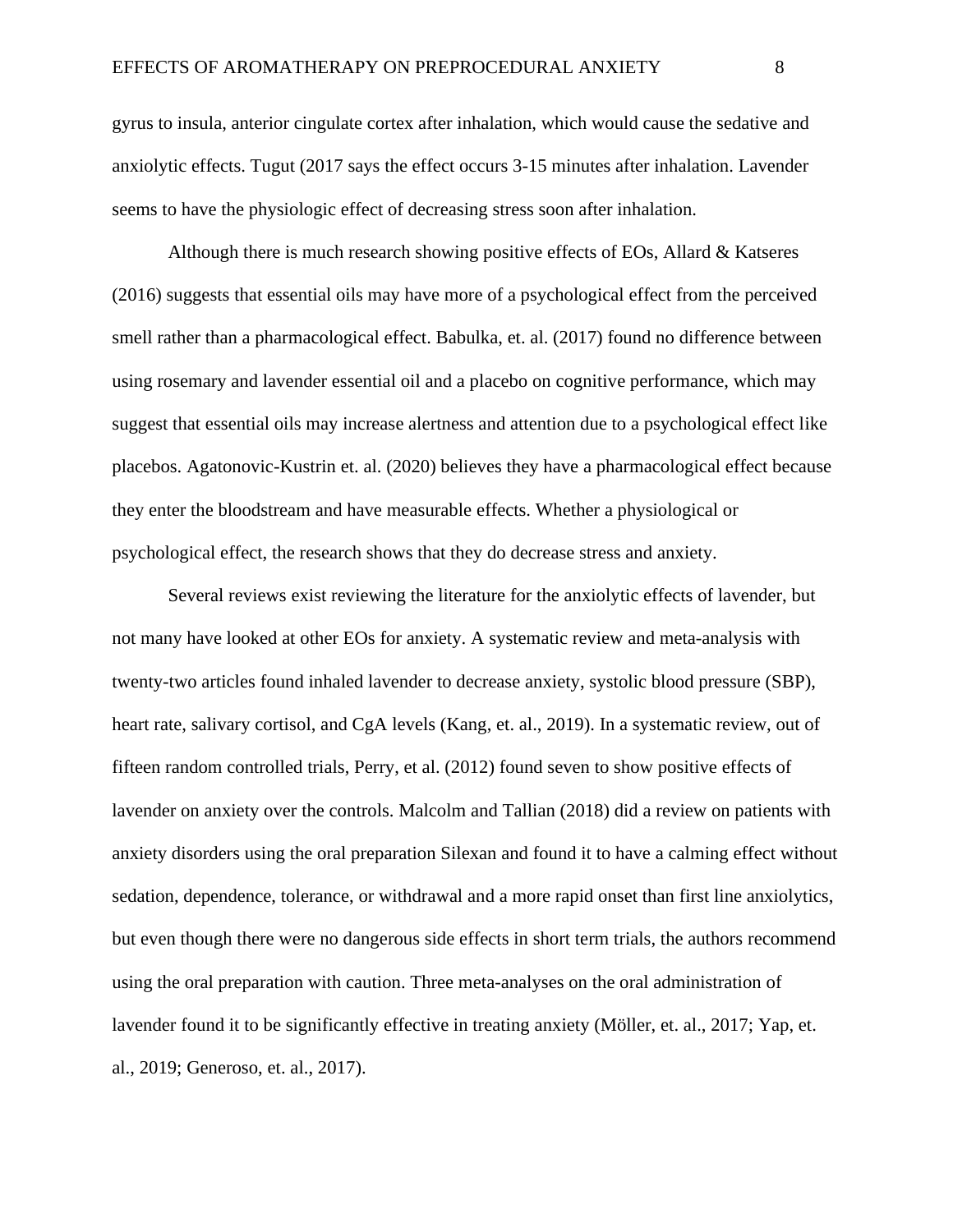In one review by Sahib, et al. (2012), on coriander, three articles were identified that showed the effects of coriander to be equal to those of diazepam in reducing anxiety. A majority of the 16 articles in Ghiasi's, et al. (2019) systematic review found aromatherapy to help anxiety during the first stage of labor. Dobetsberger & Buchbauer (2011) found in their review of 11 rigorous papers, that lavender *(Lavandula angustifolia)*, neroli (*Citrus aurantium L*.), sweet orange (*Citrus sinensis L*.), shell flower leaves (*Alpinia zerumbet*), and black cumin seed (*Nigella sativa L*.) aromatherapy helps anxiety in many different settings, and aromatherapy massages had many beneficial effects. Sousa, et. al. (2015) and Agatonovic-Kustrin, et. al. (2020) found many different EOs to work in animal models for anxiety by using different mechanisms and different from the GABA/Benzodiazepine.

### **Defining Concepts and Variables**

Variables are anything that change between studies that could cause a difference in outcome. Operational variables include levels of anxiety in individuals, the type of procedure, the EO used, and the mode of inhalation.

### **Rationale for Conducting the Review**

Although there are many studies on the use of anxiolytic EOs in the hospital, there is no recent review looking at the different types of oils used and how they effect preprocedural anxiety in humans.

### **Purpose and Review Question**

This review will explore the current research on anxiolytic EOs. The question is asked, "How do inhaled essential oils affect pre-procedural anxiety of adults in acute care settings?" **Formulate Inclusion and Exclusion Criteria**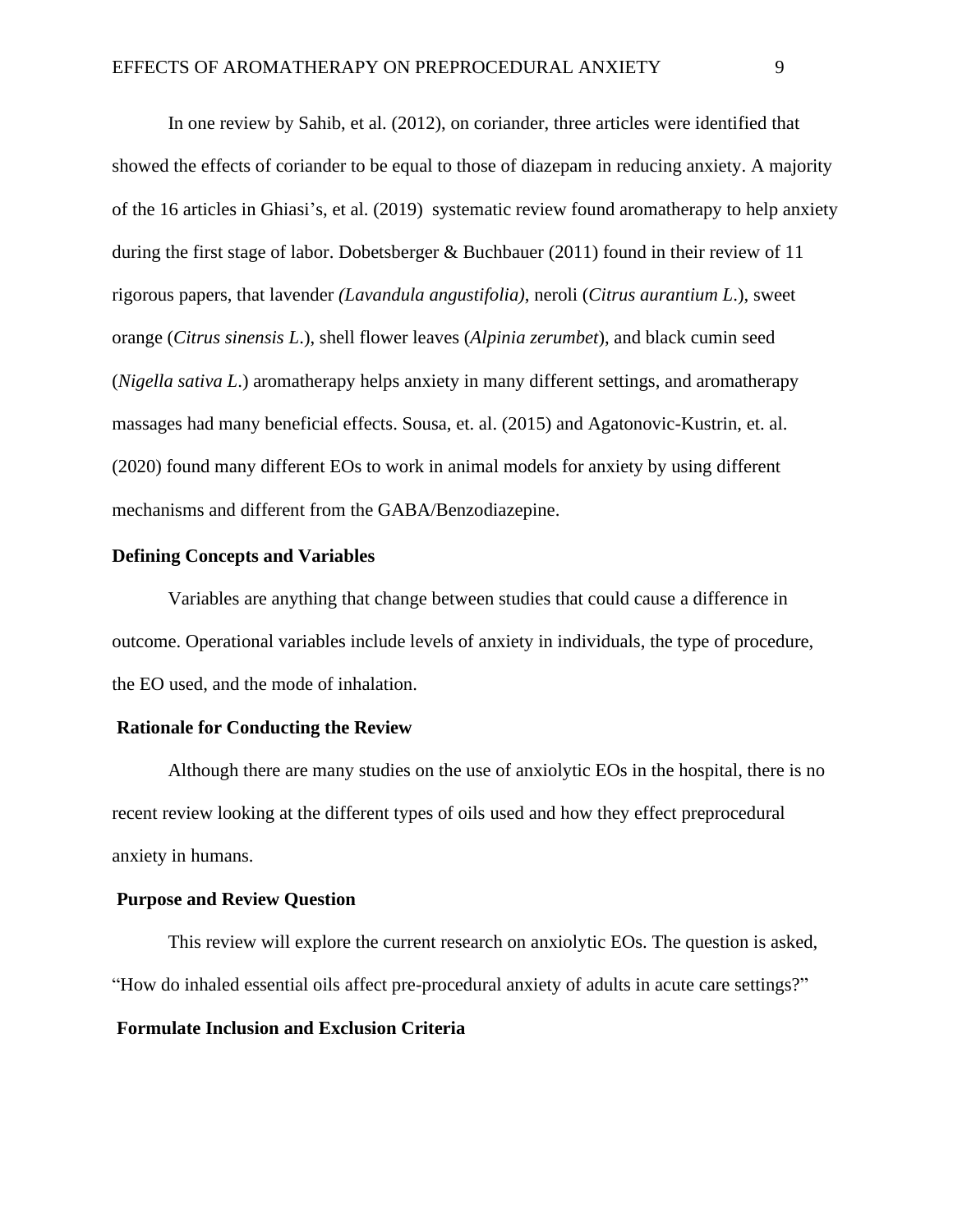Research included in this review had to meet all the following inclusion criteria: an inhaled route, inpatients and outpatients that come into an acute care setting, intervention before the procedure, and articles in the past 10 years scoring level one or two of John Hopkins' quality evaluation. Oral and topical routes, outpatients in facilities outside the acute care setting such as primary care offices or dental offices, research that started the EO before coming into the acute care facility, aromatherapy combined with another method of reducing anxiety (music therapy, controlled breathing, massage), reviews that were not specifically preprocedural, and articles that were levels three, four, or five according to John Hopkins' quality evaluation were excluded.

#### **Conceptual Framework**

Whittemore and Knafl's (2005) "The integrative review: Updated methodology" was used as a framework. In the first stage of Whittemore and Knafl's framework, the literature search stage, computerized databases are searched with the same search terms and ancestry searching, journal hand searching, networking, and searching research registries are also recommended. The search process must be thoroughly documented including search terms, databases used, additional search strategies, and the inclusion and exclusion criteria. In the data evaluation stage, the researcher must decide whether to have broader criteria to include different designs and lose specificity or to do literature-specific quality evaluations and make analysis more complicated. When choosing sources that are similar, as this review has done, it is optimal to calculate quality scores and use those scores as part of the inclusion and exclusion criteria.

Whittemore and Knafl's data analysis stage uses the constant comparison method and contains five steps: data reduction, in which data is extracted and categorized; data display, in which matrices, charts, or graphs are made with similar data to aid in the next step; data comparison, in which patterns and themes are noted; conclusion drawing, in which it is moved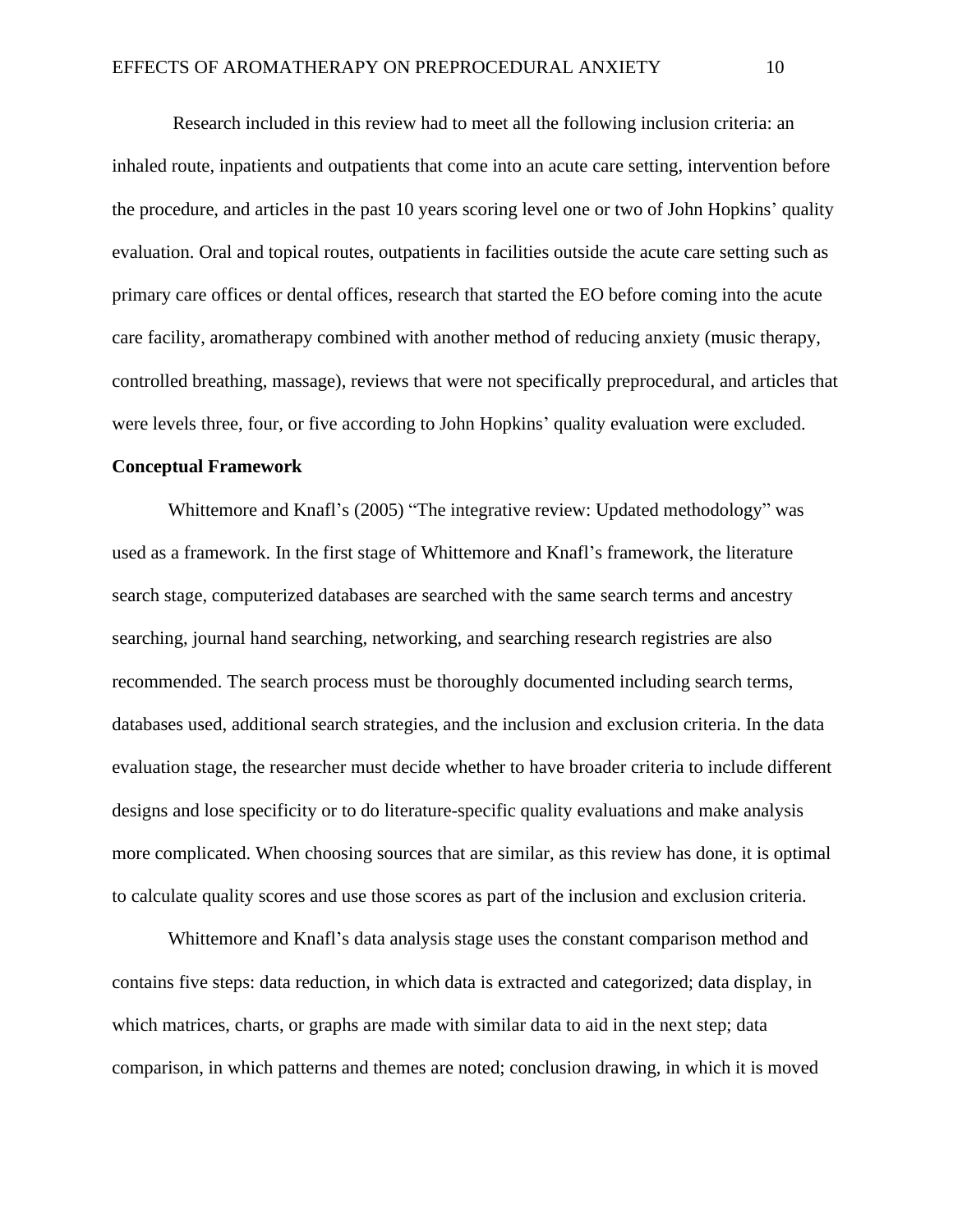from the specifics to the general; and verification, in which the researcher returns to the sources to check the accuracy of his work. The results should be in a logical order, show the depth of the topic, and contribute to new understanding of the topic. Implications for further research and clinical practice should also be noted. Whittemore and Knafl's framework adds strength to integrative reviews and improves reporting of methods.

#### **Section Two: Comprehensive and Systematic Search**

A librarian helped choose the databases CINAHL, because of its specificity to nursing research; Proquest Nursing & Allied Health Database, because of its wide variety of journals in nursing and other health related disciplines; Cochrane library because it includes systematic reviews; PubMed, because of its comprehensiveness in medical sciences; Medline, due to its variety in medical sciences; and Clinical Key, because it may contain some helpful nursing articles. The databases KoreaMed, National Digital Science Library (NDSL), KMBase, Korean studies information service system, KISTI, EMBASE and PsychInfo (via OVID), AMED and CINAHL (via EBSCO), ISI Web of Knowledge, the ClinicalTrials.gov registry, the EMA Clinical Trials Register, and the ISRCTN, Scopus, SID, Iran Doc, and Google Scholar were found to be used in other reviews on the topic of EOs for anxiety (Kang, et. al., 2019; Perry, et. al., 2012; Moller, et. al., 2019; & Ghiasi, 2019). Based on the accessibility due to Liberty University's subscriptions, CINAHL, Nursing and Allied Health Database, Clinical Key, Cochrane Library, PubMed, MedLine, Springer, Scopus, PsychInfo, and OVID were searched along with ClinicalTrials.gov, EMA Clinical Trials Register, and Google Scholar. The librarian helped choose the search terms "("acute care" OR "intensive care" OR "critical care") AND ("Essential oils" OR "aromatherapy" OR "volatile oils" OR "plant oils") AND (anxiety OR anxiolytic)." The librarian did not include "aromatherapy" in her search terms which narrowed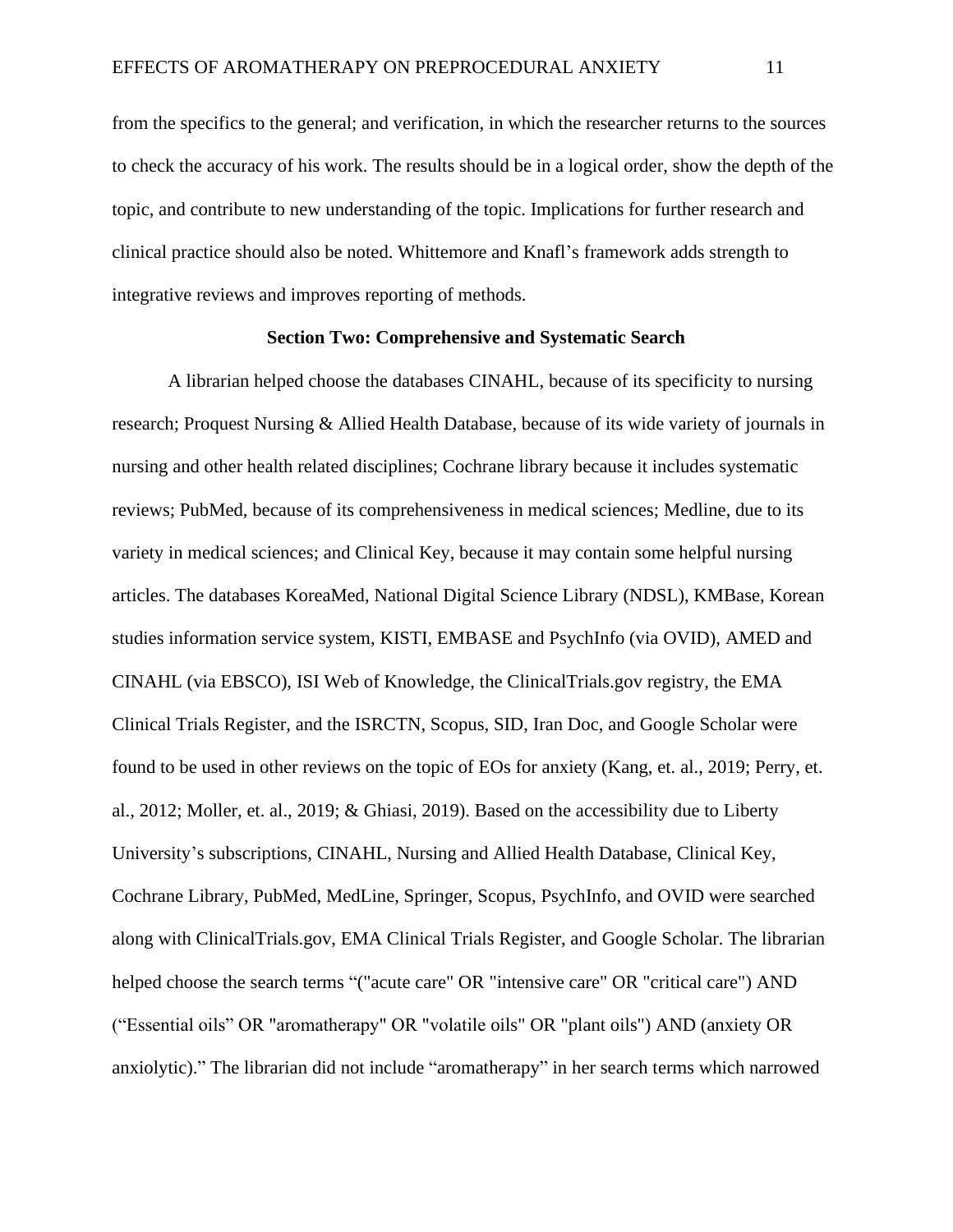the results a lot, so it was added. Because the librarian did not think there was enough information on the topic, a broader search was conducted still using inclusion criteria of inhaled route and acute setting and exclusion dental offices and aromatherapy combined with another method where the results of the aromatherapy alone could not be seen.

CINAHL was searched for articles within the last 10 years due to the limited articles found and yielded 16 articles. CINAHL was searched between June 1, 2021 and June 5, 2021. In each report that was retrieved, the "recommended articles," articles that "other readers read", or the "similar articles" were searched, until an article that had no articles that fit the criteria was reached. In "Complementary Health Approaches Used in the Intensive Care Unit" (Erdoğan & Atik, 2017), a systematic review, the included articles were searched, and one fit the criteria and was retrieved (Cho, et. al., 2013).

Nursing and Allied Health Database by ProQuest was searched between June 5, 2021 and June 12, 2021. There were 294 results within the last 10 years, so the search was narrowed down to the last 5 years which yielded 161 results. The limiter "full text articles" was applied. Next, PubMed was searched using the limiters "last 5 years" and "full text" with 15 results on June 13, 2021. On 6/15/21 Ovid used a little different search term: (acute care or intensive care or critical care) and (essential oils or aromatherapy or volatile oils or plant oils) and (anxiety or anxiolytic) within the last 5 years resulting in 58 articles. On 6/16/21 Clinical Key found no results for the original search terms with no modifiers, and Cochrane Library found 1 review and 17 trials between 1/1/2016 and 6/16/21. MEDLINE came up with 2 results on 7/1/21 with the limiters "full text", "scholarly (peer reviewed) journals", between 2016-2021. Scopus yielded 8 results since 2016 and PsychInfo 1 full text, peer reviewed result between 2016-2021 on July 2, 2021. Between 7/5/21 and 7/13/21, Springer was searched under the category "Medicine and Public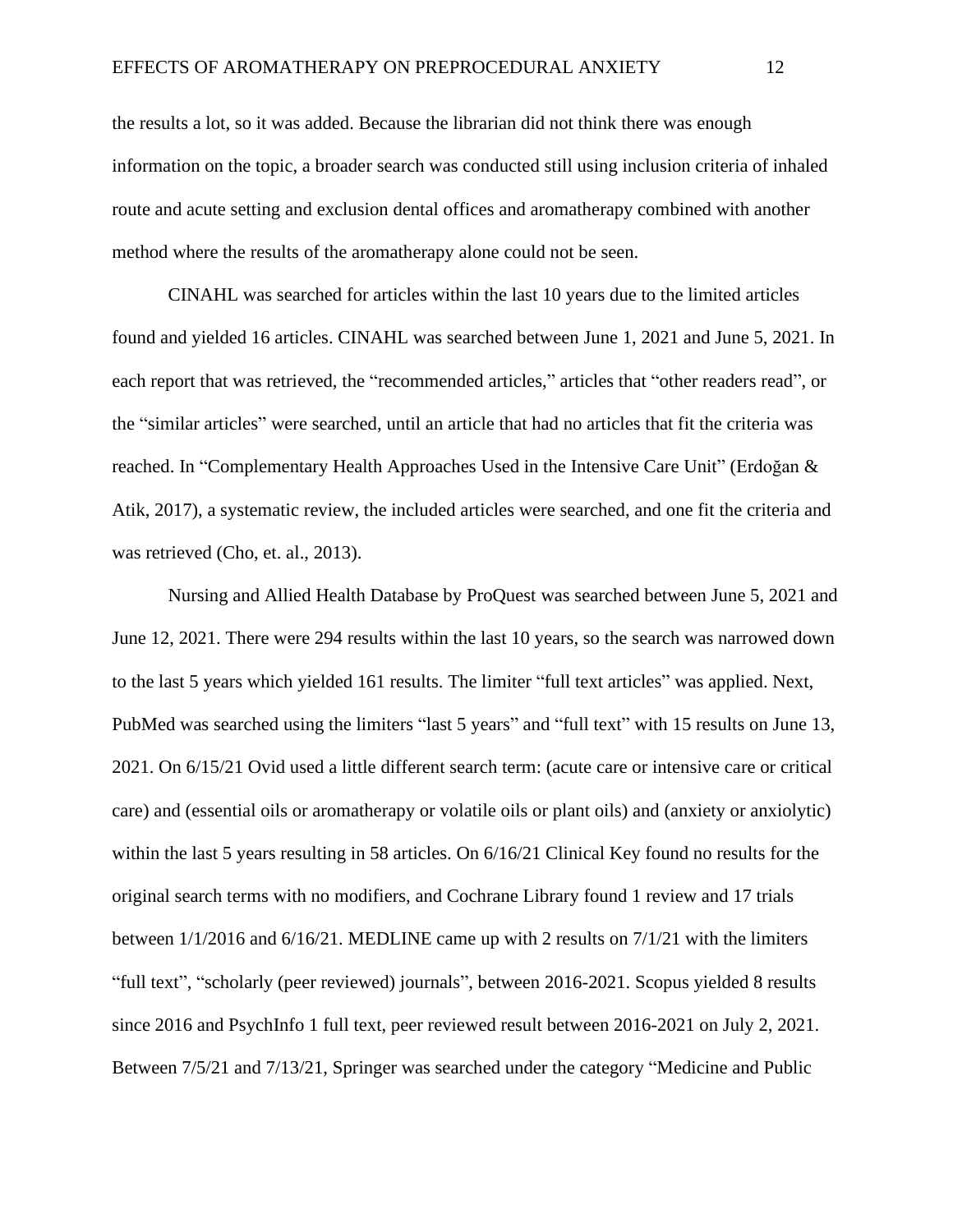Health," "articles," in English between 2016-2021 with 199 results, most of which were conference proceedings.

Gray literature was then searched to increase the scope and reduce bias. On 7/14/21, the search on Google Scholar with limiters of "articles," English, 2016-2021, excluding patents and citations, found 2610 results. The librarian was able to help limit it down to 77 results using the terms ("acute care" OR "intensive care" OR "critical care") AND ("Essential oils" OR "aromatherapy" OR "volatile oils" OR "plant oils") AND ("anxiety" OR "anxiolytic") AND (preprocedural OR pre-op) NOT (pediatric OR peds OR children OR adolescents OR teens) between 2016-2021, including citations. ClinicalTrials.gov found 1 result using the original search terms on 7/19/21 with the recruitment: completed, expanded access: available, age group: adult and older adult, and first posted: 01/01/2016-07/19/2021 limiters applied. The EMA clinical trials registry did not come up with any results with the original search terms on 7/19/21. Using the same search terms, 585 results returned on a google search, and the first 100 were filtered through.

Due to limited resources, the databases were then searched again from 2011 to 2015 to cover the past 10 years. PubMed yielded seven results with one containing the inclusion criteria. Ovid yielded 31 results, none of which fit the criteria. Cochrane Library yielded one trial and one review, neither of which fit the criteria. MedLine had six results all of which were either duplicates or did not fit the criteria. Scopus yielded three results, all duplicates or excluded by criteria. Springer yielded 382 results, of which, two conference abstracts fit the inclusion criteria, but the full text could not be retrieved. Google Scholar had 1490 articles, in the first forty, one trial fit the inclusion criteria, one review had some preprocedural trials included, and another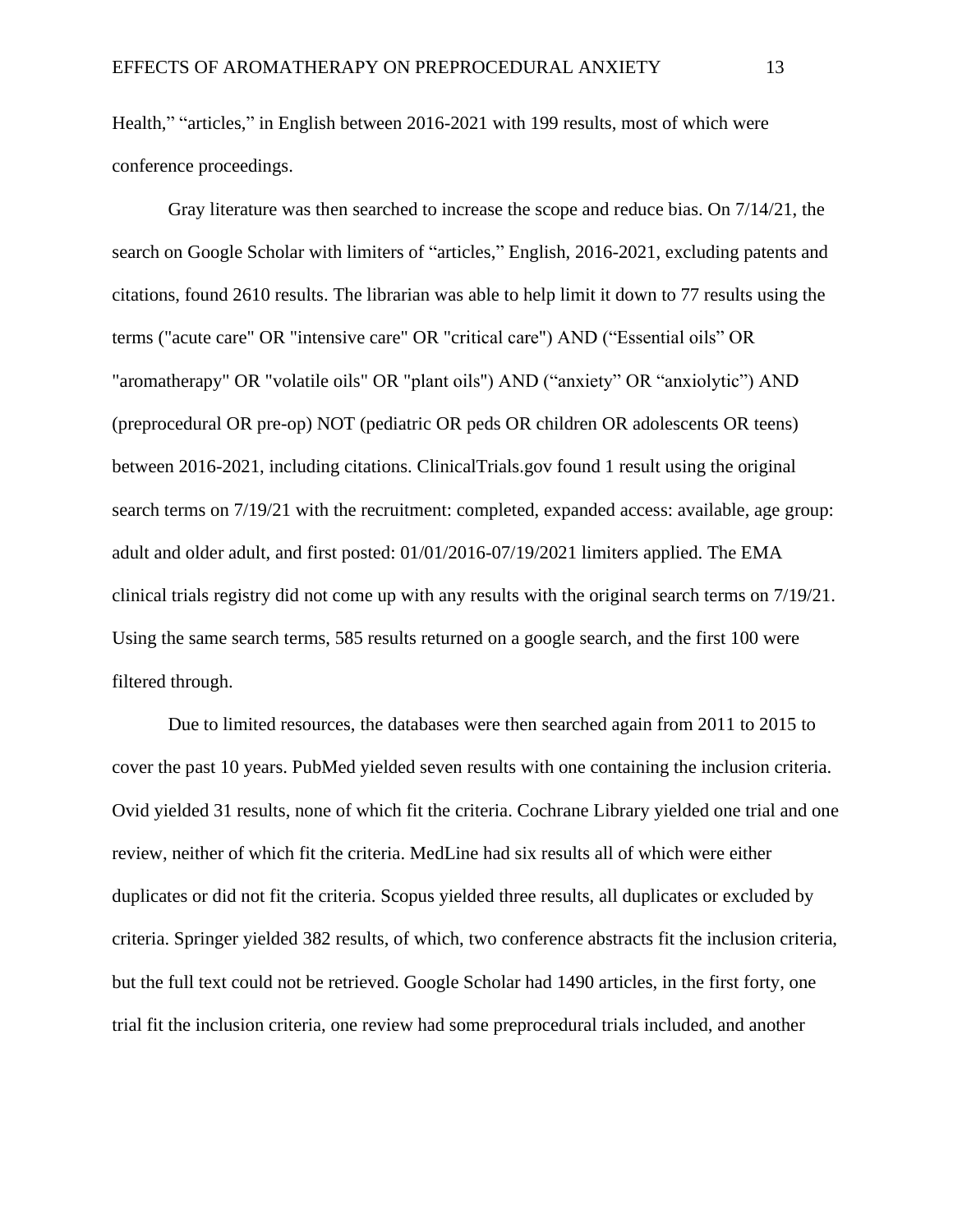review had a reference that fit the criteria. PsychInfo had one result that did not fit inclusion criteria. Clinicaltrials.gov did not have any results.

No additional articles that fit the inclusion criteria were found by hand-searching *Evidence Based Complementary and Alternative Medicine*, *Complementary Therapies in Medicine, Journal of Evidence-Based Integrative Medicine,* or *Journal of Alternative and Complementary Medicine*.

### **Search Organization and Reporting Strategies**

Each article's abstract that fit the topic and inclusion and exclusion criteria was read and



if it still fit, downloaded. RefWorks was used to help manage search findings. Results are reported using the PRISMA flow diagram in Figure 1 (Page, et al., 2021).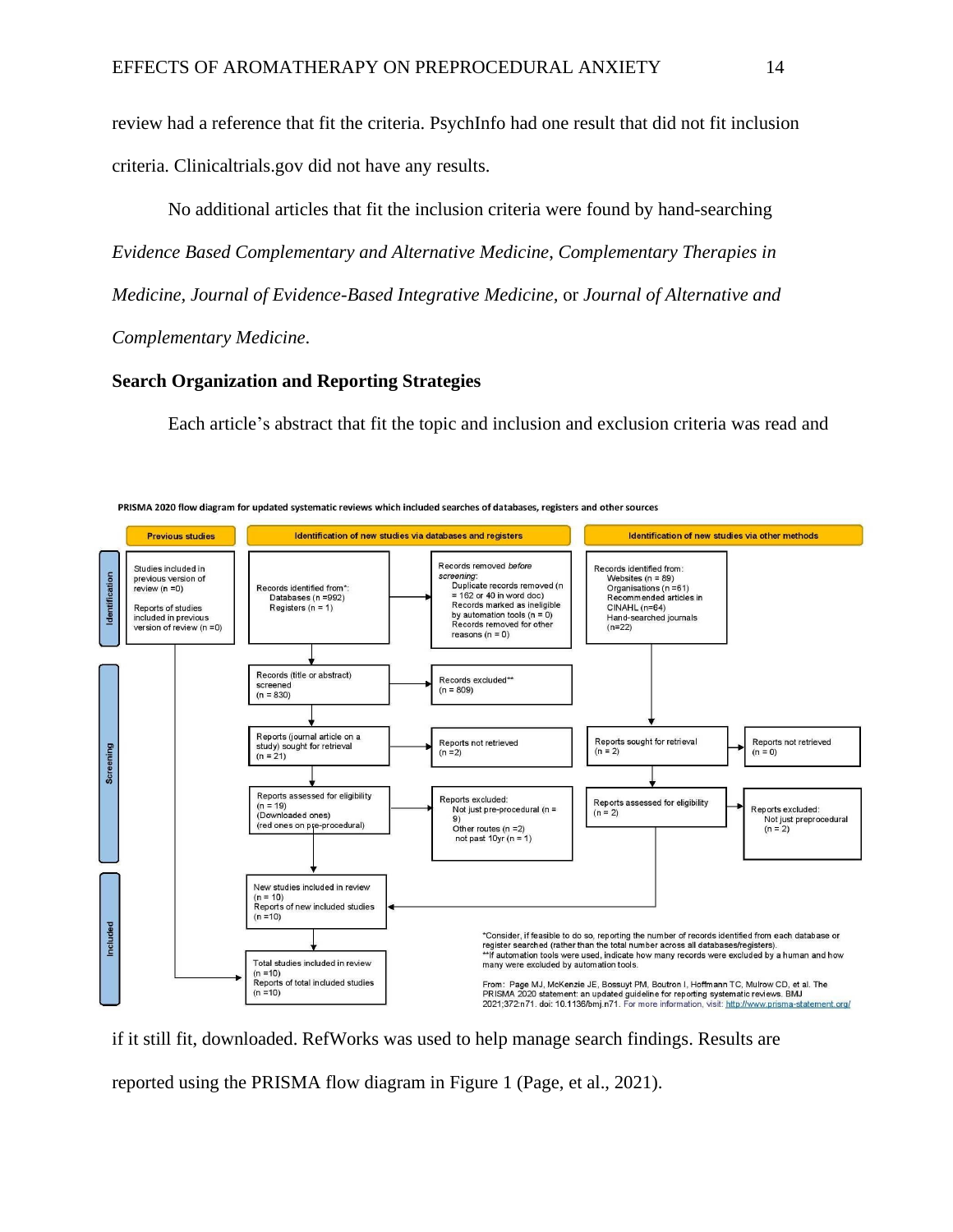### **Figure 1**

### *PRISMA Flow Diagram*

*Note:* Page, M. J., McKenzie, J. E., Bossuyt, P. M., Boutron, I., Hoffmann, T. C., Mulrow, C. D., Shamseer, L., Tetzlaff, J. M., Akl, E. A., Brennan, S. E., Chou, R., Glanville, J., Grimshaw, J. M., Hróbjartsson, A., Lalu, M. M., Li, T., Loder, E. W., Mayo-Wilson, E., McDonald, S., ... Moher, D. (2021). The PRISMA 2020 statement: An updated guideline for reporting systematic reviews*. Journal of Clinical Epidemiology, 134*, 178-189. <https://doi.org/10.1016/j.jclinepi.2021.03.001>

#### **Terminology**

Essential Oil is abbreviated as EO

Spielberger's state-trait anxiety inventory: STAI

Gas chromatography: GC

Anxiolytic is the elimination of anxiety.

#### **Section Three: Managing the Collected Data**

RefWorks was chosen to help manage the data because of the convenience of the subscription Liberty University has with RefWorks. All the records identified from the databases and registers were entered into a "dump" folder. Once they were screened, the reports that were retrieved were put into a separate folder. A word document keeping track of the searches highlighted the ones that seemed to be "preprocedural" and listed the citations of the retrieved articles. At this stage, 25 of the retrieved articles seemed to be preprocedural.

The data was then extracted and inserted into a table like the one used by in Perry, et al. (2012). When read completely, one of the sources was found to be post-procedural and was excluded, and one that was not strictly pre-procedural was also excluded. One source by Mannucci, et. al. (2018), a review, was not strictly on humans or pre-procedural. A source was taken from the references used in the review, but only the abstract was available. In another review by Kemper (2020), a source specifically on preprocedural anxiety (Abdelkhakim 2020)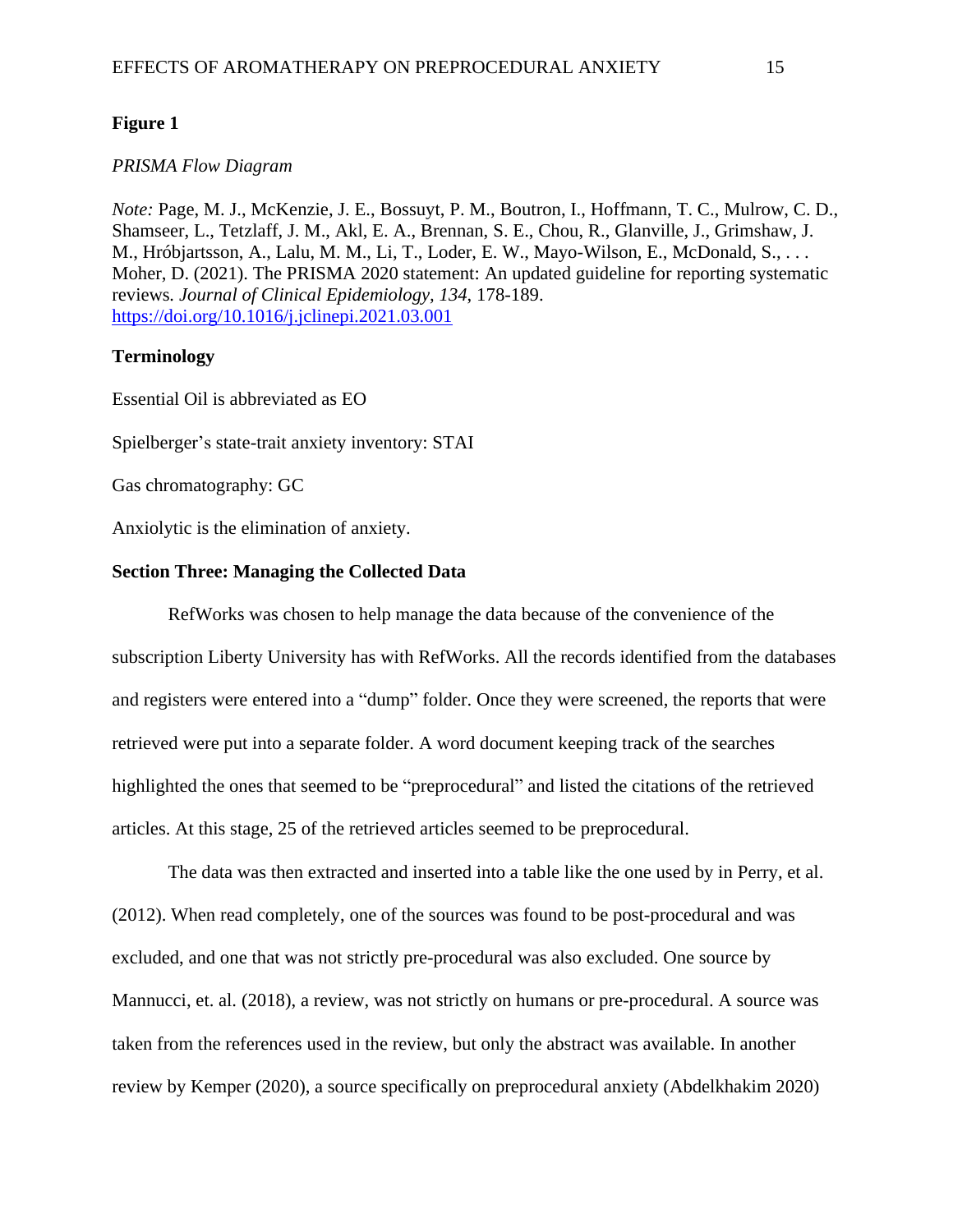was found. In total, ten were excluded for not being solely preprocedural, one was not in the past 10 years, two did not have the full text available in English, and two included other routes other than inhalation.

### **Section Four: Quality Appraisal**

Each article was ranked according to the John Hopkins Nursing Evidence Level and Quality Guide (©The Johns Hopkins Hospital/The Johns Hopkins University). Sources of bias in the review process and in each article were identified and inserted into a table, and the Johns Hopkins Nursing Evidence-Based Practice Research Evidence Appraisal Tool (n.d.) (©The Johns Hopkins Hospital/The Johns Hopkins University) was used to analyze the quality of each source.

#### **Sources of Bias**

Bias was diminished by completing a comprehensive search including ten databases, google scholar, clinicaltrials.gov, the clinical trials EMA registry, a google search, and four journals. All the trials randomized their participants into the groups, and they all had a control group. All the trials minus three calculated a minimum sample size required. The State Trait Anxiety Inventory (STAI), a reputable tool in which the validity and reliability has been confirmed, was used in all studies except two, in which a stress scale like the numeric rating scale (NRS) and visual analog scale (VAS) were used. Only three studies performed gas chronometry analysis to test the actual components of the essential oils to ensure the therapeutic components are present and can cause the anxiolytic effect. Four of the studies listed the attrition rate ranging from 0 to 12. Since all of the studies used EOs which have a scent, it was not possible to blind any of the studies. Some of the studies used the same procedure but with the control using distilled water or unscented oil, while other studies only used standard care for the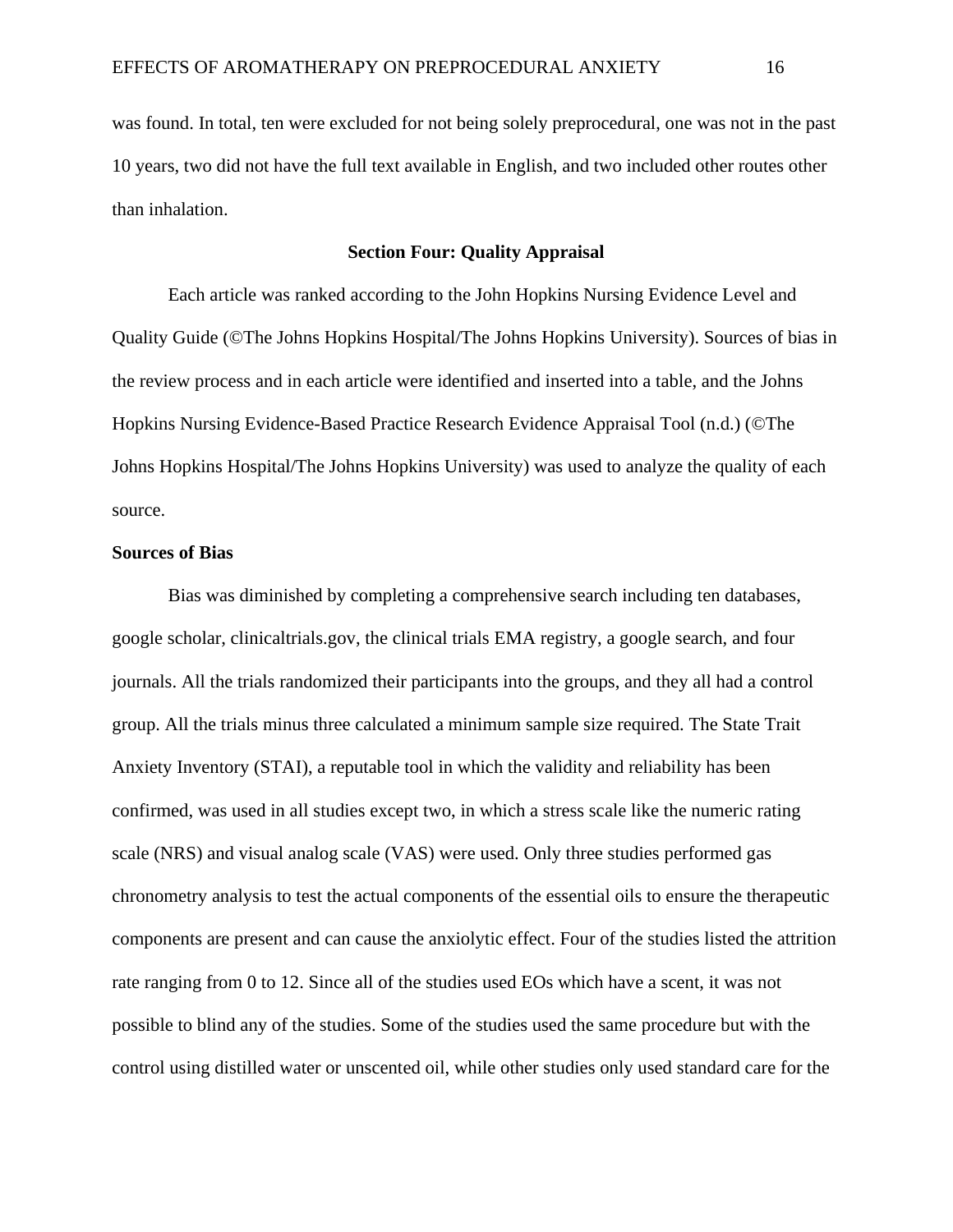control group. In Hasanzadeh, et al. (2016) the aromatherapy group was asked to breath slowly for 20 min, while the others were not, which could impact anxiety. The transferability is not very broad because all of the studies were very specific with a specific procedure, population, and essential oil. More research needs to be done with different EOs and units of the hospital.

### **Internal Validity**

Internal validity was fairly consistent among the trials. Instrumentation was not given much detail in the reports, but some did include statements about using the same administrator, and most included the brand/source of EO that they used, which is assumed to be the same for all patients. None, however, included the method of STAI administration for all patients; the most likely is a paper questionnaire. They all compared pre- and post- intervention scores with a control group to increase validity, except for Yayla and Ozdemir (2019), who only compared the post-intervention scores between the intervention and control groups. Due to testing threat of taking a pre-test, the patients could focus more on the symptoms of their anxiety which could increase their anxiety as their focus is directed toward their anxiety. Selection bias was minimized by determining statistically significant differences between the groups before intervention, in which all of them had none except Hozumi, et al. (2017), who did not report statistical difference. Since extremes in population were not sought after, regression threat was less likely, and history threat was not considered high due to the short interval between pre- and post-tests.

In Franco, et al. (2016), age, ethnicity, ASA classification, severity, nor type of surgery were significantly different between the groups, but there was a significant difference between oncological versus plastic surgery, with oncological surgeries taking precedence in the lavender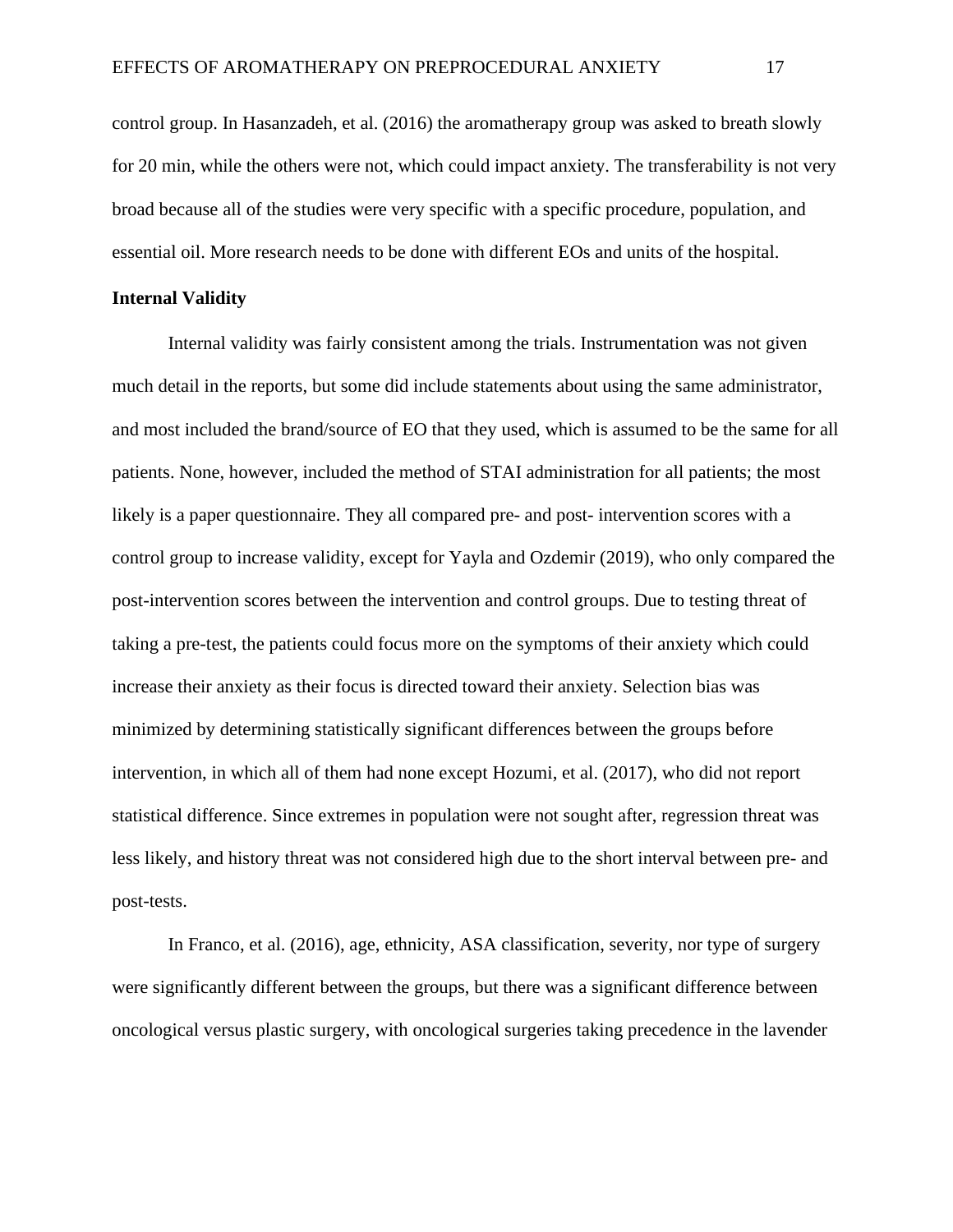fleur oil (LFO) group. Even though oncological surgery might be thought to exacerbate anxiety, no difference was found in preintervention anxiety between the two groups.

Hozumi, et al. (2017) described the demographic homogeneity of the groups as a mean, and did not calculate statistical significance. The estimated sample size needed was 300, and they had 361 patients for the study with an attrition rate of three. All the EOs used were from the same Japanese company, Seikatsunoki. The same endoscopist performed all the colonoscopies, and they were all done under no sedation and with 10mg scopolamine butylbromide IM as an antispastic. The patients were asked to grade their anxiety and abdominal discomfort of the procedure on a numeric rating scale (NRS), but it is not stated in what form it was given or if it was the same person assessing each patient. In addition, the NRS is not so commonly used as the STAI for anxiety in such trials, and no validity of the NRS was explained.

Hosseini, et al. (2016) found no significant difference between the control and lavender EO intervention group with sex, age, racial group, education, and marital status, and no significant difference in preintervention anxiety. They did not calculate the required sample size. The lavender EO was from Kashan Barich essence company, but no gas chronometry was performed. The cortisol test kits were from Monobind, made in USA with a sensitivity of 62.5 pg  $(0.25 \mu g/d)$ . The interventions were all performed in the same hour on the day of surgery. The study may be generalized to other heart surgeries but not those on psychiatric medications, such as those with anxiety disorders.

Moradi et al. (2021) had as part of their inclusion criteria the ability to smell to ensure the citrus oil had the same effect on all patients since they could not blind it. No significant difference between the intervention and control group was found in regards to preintervention anxiety and demographic info including anxiety-related diseases. A pilot study was completed to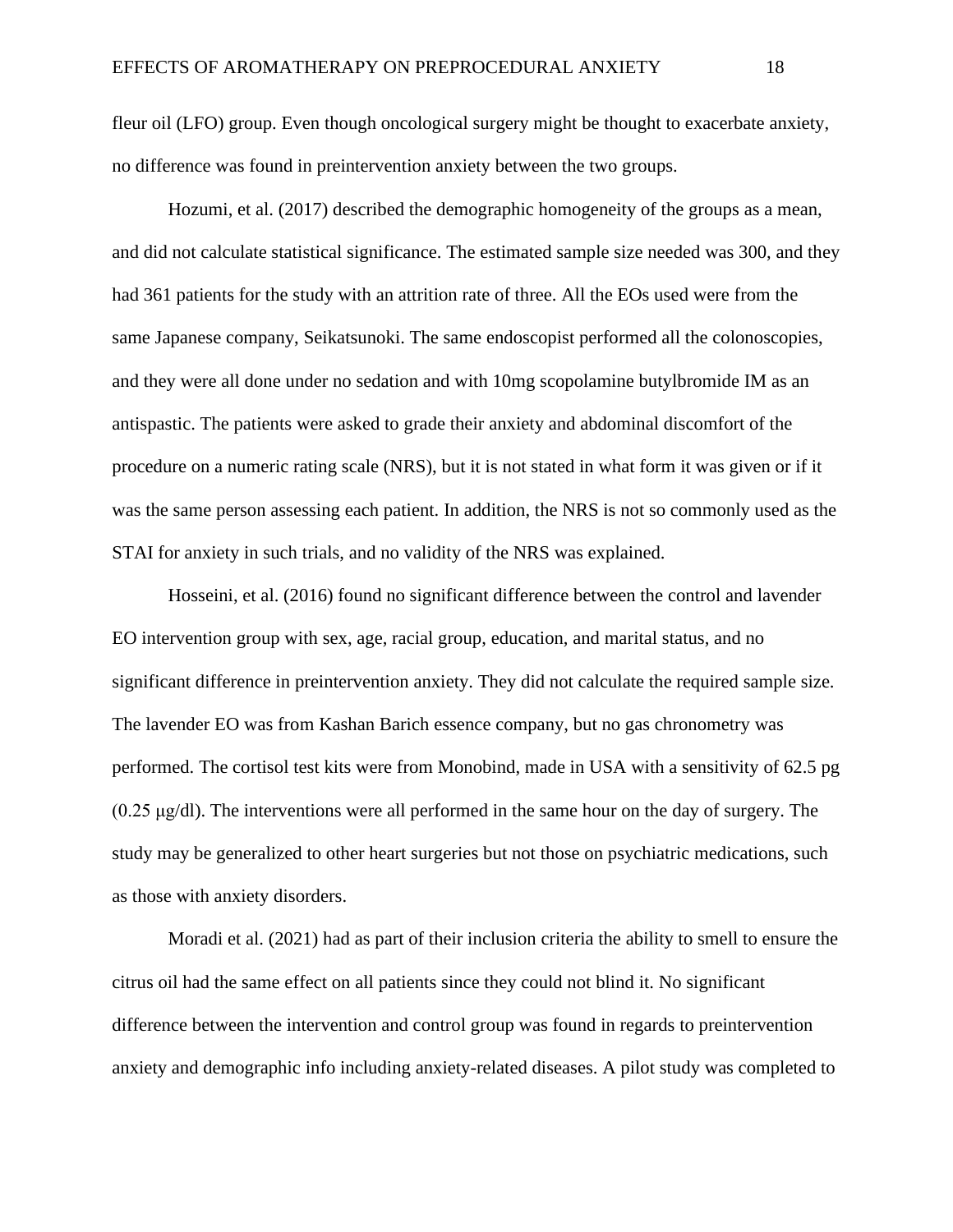determine that 40 participants per group were required. Forty participants were in each group but six from each group withdrew. The intervention was performed 60 minutes before angiography by the same person and the pre- and post-tests in both groups were by the same person. Each patient in the intervention group received 4mL of citrus aurantium in which the density of aurantium acid was determined by the School of Pharmacy, Kermanshah University of Medical Sciences, Iran.

Yayla and Ozdemir (2019) also included in their criteria that participants could not have a problem smelling to even out the effects. Demographic characteristics between groups did not have any significant difference, but the authors did not list the difference between preintervention anxiety scores. They calculated the sample size to be 123, which is exactly as many as they had. For instrumental threats, the authors specified that face-to-face interviews were used but did not say if it was the same interviewer for every patient. In addition, specific information on the EO supplier was not given, and they just say the EOs were of "good quality" based on the GC analysis certificates and give the top ingredients. Of the external variability, the authors conclude that since it is only from one hospital and only with those with an implantable venous port catheter, it cannot be generalized.

Selection bias was ruled out in the study by Hasanapour, et al. (2017) with the finding of no significant difference in demographic nor anxiety scores before intervention. Demographic information included history of hospitalization and operation waiting time which were not included in all other studies but could have an effect on anxiety. Their calculation of sample size resulted in 50 required participants per group, which is the number they had. The lavender essence was from Kandelos Co., and instrumentation treats were reduced by having the same two researchers administer the surveys. All were handwritten unless the patient could not write due to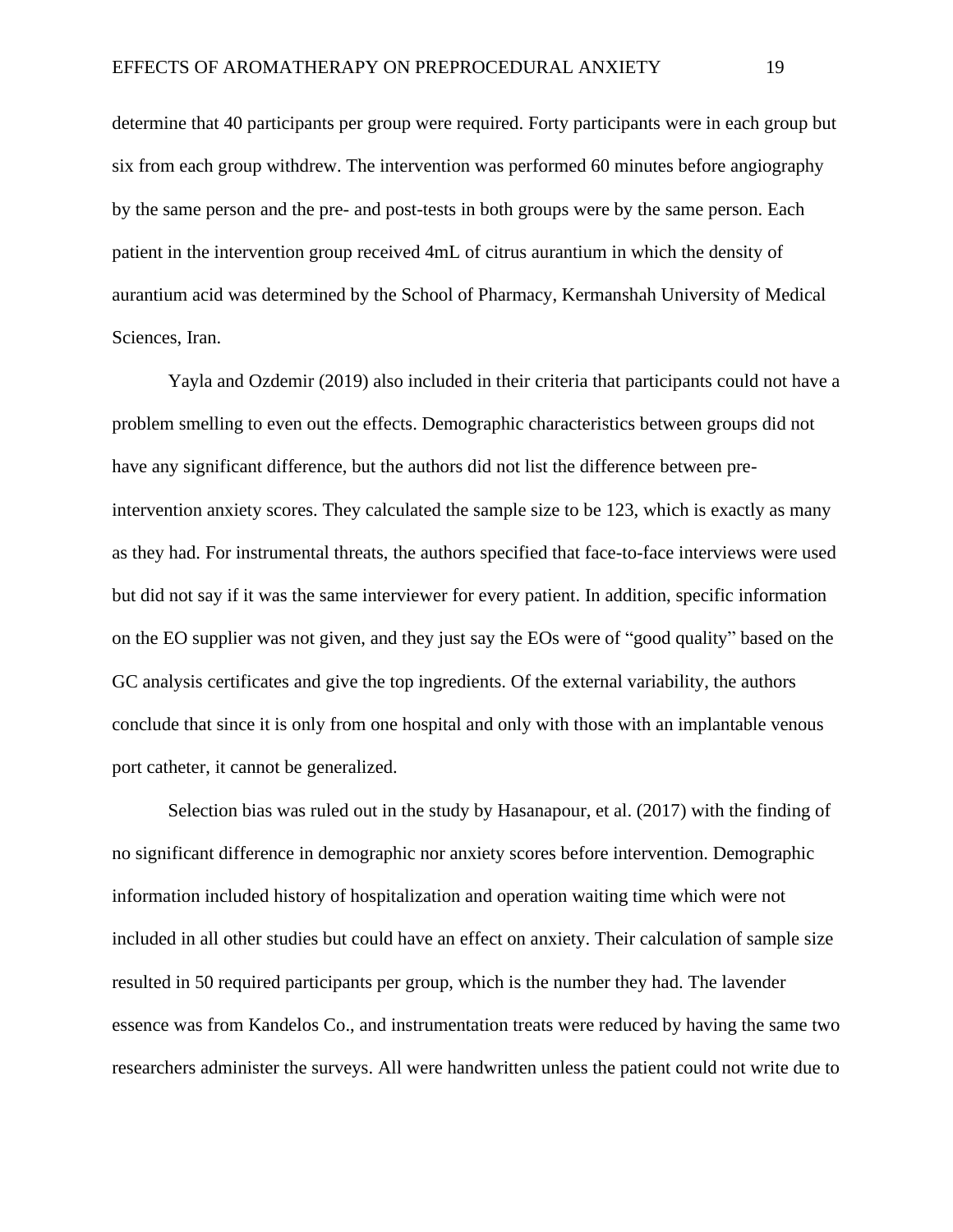an injured hand in which case the researcher asked each question and recorded the answers for him, introducing some bias.

Hasanzadeh et al. (2016) did not calculate the sample size required for their study but used 80 participants. Between the four groups (one being a control group), there was no significant difference in demographical information, time the chest tube had been in, or preintervention anxiety. The lavender EO was from Giah Essence Pharmaceutical Company, with lavender grown in Southeast Gorgan, in Iran. The specific details of collection, identification, and GC and GC-Mass Spectrometry are recorded with findings of linalool being the highest concentration of any other component at 21%. The method of STAI administration is not recorded. An ICU nurse assessed the patients, and it is unlikely to have been the same nurse each time, but they do not specify. Smell deficits were also excluded from this study, but a source of bias, the aromatherapy group was asked to inhale slowly for 20 min., which could impact anxiety scores. Generalizability would be only in patients with chest tubes being removed post-coronary artery bypass graft (CABG) surgery excluding patients with a BMI>30, unstable vital signs (VS), on mechanical ventilation (MV) or sedatives, on analgesics, patients with a psychiatric disorder, or smokers.

Fayazi, et al. (2011) did a pilot study to find that they needed 36 patients per group, which is what they recruited. No significant difference was found in demographic and hospitalization information or in anxiety before the intervention. The brand or where the oil was sourced from is not listed. Also not listed are the number of researchers administering STAI or the method by which they administered it. For external validity, the results cannot be generalized because the study took place only in two specific hospitals in Iran with specific criteria.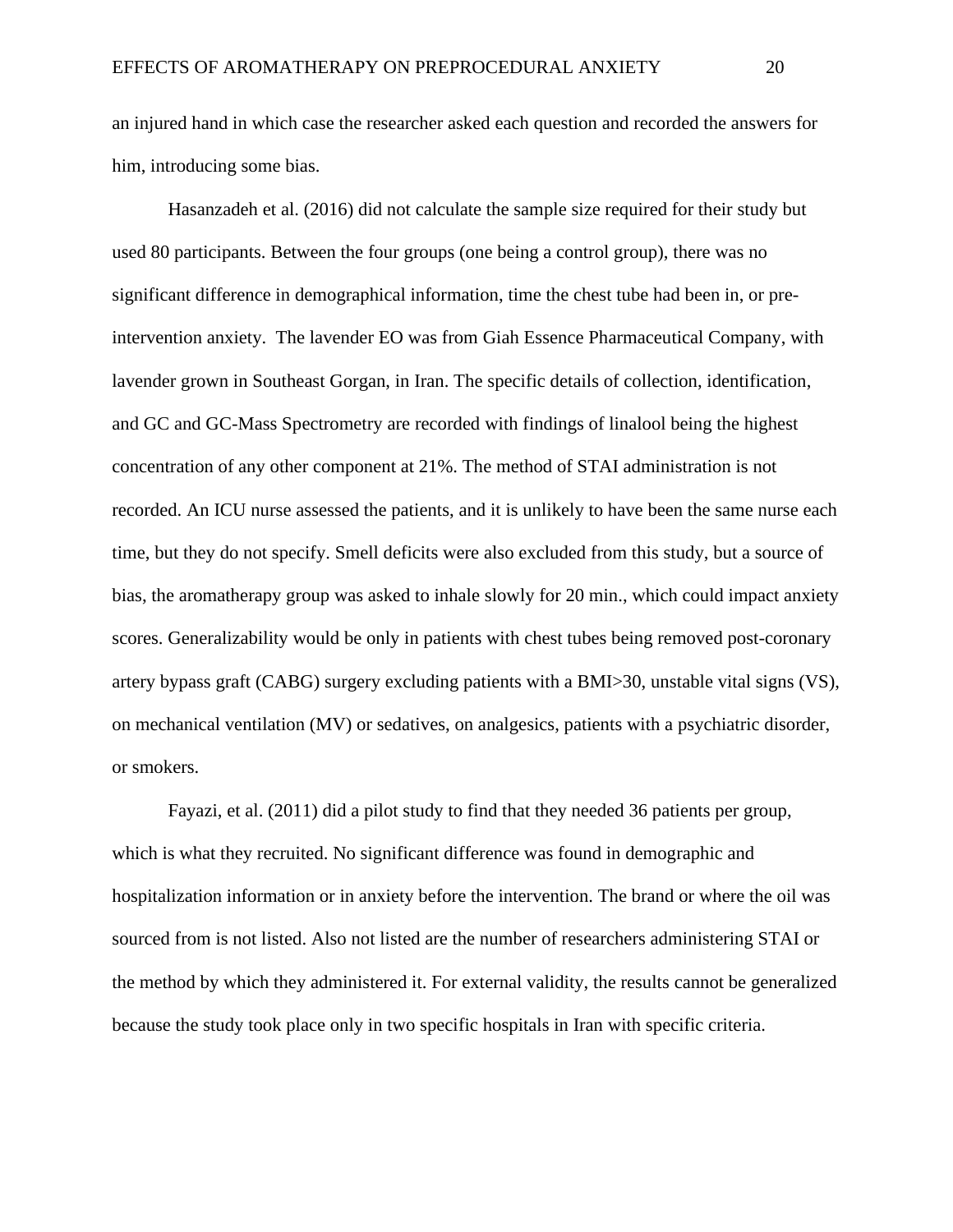Kim, et al (2011) completed a pilot study to find a minimum of 10 subjects per group would be required. They recruited 30 volunteers to split between the two groups randomly. No significant difference was found between the patients' heights, ages, sex, weight, or stress scores with the first needle insertion, before intervention. Lavandula angustifolia from Plant Life Natural Body Care was used, but a GC was not obtained. Instrumentation rigor was increased by using a study-blinded anesthesiologist for all patients to measure bispectral index scores (BIS) and ask patients to verbally rate their pain and rate their stress on a scale of 0 to 10. Rating stress on a scale from 0 to 10 is not commonly used, and it may be hard for some patients to recognize how stressed they are without including rating of their symptoms or an objective measurement.

### **Appraisal Tools**

The Johns Hopkins Nursing Evidence-Based Practice Research Evidence Appraisal Tool (n.d.) was used to evaluate each article and the John Hopkins Nursing Evidence Level and Quality Guide to score each article with permission from ©The Johns Hopkins Hospital/The Johns Hopkins University. All of the studies graded at a Level 1. Gaps were not addressed in Franco, et al. (2016) and none of the articles had the literature review with resources mostly from the last five years. Four of the articles, Franco, et al. (2016), Hosseini, et al (2016), Hasanpour, et al. (2017), and Hasanzadeh, et al. (2016), did not give a rationale for their sample size or state that they calculated the minimal size needed. Two studies used something other than STAI and did not discuss instrument reliability (Franco, et al., 2016; Kim, et al., 2011). Two studies did not discuss instrument validity (Hozumi, et al., 2017; Kim, et al., 2011). One study, by Hassanpour, et al. (2017), did not include the results on the vital signs (VS) of the groups, like they described in the methods section. Two did not address limitations (Fayazi, et al., 2011; Kim, et al., 2011). Hasanpour, et al. (2017) and Hasanzadeh (2016) also did not list the statistical results in their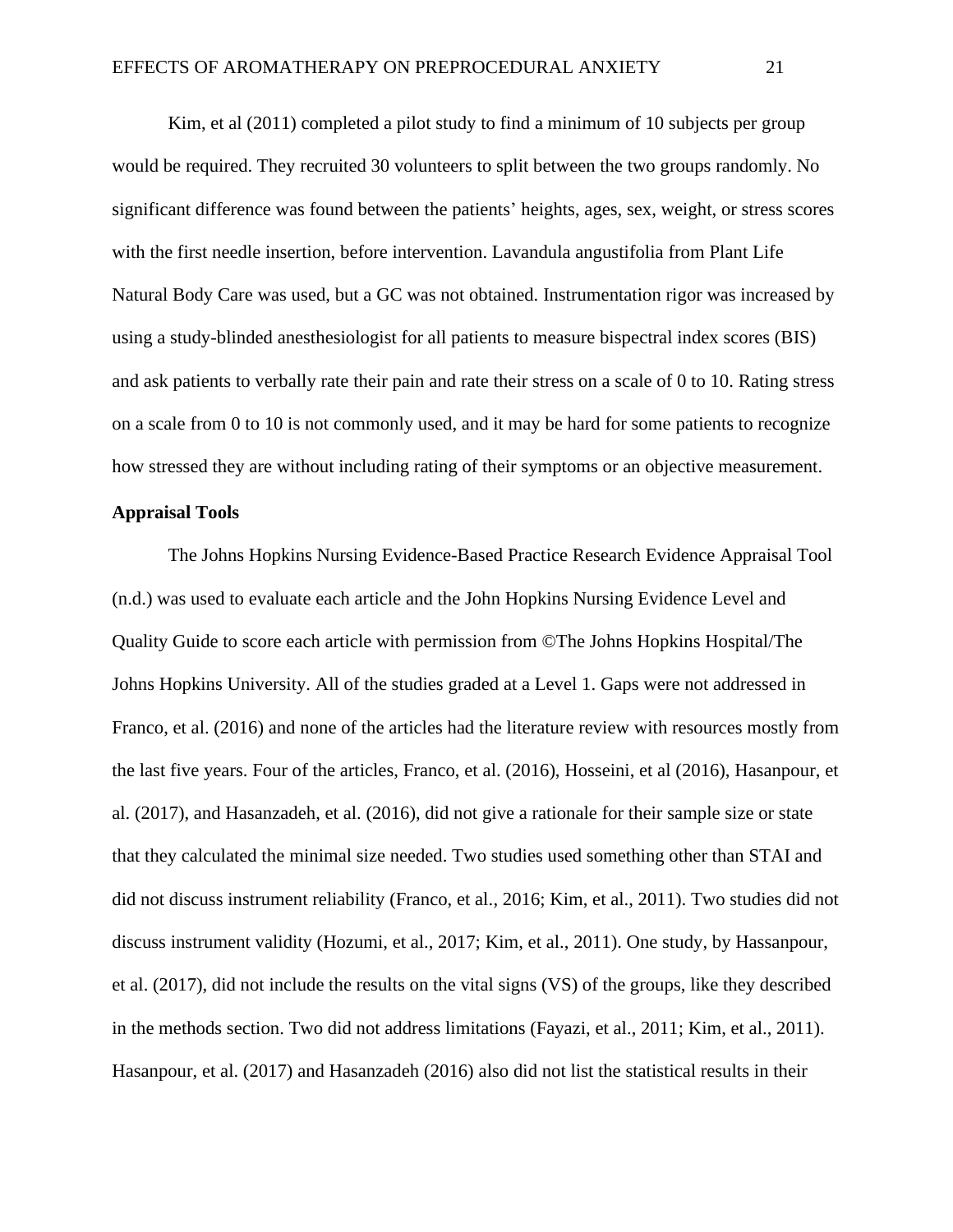narrative but just put it in tables, so that information could not be compared for consistency, and Hosseini, et al. (2016) had an inconsistency with the p value of the change in anxiety scores between the text and the table. None of the studies were in more than one setting, so that did not apply. Everything else on the Hopkins appraisal tool was answered in the affirmative, including: stated what is known/unknown about the problem and identifies gaps, clear purpose stated, sample size sufficient based on design and rationalization, characteristic/demographics was similar in control and intervention groups, all groups were treated equally except the intervention group, data collection was described clearly, Instruments were reliable  $(\alpha > 0.70)$ , instrument validity was discussed, response rate on questionnaires was >25%, results are presented clearly, limitations are addressed, and conclusions are based on results. Abdelhakim, et al. (2020), a review, underwent a different part of the Hopkins appraisal tool. It was graded a level 1 systematic review with meta-analysis, and answered everything in the affirmative, except that it did not include the limitations/strengths of each study included. There was no theoretical or gray literature included in the present integrated review.

#### **Table 1**

|                                                                  | Franco                                | Hozumi | Hosseini | Moradi        | Yayla | Hasanpour | Hasanzadeh | Fayazi        | Kim |                                                                           |
|------------------------------------------------------------------|---------------------------------------|--------|----------|---------------|-------|-----------|------------|---------------|-----|---------------------------------------------------------------------------|
| Manipulation<br>of<br>independent<br>variable                    |                                       |        |          | ٦             |       |           |            | $\mathcal{N}$ |     | all $\sqrt{=}$                                                            |
| Control group                                                    |                                       |        |          | ٦             |       |           |            | $\mathcal{L}$ |     | Level 1                                                                   |
| Randomly<br>assigned to<br>groups                                | ٦                                     |        |          | ٦             |       |           |            | ٦             |     |                                                                           |
| Known/unkn<br>own about<br>the problem<br>and identifies<br>gaps | $X -$<br>gaps<br>not<br>addres<br>sed |        |          | ٦             |       |           | ٦          | V             |     | $=$ consistent<br>results (not<br>generalizable<br>outside of<br>specific |
| Purpose clear                                                    | V                                     |        |          | $\mathcal{L}$ | ٦     |           | V          | N             |     | procedure),                                                               |
| Lit review<br>current (last 5)<br>years/classic)                 | X                                     | X      | X        | X             | X     | X         | X          | X             | X   | sufficient<br>sample size                                                 |

*The Johns Hopkins Nursing Evidence-Based Practice Research Evidence Appraisal Tool*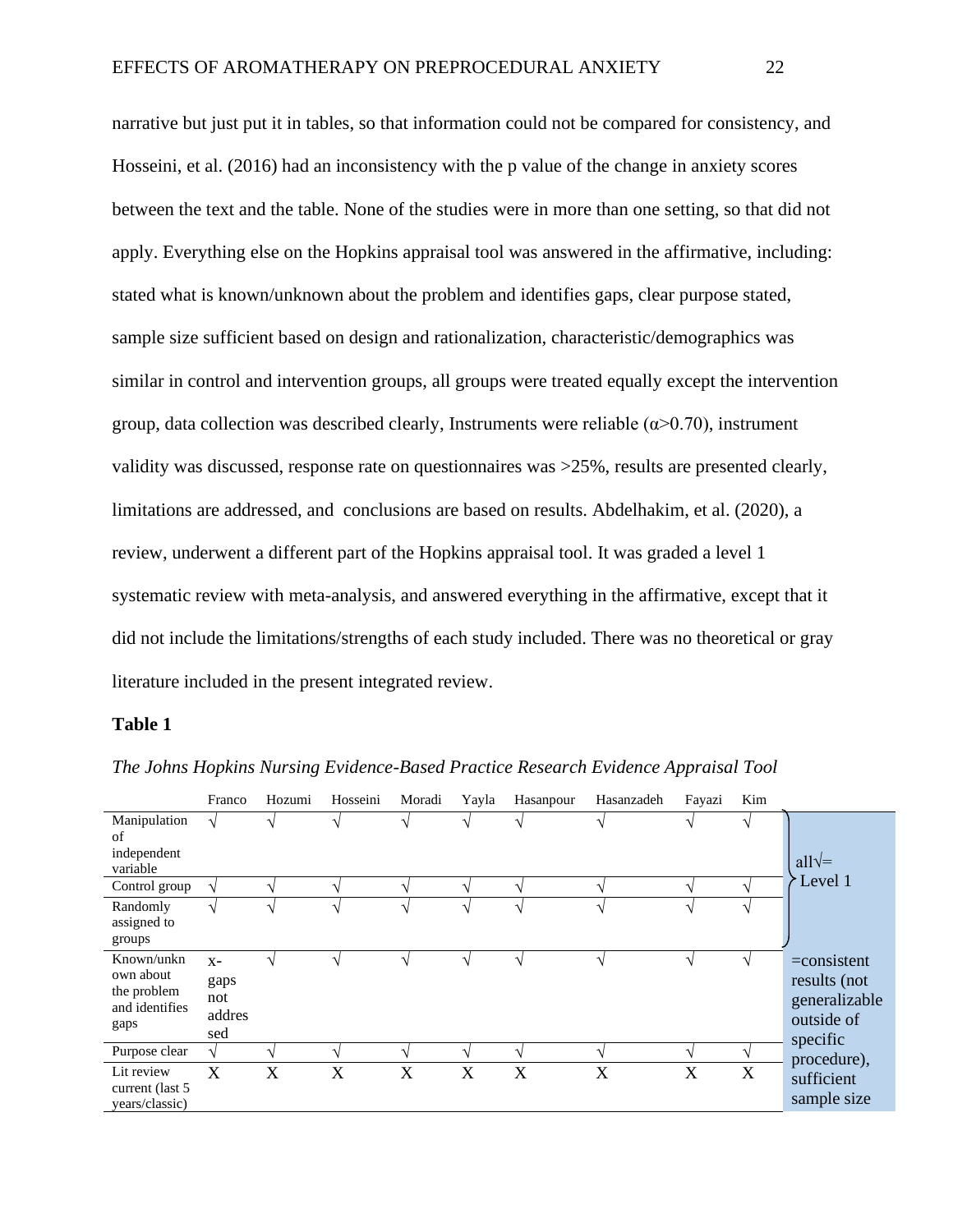|                                                                                         | Franco                               | Hozumi     | Hosseini                        | Moradi    | Yayla     | Hasanpour                                            | Hasanzadeh                                        | Fayazi      | Kim                  |                                                                           |
|-----------------------------------------------------------------------------------------|--------------------------------------|------------|---------------------------------|-----------|-----------|------------------------------------------------------|---------------------------------------------------|-------------|----------------------|---------------------------------------------------------------------------|
| Sample size<br>sufficient<br>based on<br>design and<br>rationalizatio<br>n              | N <sub>o</sub><br>ration<br>ale      | $\sqrt{ }$ | N <sub>o</sub><br>rational<br>e | $\sqrt{}$ | $\sqrt{}$ | N <sub>o</sub><br>rationale                          | N <sub>o</sub><br>rationale                       | $\sqrt{}$   | $\sqrt{}$            | for study<br>design,<br>adequate<br>$\lambda$ control,<br>definitive      |
| Characteristic<br>/demographic<br>s similar in<br>control and<br>intervention<br>groups | $\sqrt{ }$                           |            | V                               | V         | V         | V                                                    |                                                   | V           | $\sqrt{ }$           | conclusions,<br>consistent<br>recommendat<br>ions based on<br>comprehensi |
| If multiple<br>settings,<br>similar                                                     | N/A                                  | N/A        | N/A                             | N/A       | N/A       | N/A                                                  | N/A                                               | N/A         | N/A                  | ve literature<br>review that                                              |
| All groups<br>treated<br>equally<br>except<br>intervention                              | $\sqrt{ }$                           | J          | $\sqrt{}$                       | $\sqrt{}$ | $\sqrt{}$ | $\sqrt{}$                                            | $\sqrt{}$                                         | $\sqrt{}$   | $\sqrt{ }$           | includes<br>thorough<br>reference to<br>scientific<br>evidence            |
| Data<br>collection<br>described<br>clearly                                              | $\sqrt{}$                            | $\sqrt{}$  | $\sqrt{}$                       | $\sqrt{}$ | $\sqrt{}$ | $\sqrt{}$                                            | $\sqrt{}$                                         | $\sqrt{}$   | $\sqrt{ }$           |                                                                           |
| Instruments=r<br>eliable<br>$(\alpha \geq 0.70)$                                        | $\sqrt{ }$<br>(but)<br>not<br>$VS$ ) | $\sqrt{}$  | $\sqrt{}$                       | $\sqrt{}$ | $\sqrt{}$ | $\sqrt{}$                                            | $\sqrt{}$                                         | $\sqrt{}$   | Not<br>discu<br>ssed |                                                                           |
| Instrument<br>validity<br>discussed                                                     | $\sqrt{}$                            | $\bf{X}$   |                                 | J         | V         | $\sqrt{}$                                            |                                                   | $\sqrt{}$   | $\mathbf X$          |                                                                           |
| Response rate<br>on<br>questionnaire<br>$s > 25\%$                                      | $\sqrt{ }$                           |            |                                 | V         | V         | $\sqrt{}$                                            | V                                                 | $\sqrt{}$   | $\sqrt{}$            |                                                                           |
| Results<br>presented<br>clearly                                                         | $\sqrt{ }$                           |            | V                               | $\sqrt{}$ | V         | x-VS not<br>reported                                 | $\sqrt{ }$                                        | $\sqrt{}$   | $\sqrt{ }$           |                                                                           |
| Narrative<br>consistent<br>with the table<br>content                                    | $\sqrt{ }$                           | $\sqrt{ }$ | $\mathbf X$                     | $\sqrt{}$ | $\sqrt{}$ | Only<br>stated<br>info in<br>table, not<br>narrative | Only stated<br>info in<br>table, not<br>narrative | $\sqrt{ }$  | $\sqrt{ }$           |                                                                           |
| Limitations<br>addressed                                                                | $\sqrt{}$                            |            |                                 | $\sqrt{}$ | V         | $\sqrt{}$                                            | $\sqrt{}$                                         | $\mathbf X$ | $\mathbf X$          |                                                                           |
| Conclusions<br>based on                                                                 | V                                    |            |                                 |           | V         | V                                                    |                                                   | V           | $\sqrt{ }$           |                                                                           |

results

*Note:* The appraisal information was used with permission from ©The Johns Hopkins

Hospital/The Johns Hopkins University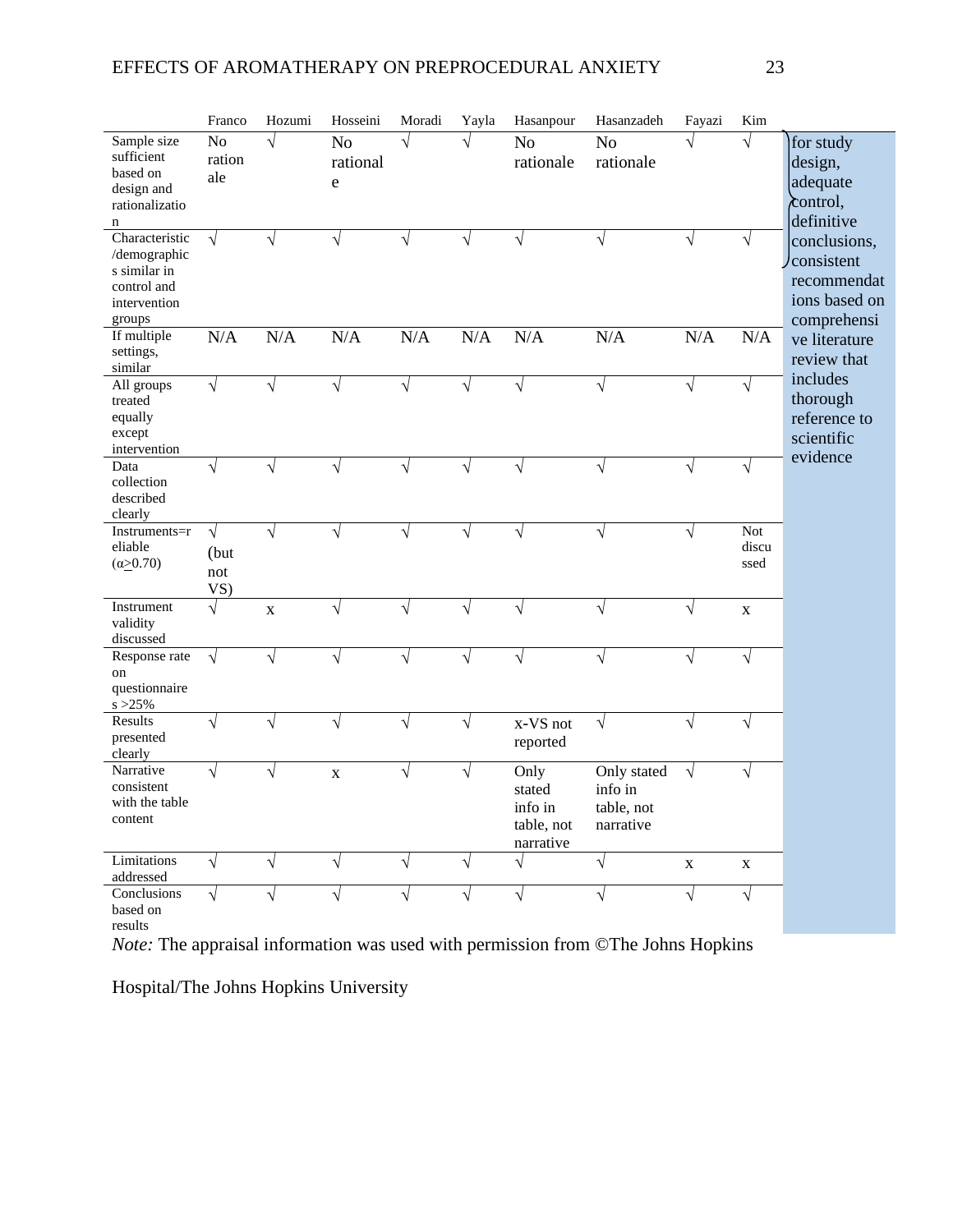### **Applicability of Results**

The results of the appraisal have been made into a table including appraisal of the introduction, design, sampling, data collections, results, discussion, tables/graphs, and relevance to the guiding questions. The preamble and ethical matters were not critiqued by the John Hopkins critical appraisal tool. All of the articles were ranked as high quality except for the lack of generalizable results.

### **Reporting Guidelines**

The Preferred Reporting Items for Systematic Reviews and Meta-Analyses (PRISMA) has been used to document and show the systematic nature of the literature search process in this integrative review (Page, et al., 2021). The data was extracted and categorized into tables. Comparison was made and the data were coded, analyzed, and synthesized (Whitmore & Knafl, 2005).

#### **Section Five: Data Analysis and Synthesis**

#### **Data Analysis Methods (Constant Comparison)**

Multiple tables were created to look at different aspects of the articles and manually code the data. Data reduction was completed first by choosing aspects of each report to focus on and finding specific information from each report. The data was then inserted it into matrices and graphs as part of the data display stage, rearranging it in different ways to be able to better understand and analyze it. Data was compared, and patterns and themes were identified. Questions that came up were addressed with a librarian or the thesis chair. Conclusions were made from the generalizations noted, and throughout the process, the information was verified with the original sources.

#### **Descriptive Results**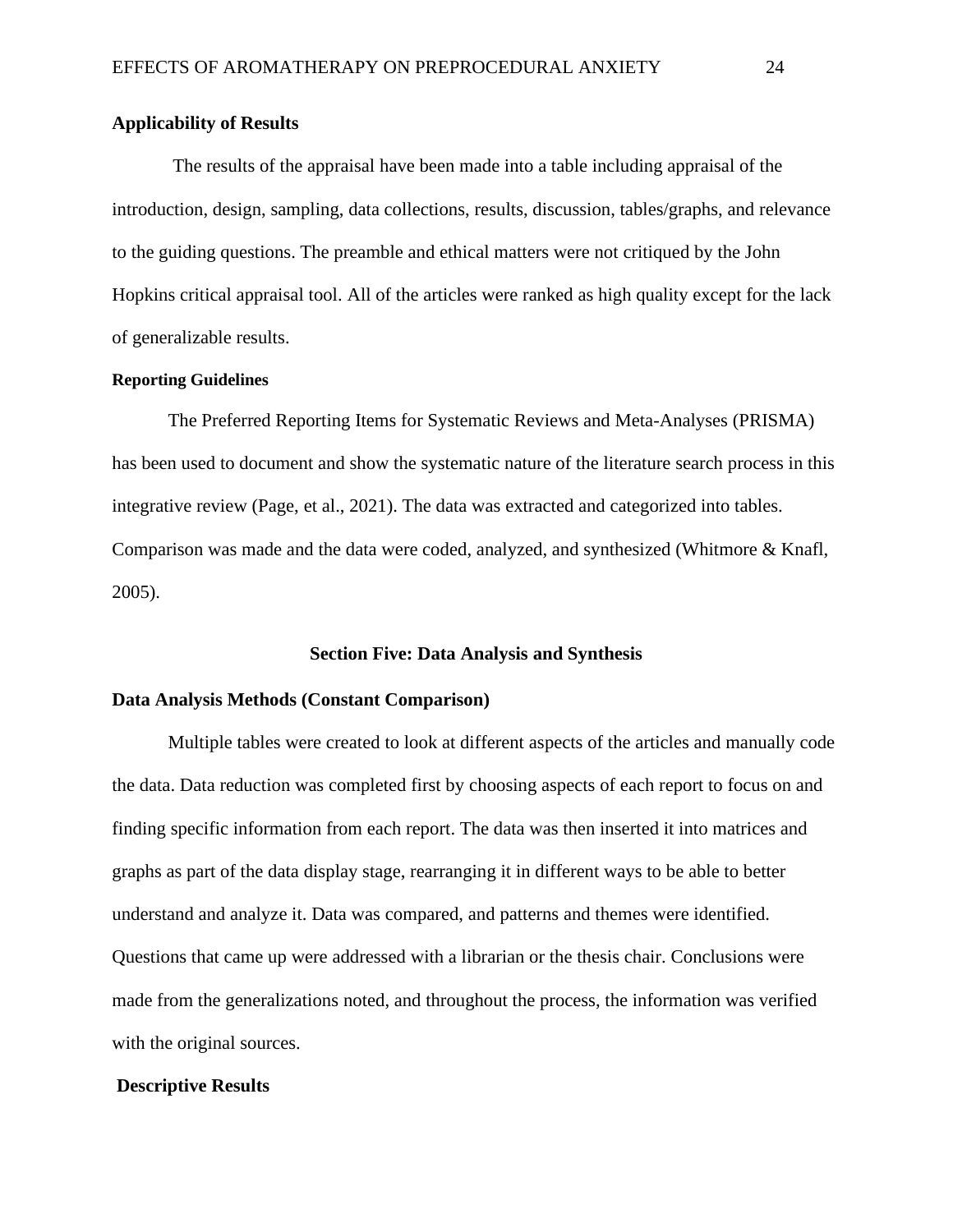Ten reports were included from 2011 to 2021 with a total of 1685 patients, nine of which were randomized controlled trials (RCT) and one a systematic review with meta-analysis. Five of the studies were conducted in Iran, and four of those were on patients undergoing coronary procedures. One study was conducted in Korea, one in the United States, one in Japan, one in Turkey, and the systematic review was completed in Egypt, but most of the trials were from Iran. There was one study with patients undergoing abdominal surgery and one colonoscopy. The one in the US was with patients undergoing breast surgery, and the one in Turkey with patients undergoing chemotherapy. Table 2 summarizes the design, authors, location, population, and limitations of each study.

### **Table 2**

|            | Year | <b>Design</b> | <b>Authors: MD or</b><br><b>RN</b>                                                       | <b>Country</b>    | Population                                                              | <b>Limitations</b>                                                                                          |
|------------|------|---------------|------------------------------------------------------------------------------------------|-------------------|-------------------------------------------------------------------------|-------------------------------------------------------------------------------------------------------------|
| Fayazi     | 2011 | <b>RCT</b>    | nursing                                                                                  | <b>Iran</b>       | <b>Preop heart</b> and<br>abdominal<br>surgery                          | Not listed                                                                                                  |
| Kim        | 2011 | <b>RCT</b>    | Interdisc:<br>MDs and PhDs-<br>informatics and<br>nursing                                | Korea             | preoperative                                                            | Not listed                                                                                                  |
| Franco     | 2016 | <b>RCT</b>    | Interdisc:<br><b>MDs</b><br>and MS and PhD<br>research<br>coordinators                   | <b>US</b><br>(NY) | Adult women<br>scheduled for<br>breast surgery                          | -All females<br>(have higher<br>anxiety)<br>-Lack of a third<br>group with<br>nothing added<br>to face mask |
| Hasanzadeh | 2016 | <b>RCT</b>    | Interdisc:<br>Nursing,<br>anesthesiology,<br>pharmacognosy,<br>Biotech, MD<br>researcher | <b>Iran</b>       | <b>CABG</b> pts with<br>a CT in for $>24$<br>h undergoing<br><b>CTR</b> | -Small sample<br>size<br>-CABG only<br>-Subjective<br>(STAll)<br>-Not blinded                               |
| Hosseini   | 2016 | <b>RCT</b>    | Interdisc:<br>Nursing, medical,<br>pharm, research,<br>anesthesiology,<br>psychiatry     | <b>Iran</b>       | <b>Candidates for</b><br>open-heart<br>surgery                          | -variables such<br>as different<br>levels of<br>understanding,<br>culture, beliefs,                         |

### *Descriptive Results and Limitations*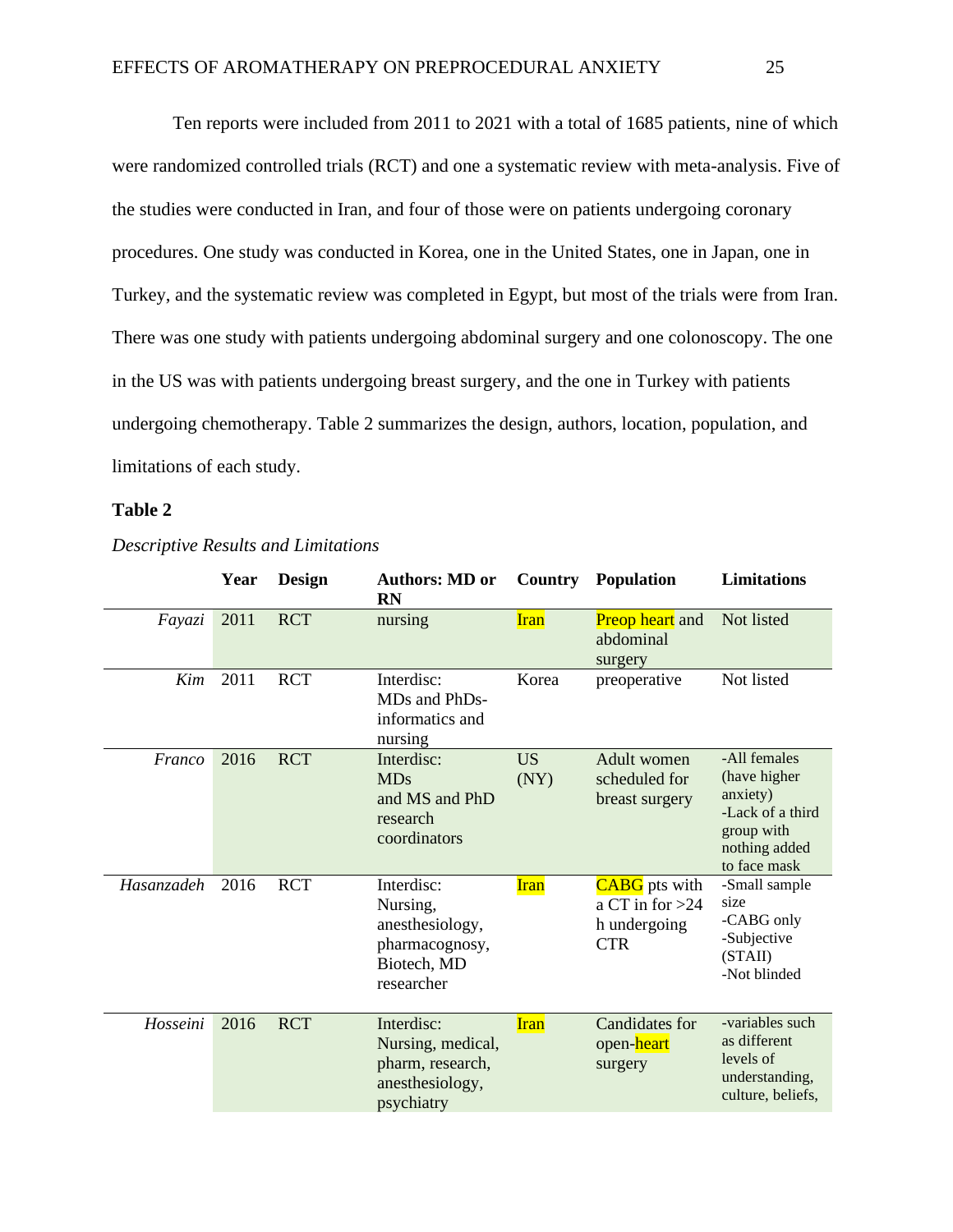|            | Year | Design                                                          | <b>Authors: MD or</b><br><b>RN</b>                                                                                                 |                                                                     | <b>Country Population</b>                                                                                     | Limitations                                                                                                                                                                                                 |
|------------|------|-----------------------------------------------------------------|------------------------------------------------------------------------------------------------------------------------------------|---------------------------------------------------------------------|---------------------------------------------------------------------------------------------------------------|-------------------------------------------------------------------------------------------------------------------------------------------------------------------------------------------------------------|
|            |      |                                                                 |                                                                                                                                    |                                                                     |                                                                                                               | and<br>religious beliefs                                                                                                                                                                                    |
| Hozumi     | 2017 | <b>RCT</b>                                                      | Not listed, most<br>likely doctors                                                                                                 | Japan                                                               | Male patients<br>undergoing<br>colonoscopy                                                                    | -Males age 40-<br>50s<br>-Other<br>demographics<br>-Not elucidated<br>how it<br>physiologically<br>affects the body                                                                                         |
| Hasanpour  | 2017 | <b>RCT</b>                                                      | Interdisc:<br>nursing, med,<br>plastic<br>reconstructive<br>and burn surgery,<br>biostats, trauma<br>and injury<br>research center | Iran                                                                | undergoing<br>upper limb<br>reconstruction<br>surgery                                                         | none                                                                                                                                                                                                        |
| Yayla      | 2019 | quasi-<br>randomiz-<br>ed<br>controlled<br>quasi pilot<br>study | Nursing, PhD                                                                                                                       | Turkey                                                              | cancer patients<br>with<br>implantable<br>venous port<br>catheters<br>scheduled to<br>undergo<br>chemotherapy | -only during 1<br>cycle of<br>chemo=no<br>long-term<br>effects studied<br>-too specific<br>to generalize                                                                                                    |
| Abdelhakim | 2020 | SR and<br>meta-<br>analysis of<br><b>RCTs</b>                   | <b>MDs</b>                                                                                                                         | Egypt,<br>but most<br>of the<br><b>RCTs</b><br>were<br>from<br>Iran | Patients<br>undergoing any<br>cardiovascular<br>surgery                                                       | -small sample<br>-not blinded<br>-did not<br>examine<br>different stress<br>hormones in<br>the plasma<br>-concentration<br>and exposure<br>time have not<br>been<br>estimated<br>-differences in<br>placebo |
| Moradi     | 2021 | <b>RCT</b>                                                      | Interdisc:<br>Med, nursing,<br>health, nursing<br>school research,                                                                 | <b>Iran</b>                                                         | Patients<br>undergoing<br>coronary<br>angiography                                                             | -not blinded<br>$-pt$<br>backgrounds<br>affect anxiety                                                                                                                                                      |

**Synthesis**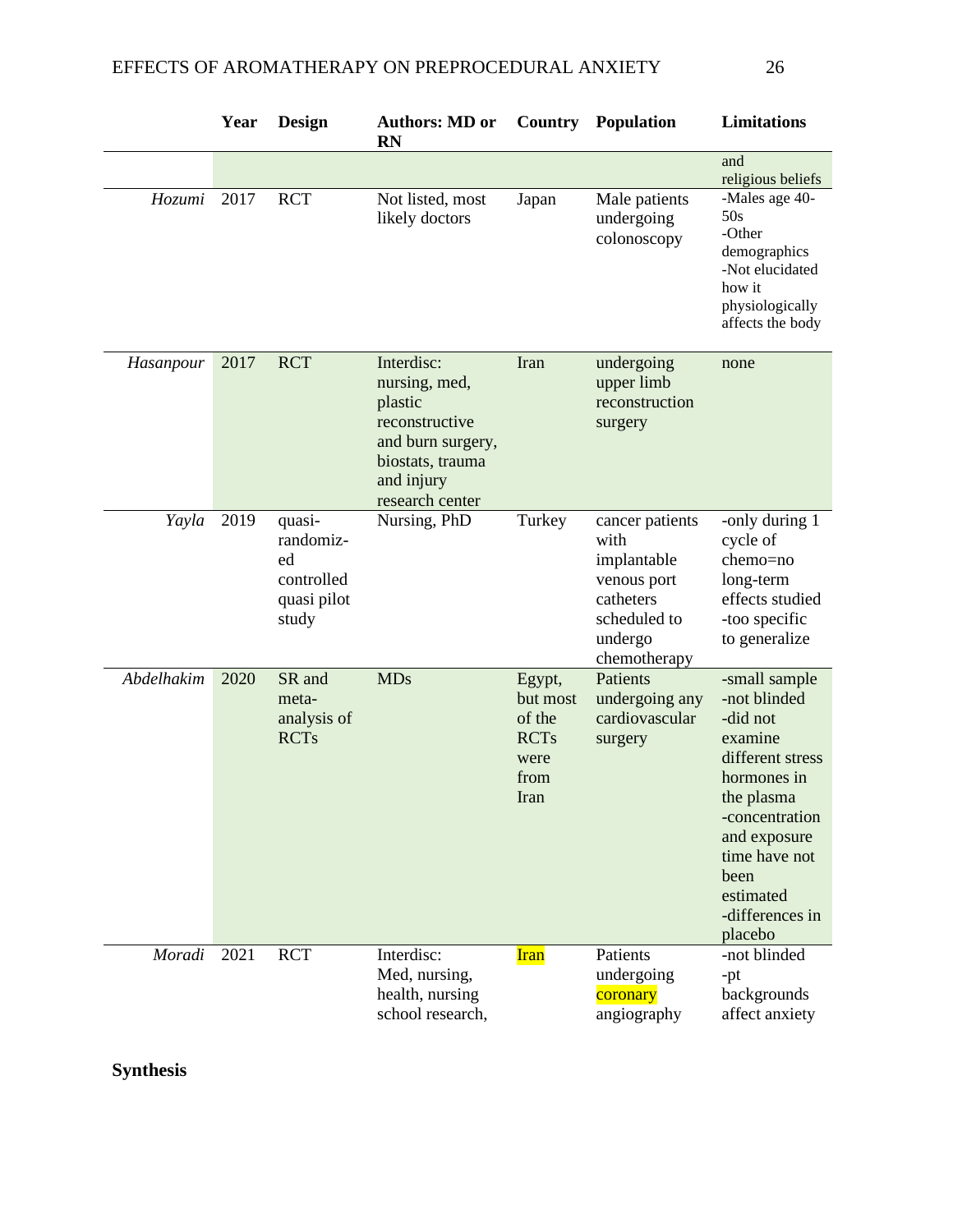All of the studies on coronary procedures were studied in Iran, interestingly. Six of the studies used solely lavender EO (LEO), one used LEO for one intervention group and eucalyptus for the other, another had three intervention groups: one with LEO, one with grapefruit oil, and the last with tea olive oil, and one study just used neroli oil. Three used *Lavandula angustifolia*, all with a statistically significant improvement in anxiety. *Lavandula officinalis* was only used in one study with no significant difference in anxiety. In the same study by Yayla and Ozdemir (2019), *Eucalyptus globulus* was used in a separate group but also did not have any significant decrease in anxiety as measured by the STAI. One study used *Citrus aurantium* and had a significant difference in anxiety level between the intervention and control group. Four of the reports used LEO but did not specify the species, and all of those showed a significant decrease in anxiety on the STAI. Table 4 outlines the statistical differences between the studies.

### **Table 4**

|                       | EO                                                 | <i>Instrument</i>        | <b>Intervention group</b> |                           | Control group                 |                      |                                                        | $\boldsymbol{P}$                   |                                                      |  |  |  |  |
|-----------------------|----------------------------------------------------|--------------------------|---------------------------|---------------------------|-------------------------------|----------------------|--------------------------------------------------------|------------------------------------|------------------------------------------------------|--|--|--|--|
|                       |                                                    |                          | Pre-                      | Post-                     | difference                    | Pre-                 | Post-                                                  | difference                         |                                                      |  |  |  |  |
| Fayazi 2011           | Lavandulan                                         | <b>STAI</b>              | 51.00                     | 38.61                     | 12.39                         | 50.67                | 49.53                                                  | 1.14                               | 0.001                                                |  |  |  |  |
|                       |                                                    | <b>VS</b>                |                           | No significant difference |                               |                      |                                                        |                                    | >0.05                                                |  |  |  |  |
| <b>Kim 2011</b>       | Lavandula<br>angustifolia                          | <b>VAS</b><br><b>BIS</b> | 5<br>95                   | 2<br>80                   | 3<br>15                       | $\overline{4}$<br>95 | $\overline{4}$<br>95                                   | $\boldsymbol{0}$<br>$\overline{0}$ | < 0.001<br>$< 0.001$ at                              |  |  |  |  |
|                       |                                                    |                          |                           |                           |                               |                      |                                                        |                                    | 5, 10, 15, 20<br>min                                 |  |  |  |  |
| <b>Franco</b><br>2016 | Lavender<br>fleur oil                              | <b>STAI</b>              | Not listed,               |                           | sign diff for positive scores |                      |                                                        |                                    | 0.001                                                |  |  |  |  |
|                       | (containing)<br>Lavandula<br><i>angustifolia</i> ) |                          | negative scores           |                           |                               |                      |                                                        |                                    | < 0.0001<br>in LFO,<br>$0.0007$ in<br>U <sub>O</sub> |  |  |  |  |
|                       |                                                    | HR & BP                  | Not significant           |                           |                               |                      |                                                        |                                    |                                                      |  |  |  |  |
| Hasanzadeh<br>2016    | Lavandula<br>angustifolia                          | <b>STAII</b>             | 38.2                      | 23.2                      | 15                            | 33.9                 | 27.5                                                   | 6.4                                | $<0.001$ or<br>0.0001<br>$(in-$<br>consistent)       |  |  |  |  |
| Hosseini              | lavender                                           | <b>STAI</b>              | 56.73                     | 54.73                     | 2                             | 55.18                | 54.07                                                  | 1.11                               | < 0.0001                                             |  |  |  |  |
| 2016                  |                                                    | Serum<br>cortisol        | 16.76                     | 14.88                     | 1.88                          | 16.19                | 15.77                                                  | 0.42                               | < 0.001                                              |  |  |  |  |
|                       |                                                    | <b>VS</b>                | BP & RR                   |                           |                               |                      |                                                        |                                    | 0.001                                                |  |  |  |  |
|                       |                                                    |                          |                           |                           |                               |                      | as covariates to confirm the effect of intervention on |                                    |                                                      |  |  |  |  |

### *Statistical results*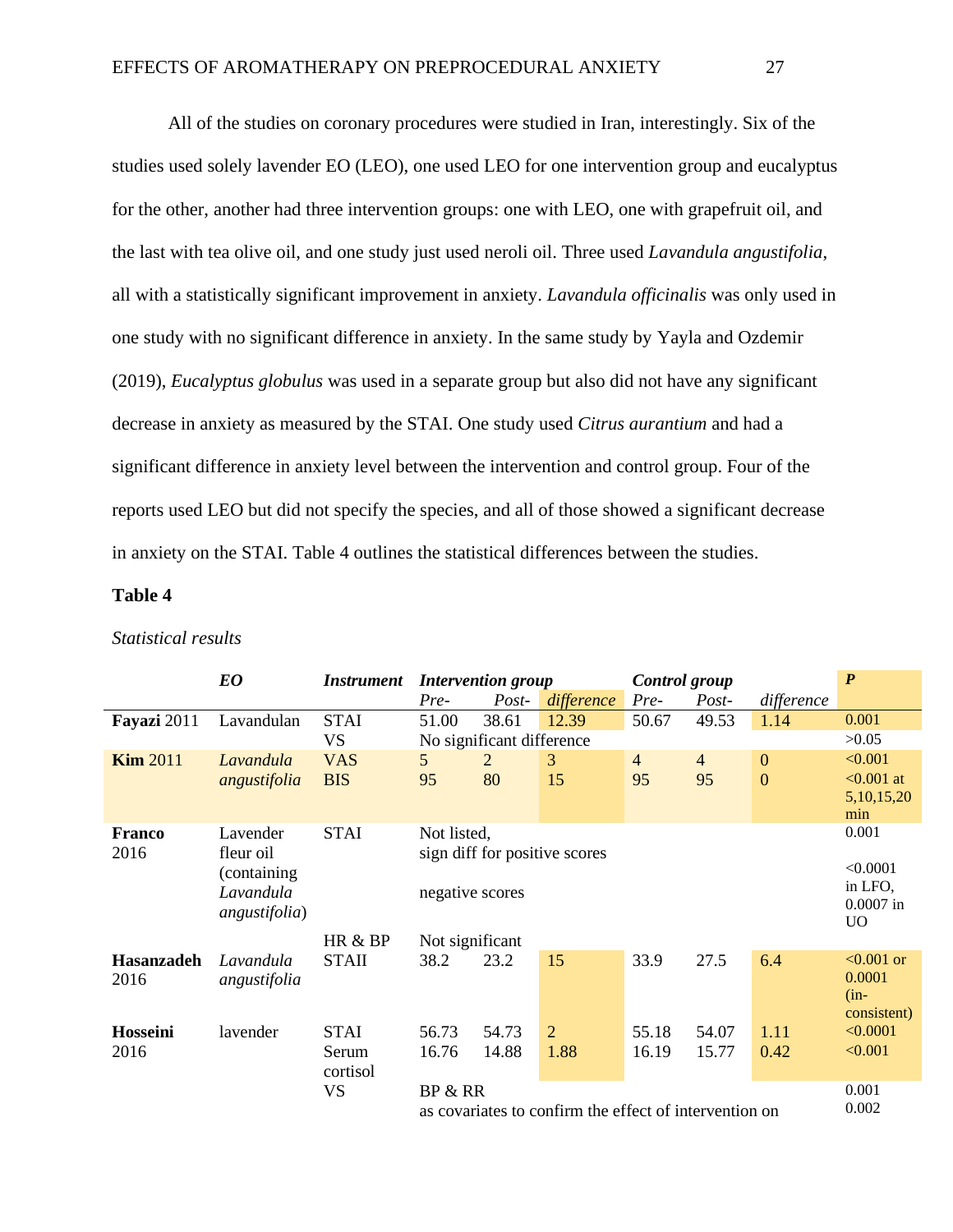|                   | <b>EO</b>        | <b>Instrument</b> |                    | <b>Intervention group</b> |                  | Control group |             |                     | $\boldsymbol{P}$   |
|-------------------|------------------|-------------------|--------------------|---------------------------|------------------|---------------|-------------|---------------------|--------------------|
|                   |                  |                   | Pre-               |                           | Post- difference | Pre-          | Post-       | difference          |                    |
|                   |                  |                   | cortisol           |                           |                  |               |             |                     |                    |
| Hozumi            | lavender oil,    | <b>NRS</b>        | Hard               |                           |                  |               |             |                     | < 0.05             |
| 2017              | grapefruit       |                   | to read            |                           |                  |               |             |                     |                    |
|                   | oil, and         |                   | graph              |                           |                  |               |             |                     |                    |
|                   | <b>Osmanthus</b> |                   |                    |                           |                  |               |             |                     |                    |
|                   | fragrans         |                   |                    |                           |                  |               |             |                     |                    |
| <b>Hasanpour</b>  | Lavender         | STAI:State        | 55.80              | 41.86                     | 13.94            | 55.76         | 55.56       | 0.2                 | < 0.001            |
| 2017              | essence          | anxiety           |                    |                           |                  |               |             |                     |                    |
|                   |                  | STAI: trait       | 53.93              | 45.66                     | 8.27             | 55.90         | 55.90       | $\boldsymbol{0}$    | >0.001             |
|                   |                  | anxiety           |                    |                           |                  |               |             |                     | (0.89)             |
|                   |                  | <b>VS</b>         | Results not listed |                           |                  |               |             |                     |                    |
| Yayla &           | Lavandula        | <b>STAI-I</b>     | Did                | 37.24                     |                  |               | 37.73       |                     | >0.05              |
| Ozdemir           | officinalis      |                   | not                | (69.9%                    |                  |               | (61%        |                     |                    |
| 2019              |                  |                   | com                | $=$                       |                  |               | mild        |                     |                    |
|                   |                  |                   | pare<br>pre-v      | "mild"<br>34.1%           |                  |               | 39%<br>mod) |                     |                    |
|                   |                  |                   | post               | mod                       |                  |               |             |                     |                    |
|                   |                  |                   |                    | erate)                    |                  |               |             |                     |                    |
|                   | Eucalyptus       |                   |                    | 35.24                     |                  |               |             |                     | >0.05              |
|                   | globulus         |                   |                    | (75.6%                    |                  |               |             |                     |                    |
|                   |                  |                   |                    | mild,                     |                  |               |             |                     |                    |
|                   |                  |                   |                    | 24.4%                     |                  |               |             |                     |                    |
|                   |                  |                   |                    | mod)                      |                  |               |             |                     |                    |
| <b>Abdelhakim</b> | 8: lavender      | <b>STAI</b>       |                    |                           |                  |               |             | $MD=$               | 0.03, 0.02         |
| 2020              | 1: rose          |                   |                    |                           |                  |               |             | 3.21,               | after<br>resolving |
| (meta-            |                  |                   |                    |                           |                  |               |             | $MD=-1.67$<br>after | heter              |
| analysis)         |                  |                   |                    |                           |                  |               |             | resolving           | ogenity            |
|                   |                  |                   |                    |                           |                  |               |             | hetero              |                    |
|                   |                  |                   |                    |                           |                  |               |             | genity              |                    |
|                   |                  | <b>DASS</b>       |                    |                           |                  |               |             | $MD=$ -             | $0.33$ (no         |
|                   |                  |                   |                    |                           |                  |               |             | 1.78                | sig diff)          |
|                   |                  | <b>HR</b>         |                    |                           |                  |               |             | $MD=$ -             | 0.003              |
|                   |                  |                   |                    |                           |                  |               |             | 5.49                |                    |
|                   |                  | <b>SBP</b>        |                    |                           |                  |               |             | $MD=$ -             | $0.69$ (no         |
|                   |                  |                   |                    |                           |                  |               |             | 1.66                | sig diff)          |
|                   |                  | <b>DBP</b>        |                    |                           |                  |               |             | $MD=$ -             | $0.30$ (no         |
|                   |                  |                   |                    |                           |                  |               |             | 2.40                | sig diff)          |
| Moradi            | Citrus           | <b>STAII</b>      | 53.30              | 42.37                     | 10.93            | 52.04         | 51.66       | 0.38                | < 0.01             |
| 2021              | aurantium        | <b>SBP</b>        | 134.82             | 124.49                    | 10.33            | 133.86        | 133.76      | 0.1                 | < 0.01             |
|                   |                  | <b>DBP</b>        | 84.49              | 79.23                     | 5.26             | 83.79         | 83.51       | 0.28                | < 0.01             |
|                   |                  | RR                | 17.87              | 14.54                     | 3.33             | 17.54         | 17.97       | $-0.43$             | < 0.01             |
|                   |                  | PR                | 76.48              | 70.03                     | 6.45             | 76.44         | 76.13       | 0.31                | < 0.01             |

Anxiety scores were measured with STAI in nine of the studies, with two not giving specific results, but all except Yayla and Ozdemir (2019), who did not give any results on the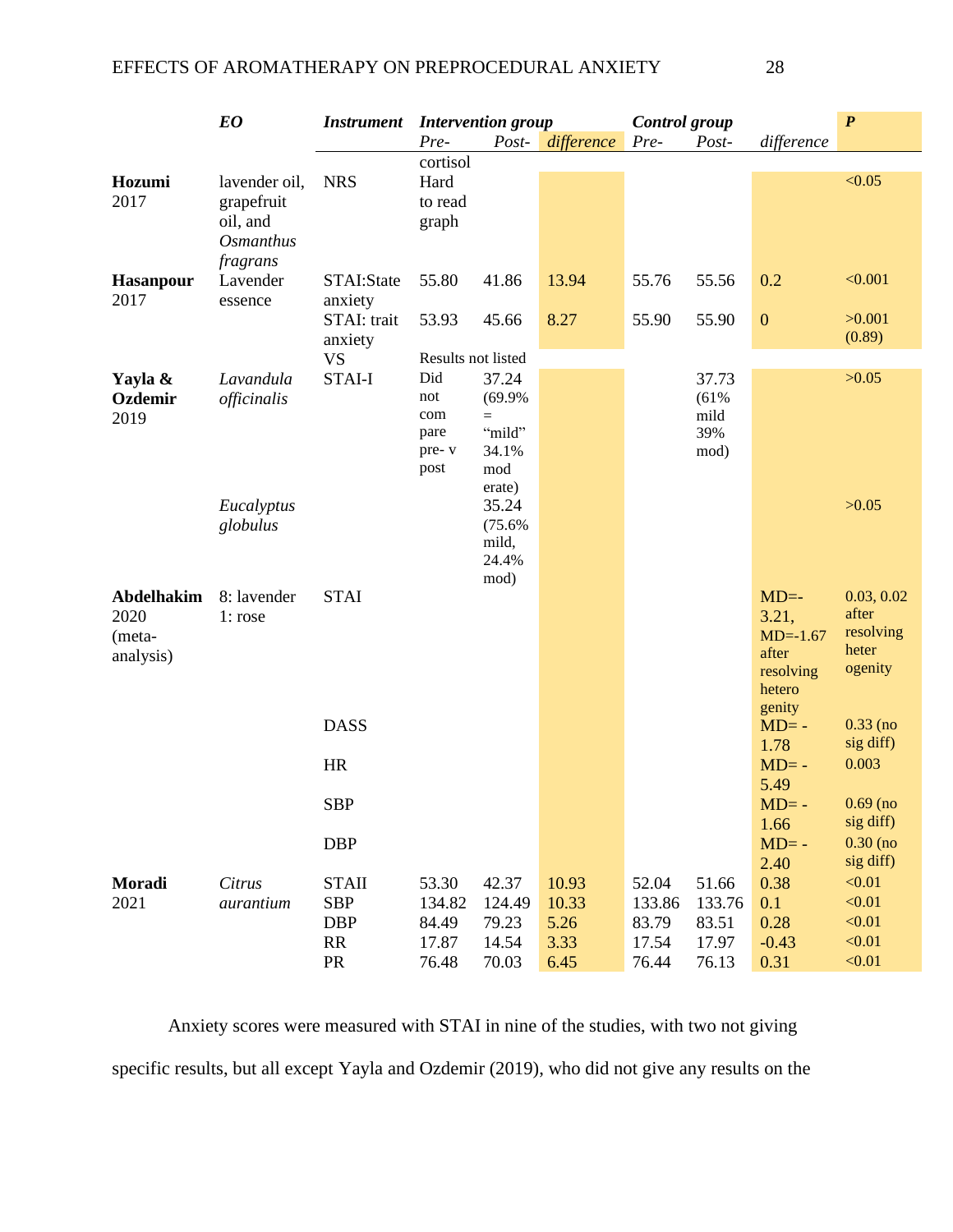STAI, had a significant decrease in scores before and after intervention in the intervention group and between the intervention and control groups. Yayla and Ozdemir (2019) were the only ones who did not compare pre-intervention and post-intervention scores but only compared between groups. Among the ones that did not use STAI, Kim (2011) used the VAS to rate stress and Hozumi, et al. (2017) used the NRS as the primary instrument to rate stress. With both the VAS and NRS, significant decreases in anxiety scores were noted. Hosseini, et al. (2016) were, perhaps surprisingly, the only ones to use cortisol as a measurement. They found a significant decrease in serum cortisol before and after intervention and between the groups. Even though Abdelhakim, et al. (2020), found a drop in anxiety scores on the STAI, they did not find a significant difference on the depression anxiety stress scale (DASS). Fayazi, et al. (2011) and Yayla and Ozdemir (2019) compared the severity of anxiety as mild, moderate, or severe, but the results are conflicting. Fayazi, et al. (2011) found a significant difference in the post-intervention scores in the intervention group as compared to the control group while Yayla and Ozdemir (2019) did not. Significant reductions in anxiety were noted in all studies except Yayla and Ozdemir on the STAI, VAS, NRS, and in serum cortisol, but not in the DASS or in the severity of anxiety in two of the studies.

Six incorporated the measurement of vital signs. Hassanpour, et al. (2017) did not list the results. Five of the ones that did include results measured blood pressure, of which, three found a significant difference, with Fayazi, et al. (2011) only finding a significant difference in systolic BP (SBP) but not diastolic (DBP), and the other two did not any significant difference. Five studies assessed heart/pulse rate with three finding no significant difference and two finding a significant difference. Respiratory rate was assessed in three studies, with no significant difference in two studies and a significant difference in one. Hosseini, et al. (2016) entered serum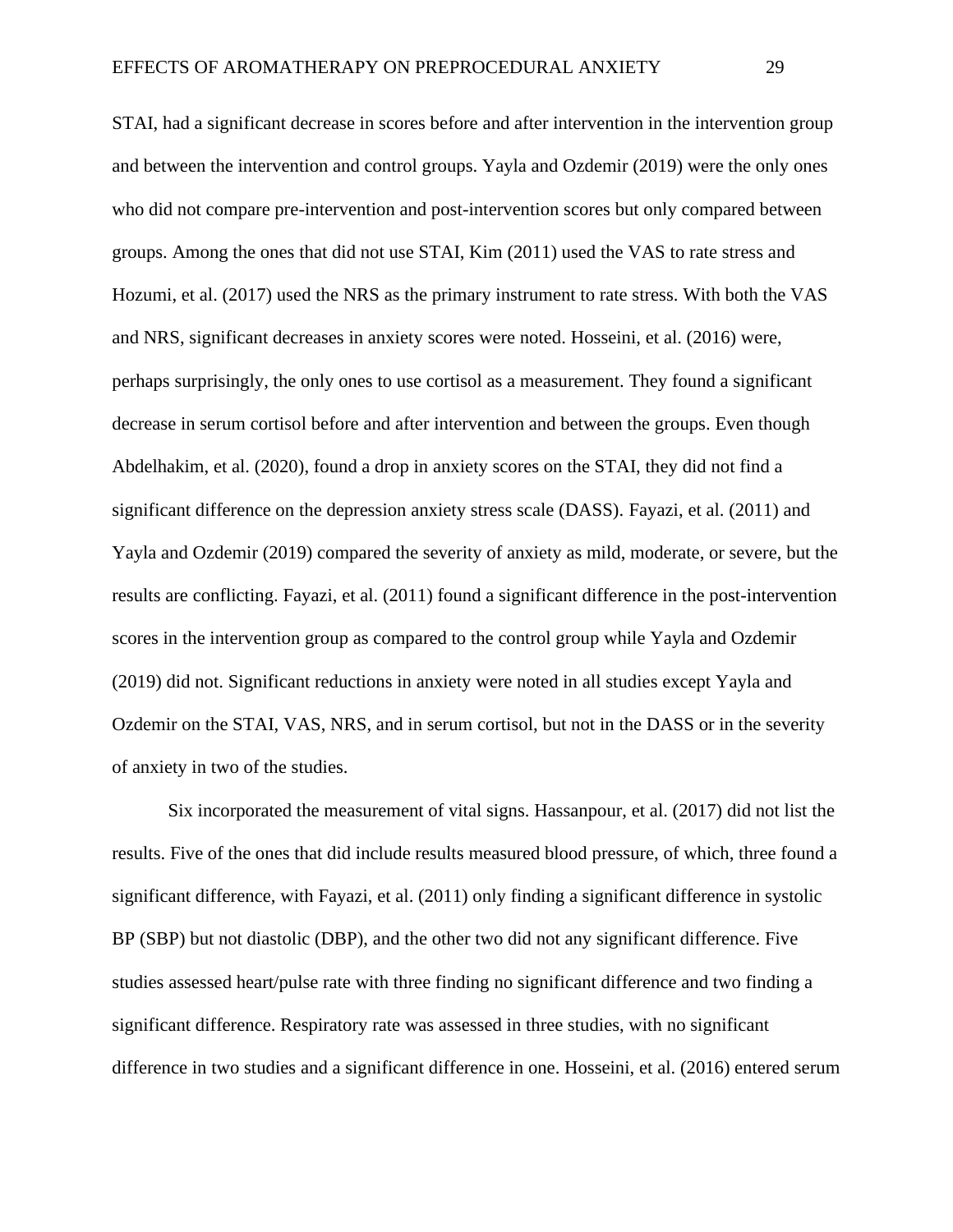cortisol levels, SBP, DBP, pulse, and respiratory rate values into ANOVA to find that around 70% of the cortisol drop was due to lavender. VS results are conflicting and need further research.

The procedures were similar in many of the studies with measurements of anxiety right before intervention and after intervention ranging from immediately after to 25 minutes after. Five of the studies used either a cotton ball or gauze to deliver the aromatherapy, two used an oxygen mask, one used a handkerchief, one used a commercial aroma diffuser, and Abdelhakim, et al. (2020) used various methods of inhalation in the different studies included. Table 4 shows the different and ratio of oil to diluent, if used. Hozumi, et al. (2017) used a blending ratio to determine how much of each oil to use. An average of two drops were used in the studies that did not use a diluent. Time of inhalation varied from three minutes to twenty minutes in the majority of the trials. Many of the reports used an object such as a cotton ball to directly put two drops, on average, of EO on, which was pinned or held close to the patient's nose and inhaled for three to twenty minutes before the procedure.

#### **Table 5**

|                   | Oil                    | <b>Diluent</b>       | <b>Ratio</b>         |
|-------------------|------------------------|----------------------|----------------------|
| Franco $(2016)$   | LFO (Lavandula         | oxygen               | $2$ drops: $2L/min$  |
|                   | <i>angustifolia</i> )  |                      |                      |
| Hozumi (2017)     | Lavender oil           | tap water            | 0.05mL:70mL          |
|                   | Grapefruit oil         |                      | $0.03$ mL: $70$ mL   |
|                   | Osmanthus fragrans oil |                      | $0.05$ mL: $70$ mL   |
| Abdelhakim (2020) | varies                 |                      |                      |
| Hosseini (2016)   | Lavender essence       | None (sterile gauze) | 2 drops              |
| Moradi (2021)     | Citrus aurantium       | Not listed           | Not listed           |
| Yayla (2019)      | Lavender officialis    | None (cotton swab)   | 3 drops              |
|                   | Eucalyptus globulus    |                      |                      |
| Hasanpour (2017)  | Lavender essence       | None (gauze)         | Not listed           |
| Hasanzadeh (2016) | LEO                    | None (cotton ball)   | $1-2$ drops          |
| Fayazi (2011)     | Lavendulan oil         | None (handkerchief)  | 2 drops              |
| Kim (2011)        | Lavandula angustifolia | Jojoba oil           | $2$ drops: 100 drops |

*Oil and Diluent Ratios*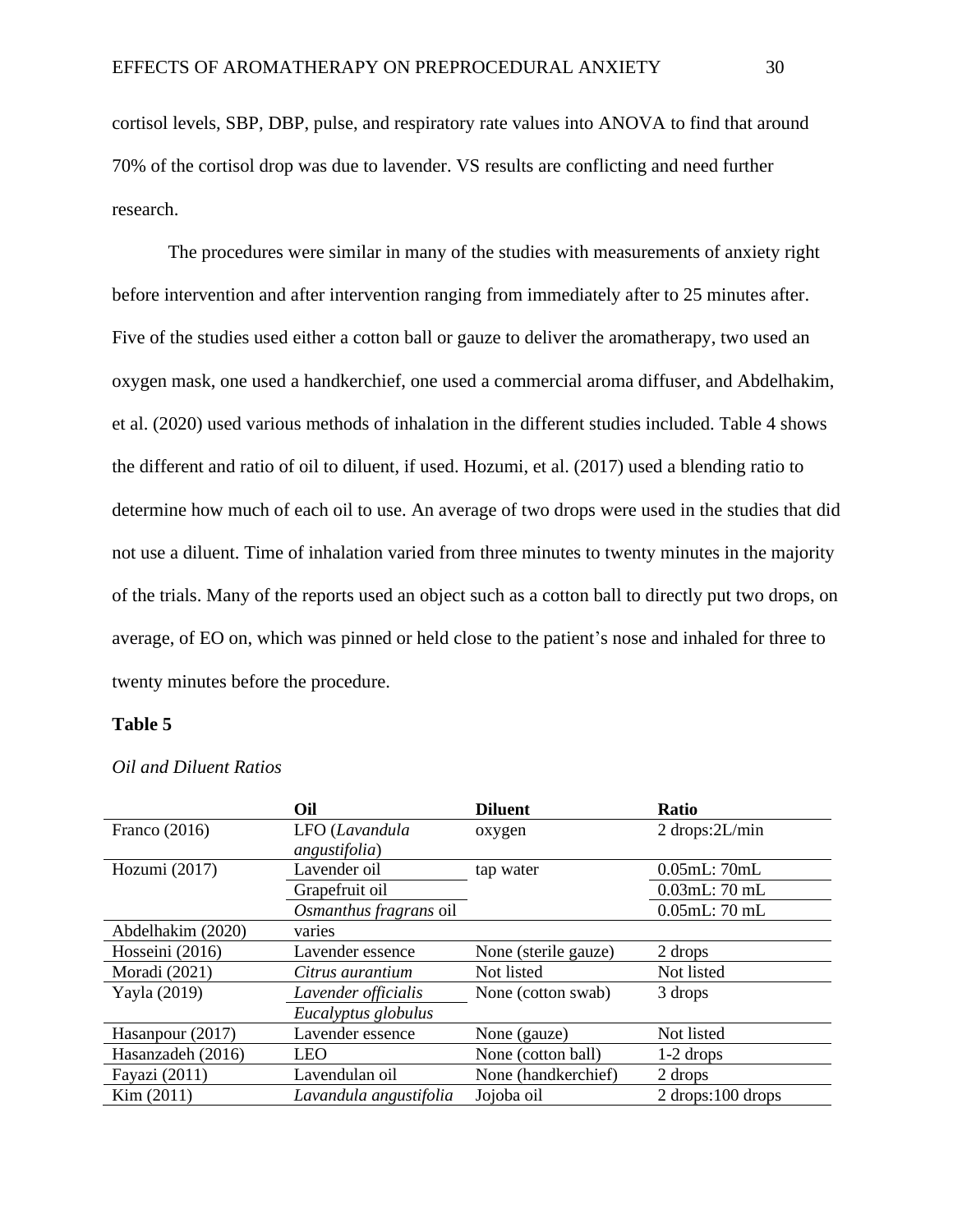Four studies also measured pain along with anxiety. All showed a significant decrease in preprocedural pain intensity, but Hasanzadeh, et al. (2016) did not find a change in the quality of pain. All of the studies used lavender EO, and Abdelhakim, et al. (2020) had one rose EO in their review. Yayla and Ozdemir (2019) found that only the LEO, not the eucalyptus EO significantly decreased pre-procedural pain during needle insertion into an implantable central venous catheter. Three used the VAS for pain, and one, Kim, et al. (2011) used the NRS.

Two other studies included other measurements related to anxiety, as seen in tables C1 and D1 (See Appendix C and D). Bispectral Index Scores (BIS) were measured by Kim, et al. (2011) to see the impact of lavender on brain activity and sedation. BIS decreased significantly for 20 min. after inhalation. Hozumi, et al. (2017) looked at abdominal discomfort, which may increase with increased anxiety, and found Grapefruit, and *Osmanthus fragrans* to attenuate abdominal discomfort using the NRS in patients with high anxiety levels. A reduction in anxiety may also be related to the reduction in brain activity and in abdominal discomfort reported by these two studies.

Adverse effects can be of concern, but none were reported in the included reports. Four of the reports stated that there were no adverse effects. The other six did not mention adverse effects at all.

Common limitations include the lack of blinding in patients due to the odor of EOs, small sample sizes, variables including patient's background and demographics, and a specific population and location that make the results hard to generalize. Franco, et al. (2016) only included females due to the population undergoing breast surgery, and Hozumi, et al. (2017) only included males in their fourth and fifth decade due to the population available and the fact that they are at greater risk of having more severe abdominal discomfort. Another limitation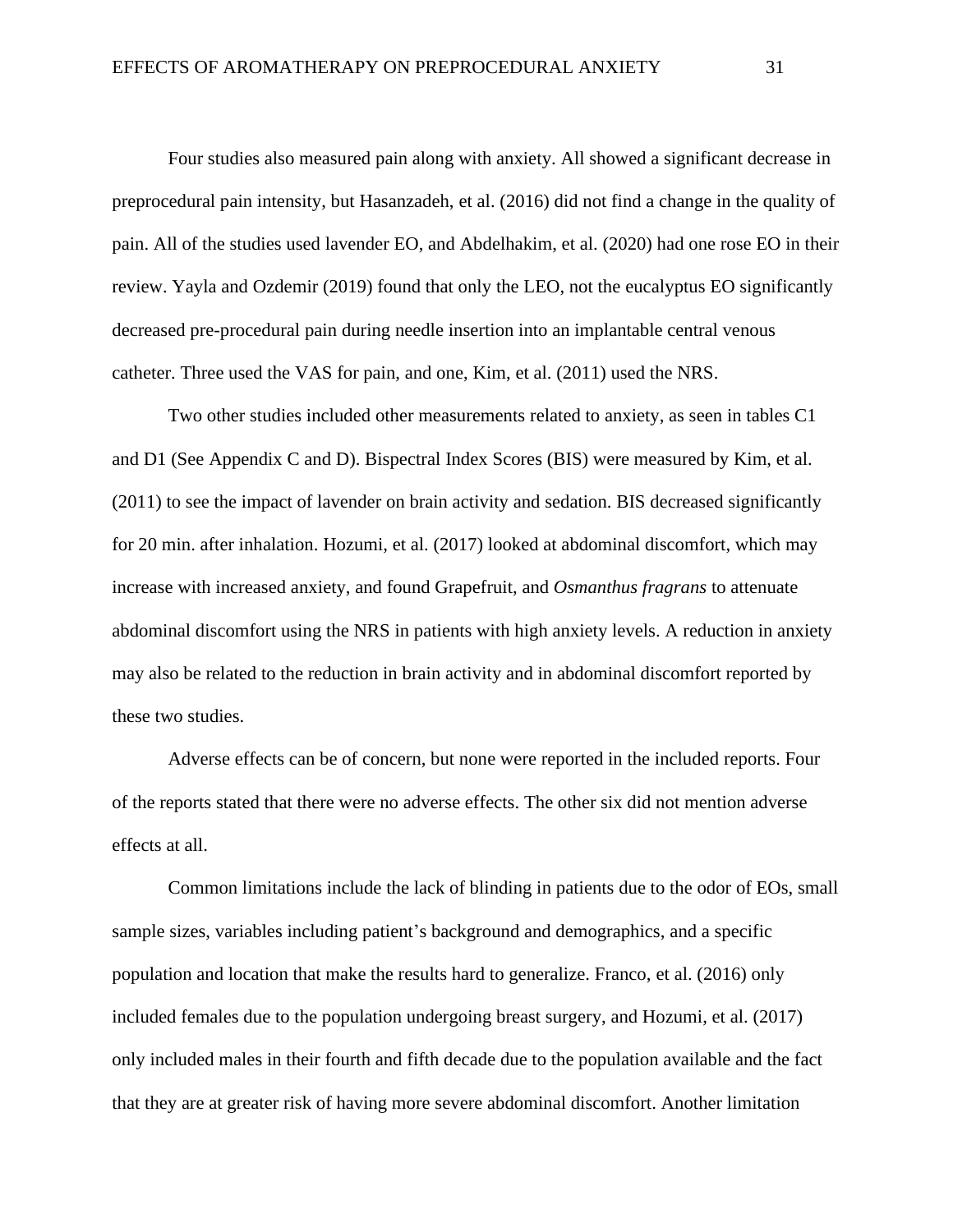included lack of a control group without a placebo in five of the studies, such as face mask with no unscented oil (UO) in Franco, et al. (2016), however, the other studies used distilled water instead of an UO. Franco, et al. (2016) saw a significant improvement in anxiety scores with the UO (control group), whereas none of the other studies did. Hasanzadeh, et al. (2016) noted that using a survey was subjective, however, many of the other studies used vital signs or cortisol measures to reduce subjectivity. Limitations were noted in seven of the reports, many of which applied to all of the studies.

Table 6 shows the conclusions varied from confidence in aromatherapy to wariness. Three reports concluded stating the simplicity/easy use of aromatherapy, and two used the term effective to describe aromatherapy. Five recommended its use in the clinical setting, with three putting the limitation of use in the specific setting of their study, and Hasanpour, et al. (2017) recommended it in the pre-surgical setting. Moradi, et al. (2021) recommended a program for nurses and staff with in-service education for coronary angiography. Kim, et al. (2011) said that the results are hard to interpret but may be helpful in the ambulatory setting, and Franco, et al. (2016), who found decreased anxiety in the placebo, UO group, as well, added that the placebo effect of the LEO likely impacts the attenuation in anxiety due to added attention the patients receive. Six out of the ten stated that further research is required.

#### **Table 6**

| Effects of preprocedural anxiety             | Effects of the EO                                           |
|----------------------------------------------|-------------------------------------------------------------|
| (Introductions)                              | (Conclusion/discussions)                                    |
| -Severe preoperative                         | Psych and physical:                                         |
| anxiety can delay post-op                    | -odor activates olfactory nerves                            |
| wound healing                                | entering the limbic system. -                               |
| -Associated with more pain                   | Depending on the EO, neurons                                |
| -increased risk of infection                 | release                                                     |
| -increased post-op analgesic<br>requirements | neurotransmitters such as<br>encephalin, norepinephrine and |
|                                              |                                                             |

*Introductions and conclusions: How anxiety affects patients and mechanisms of the EOs*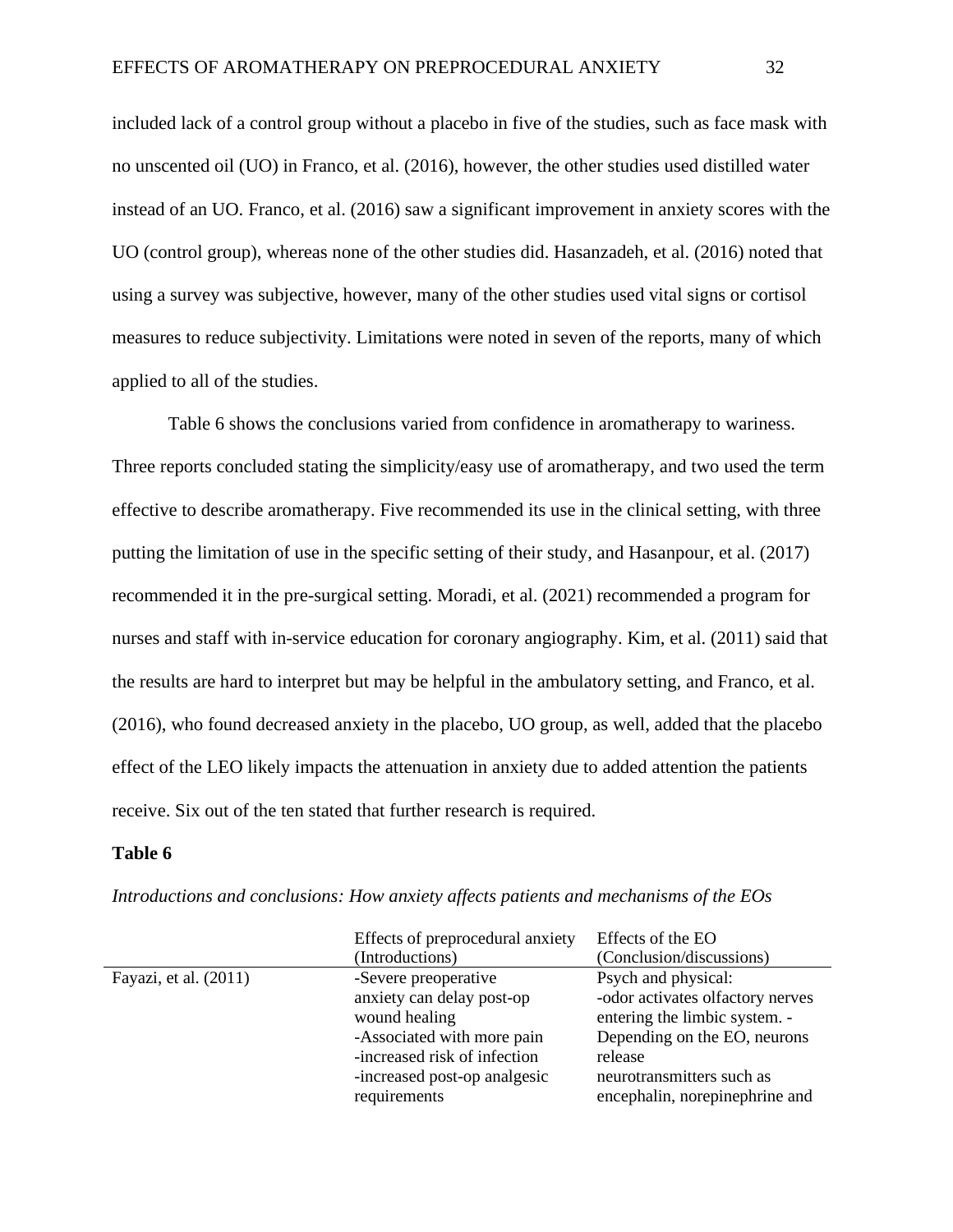|                           | Effects of preprocedural anxiety                                                                                                                                                                                                                                                                                          | Effects of the EO                                                                                                                                                                                                                                                                                                                      |
|---------------------------|---------------------------------------------------------------------------------------------------------------------------------------------------------------------------------------------------------------------------------------------------------------------------------------------------------------------------|----------------------------------------------------------------------------------------------------------------------------------------------------------------------------------------------------------------------------------------------------------------------------------------------------------------------------------------|
|                           | (Introductions)                                                                                                                                                                                                                                                                                                           | (Conclusion/discussions)                                                                                                                                                                                                                                                                                                               |
|                           | -lengthened hospitalization                                                                                                                                                                                                                                                                                               | serotonin.<br>-association between olfactory<br>and psyche<br>-linalool and linalyl acetate<br>activate the parasympathetic<br>system. Linalyl acetate also acts<br>as a narcotic and linalool as a<br>sedative<br>-some studies: GABAnergic<br>effect like BZDs                                                                       |
| Kim, et al. (2011)        | -increase intraoperative<br>anesthesia requirements<br>-affects recovery from<br>anesthesia                                                                                                                                                                                                                               | -preop anxiety can increase<br>anesthesia requirements (anxiety<br>and BIS-sedation) so when<br>anxiety decreases, the need for<br>sedatives may also decrease<br>-will not prolong sedation after<br>surgery<br>-no increase in N/V<br>-cost effective<br>-noninvasive<br>-glutaminergic: potentiates $\gamma$ -<br>aminobutyric acid |
| Franco $(2016)$           | -increases anesthetic<br>requirements, increasing risks<br>-many anxiolytic meds cause<br>"excessive and prolonged<br>amnesia,<br>sedation, and, infrequently,<br>respiratory depression" which is<br>inappropriate because pt must<br>sign informed consent<br>-LEO: one of the least toxic and<br>allergenic of the EOs | - "A national survey<br>suggests that the estimated<br>number of visits to<br>complementary<br>alternative medicine<br>practitioners exceeded the<br>number of<br>visits to all primary care<br>physicians" (p. 247).<br>-lavender affects voltage-<br>sensitive calcium channels                                                      |
| Hasanzadeh, et al. (2016) | Not much about anxiety                                                                                                                                                                                                                                                                                                    | Anxiety has not been studied<br>much in CTR                                                                                                                                                                                                                                                                                            |
| Hosseini, et al. (2016)   | -increases cortisol and<br>epinephrine (E)<br>-decreases cognitive function<br>-destruction of thyroid function<br>-hyperglycemia<br>-HTN<br>-suppresses immune and<br>inflammatory responses<br>-delays wound healing<br>-reduces muscle mass                                                                            | -several other studies have<br>shown aromatherapy to decrease<br>cortisol levels<br>-psychological aspect of open-<br>heart surgery=higher anxiety, so<br>any intervention may decrease<br>stress and increase trust in the<br>staff                                                                                                   |
| Hozumi, et al. $(2017)$   | -increases abdominal discomfort<br>-try not to use sedatives during<br>colonoscopy d/t AEs (CV<br>depression, respiratory                                                                                                                                                                                                 | -grapefruit oil may suppress the<br>insular cortex or the anterior<br>cingulate gyrus by stimulating<br>olfactory neurons                                                                                                                                                                                                              |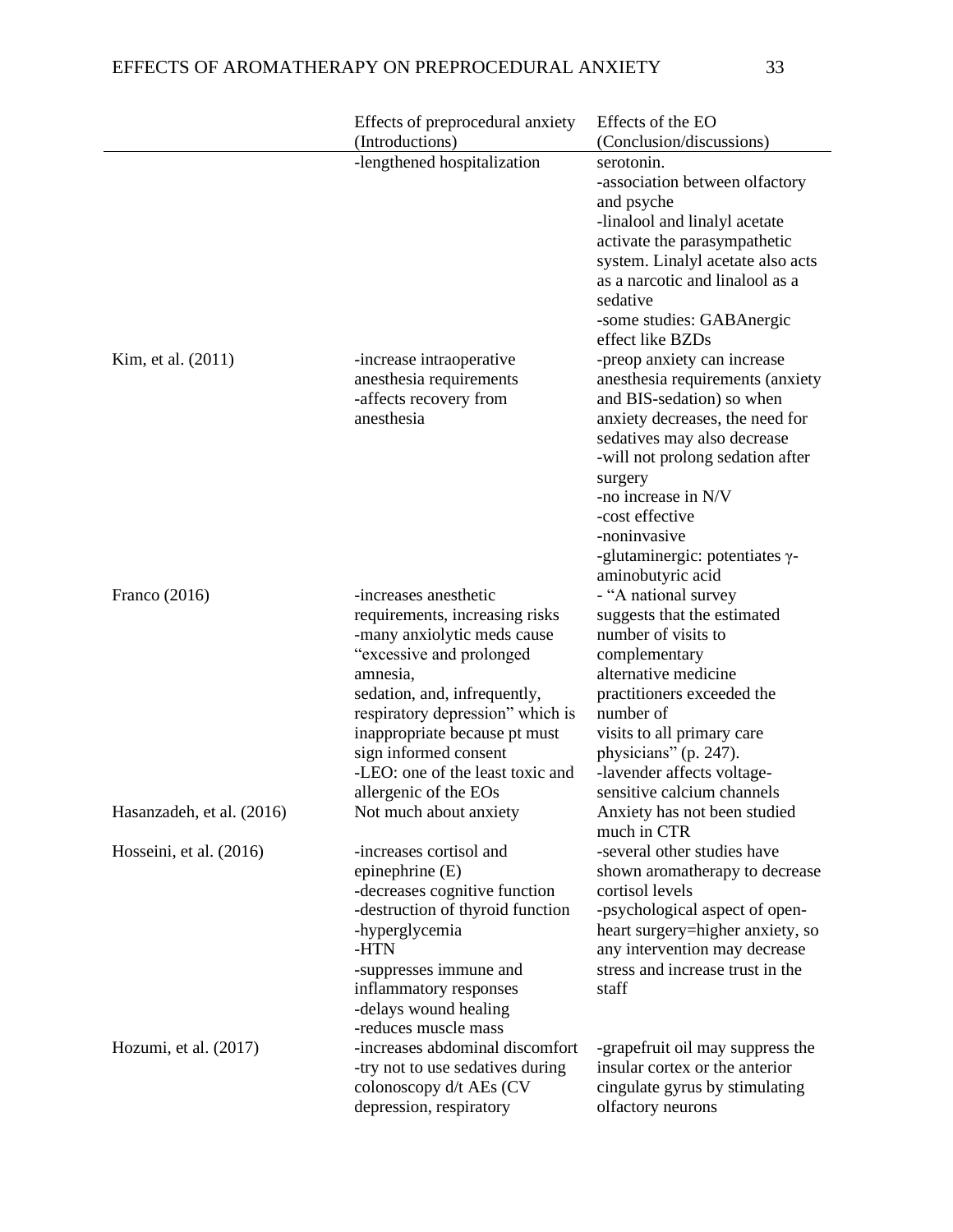|                           | Effects of preprocedural anxiety<br>(Introductions)                                                                                                      | Effects of the EO<br>(Conclusion/discussions)                                                                          |
|---------------------------|----------------------------------------------------------------------------------------------------------------------------------------------------------|------------------------------------------------------------------------------------------------------------------------|
|                           | depression, anterograde<br>amnesia)                                                                                                                      |                                                                                                                        |
| Hasanpour, et al. (2017)  |                                                                                                                                                          | -the second most used<br>therapy by nurses clinically<br>-introduced by the US State<br><b>Boards of Nursing</b>       |
| Yayla and Ozdemir (2019)  | -decreases compliance<br>-anxiolytic EOs: LEO,<br>eucalyptus, sage, lemon,<br>majoram                                                                    | -eucalyptus in a blend may<br>decrease anxiety d/t the<br>synergism of the oils                                        |
| Abdelhakim, et al. (2020) | -anxiety=a complication of<br>cardiac surgery                                                                                                            | -decreases SNS and the<br>concentration of E<br>-the limbic system influences<br>HR, BP, and the respiratory<br>system |
| Moradi, et al. (2021)     | -increases $RR$ and $HR$<br>-increases myocardial oxygen<br>use, E and NE, and plasma<br>density causing interstitial<br>damage and platelet aggregation | -Citrus aurantium has anti-<br>depressant effects and increases<br>blood flow                                          |

### **Section Six: Discussion**

Answering the question, "How do inhaled essential oils affect pre-procedural anxiety of adults in acute care settings?" this review finds conflicting evidence. However, the majority of the findings support the hypothesis that aromatherapy can attenuate anxiety even without all the oils containing a level of linalool and linalyl in the 30-40% range (Franco, et al., 2016). There was more variation in VS measurements with three out of five favoring a drop in blood pressure, and more showing no significant difference in regards to heart rate and respiratory rate. However, BIS levels significantly decreased in Kim, et al. (2011), perhaps signifying the reduced impact of stimulation to the brain due to decreased anxiety levels and the improvement in sedation. Since pain and anxiety are linked, it is interesting to note that all four of the studies that included pain as a measurement found it decrease after lavender inhalation, and a fifth measuring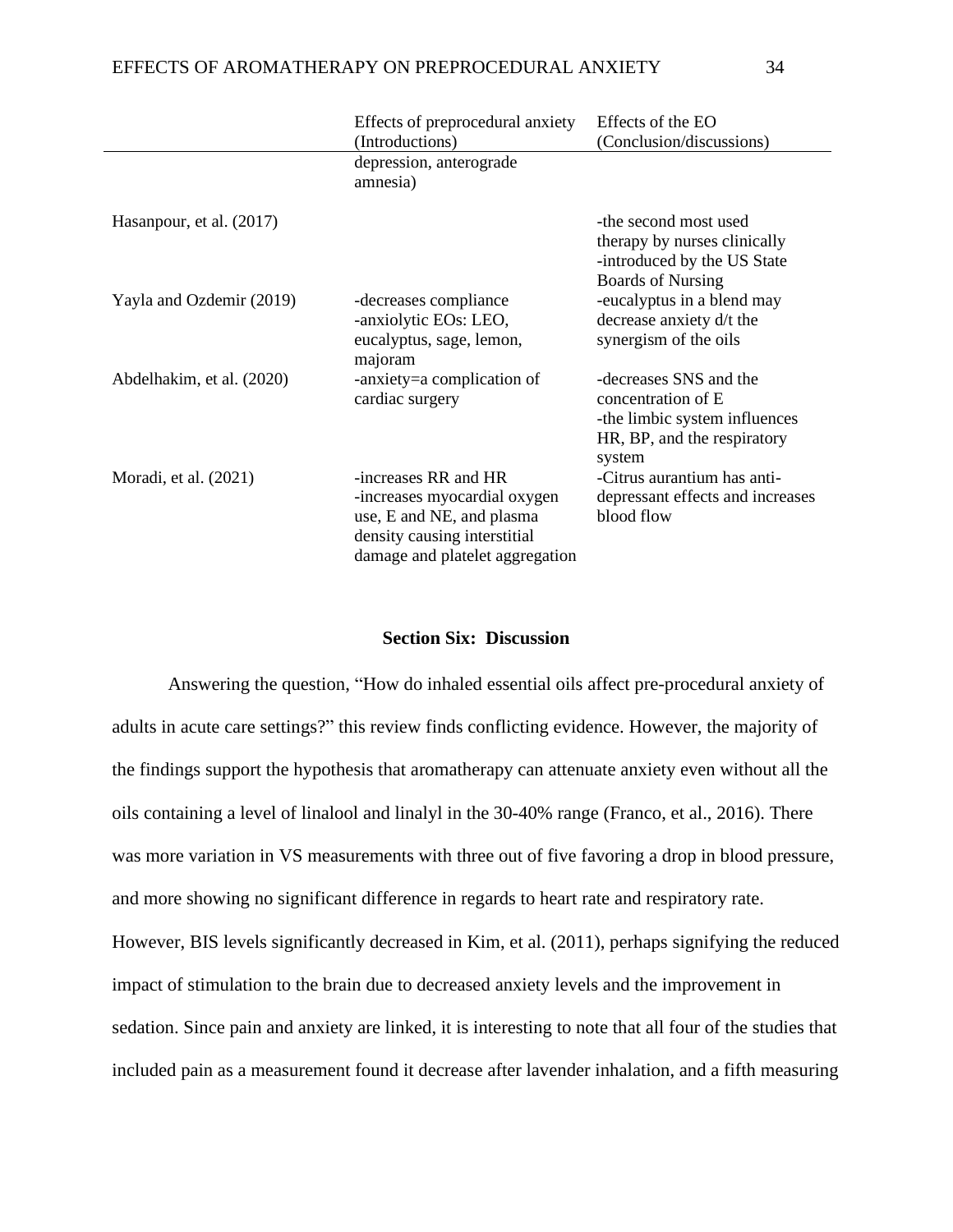discomfort in the abdomen also found it to decrease with aromatherapy in those with high anxiety levels. No adverse effects were present in any of the reports. Although further research is required, finding a therapy to decrease anxiety, BIS, pain, and improve sleep without the adverse effects of anxiolytic drugs may prove very helpful.

Kang, et al. (2019) found in their meta-analysis of studies focusing on the anxiolytic effects of lavender through various routes, that lavender is effective in reducing symptoms of anxiety of healthy patients and those with anxiety disorders. LEO was found to decrease SBP but not DBP, heart rate, and serum cortisol, similar to the findings of the present review. Perry, et al. (2012) did a review of randomized controlled trials on the efficacy of lavender EO and found seven out of fifteen trials favoring lavender and one finding it as effective as lorazepam. Ghiasi, et al. (2019) also found aromatherapy to be effective in significantly reducing anxiety in fifteen of the sixteen included studies during the first stage of labor. However, all of the reviews included studies in a wide variety of places and hospitals, using various EOs for differing amounts of time, with different routes, which makes it hard to compare findings.

Wang and Heinbockel (2018) found that Citrus aurantium affects  $5-HT_1A$  receptors to cause the anxiolytic effect presented in Moradi, et al. (2021). *Lavandula angustifolia* also affects the serotonergic system, but they did not think it likely that it interacts with GABA receptors. Lopez, et al. (2017) also found no effect on GABA receptors, but they suggest that lavender inhibits the N-methyl-D-aspartate (NMDA) receptor and the serotonin transporter (SERT), similar to SSRIs but may also have a neurotoxic effect due to hydrogen peroxide. Schuwald, et al. (2013) found in preclinical trials that LEO inhibits voltage dependent calcium channels (VOCCs) in mostly hippocampal neurons and has some similarities with pregabalin but does not use the same binding site. Malcolm and Tallian (2017) support the research that LEO works by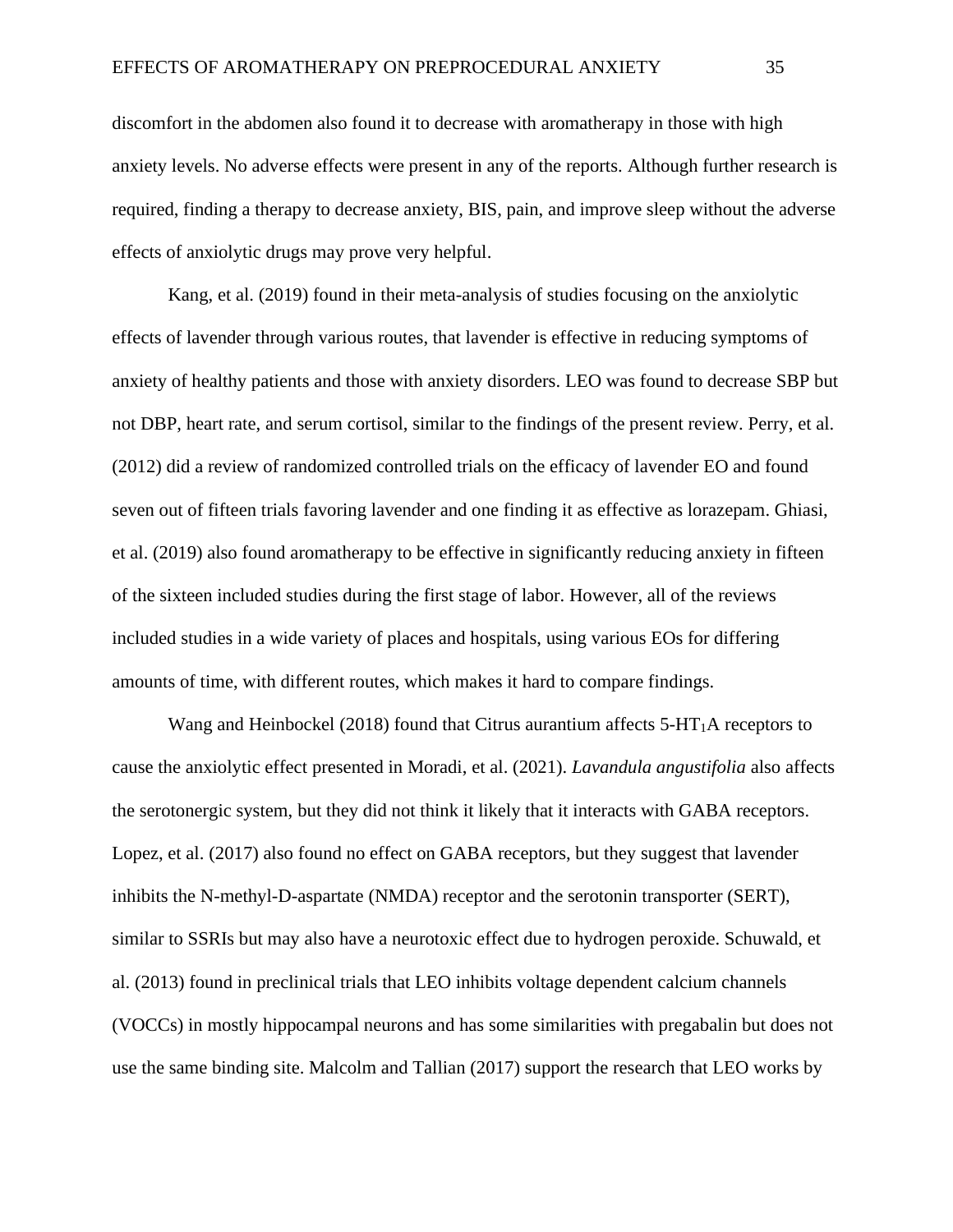reducing 5HT1A receptor activity and inhibiting VOCC through linalyl acetate which is converted to linalool in the liver. The known mechanism of action of LEO supports the findings of reduced cortisol levels and anxiety scores.

Wang and Heinbockel (2018) also list popular oils for anxiety as *Anthemis nobilis* (chamomile), *Salvia sclarea* (clary), *Rosmarinus officinalis* (rosemary), *Lavandula angustifolia* (lavender), and *Rosa damascena* (rose) of which, only two were found in the present review. *Rosa damascena*, used in one of the studies included in the review by Abdelhakim, et al. (2020), decreased anxiety to a significant degree. Dhakad, et al. (2017) explains that eucalyptus oil, which was used in Yayla and Ozdemir's (2019) study with no benefit in anxiety score, has a largely unknown mechanism of action, but 1,8-Cineole is assumed to be the therapeutic component, metabolized by the CYP2A6 pathway. Hozumi, et al. (2017), who found *Osmanthus fragrans* to attenuate anxiety, describes the effect of it on the lateral hypothalamus to reduce orexin secretion, a hormone involved in wakefulness and mood. They also explain that grapefruit oil may suppress the anterior cingulate gyrus or insular cortex. However, Hozumi, et al. (2017) used the NRS as the only method to rate anxiety and did not discuss instrument validity. LEO has the most research, but there is some evidence of *Rosa damascene* and *Osmanthus fragrans* oils being effective in reducing anxiety.

Although most of the trials in the present review reported aromatherapy as safe with few adverse effects, Posadzki, et al. (2011) searched five databases plus departmental files to find adverse effects of EOs with no time limit, and only found two cases with inhaled EO causing an adverse effect. One study with inhaled roman chamomile caused lightheadedness, tachycardia, and nausea, and another case with eucalyptol in children caused dyspnea, loss of consciousness, and metabolic acidosis. Matthew, et al. (2017) reported ten cases of acute seizures due to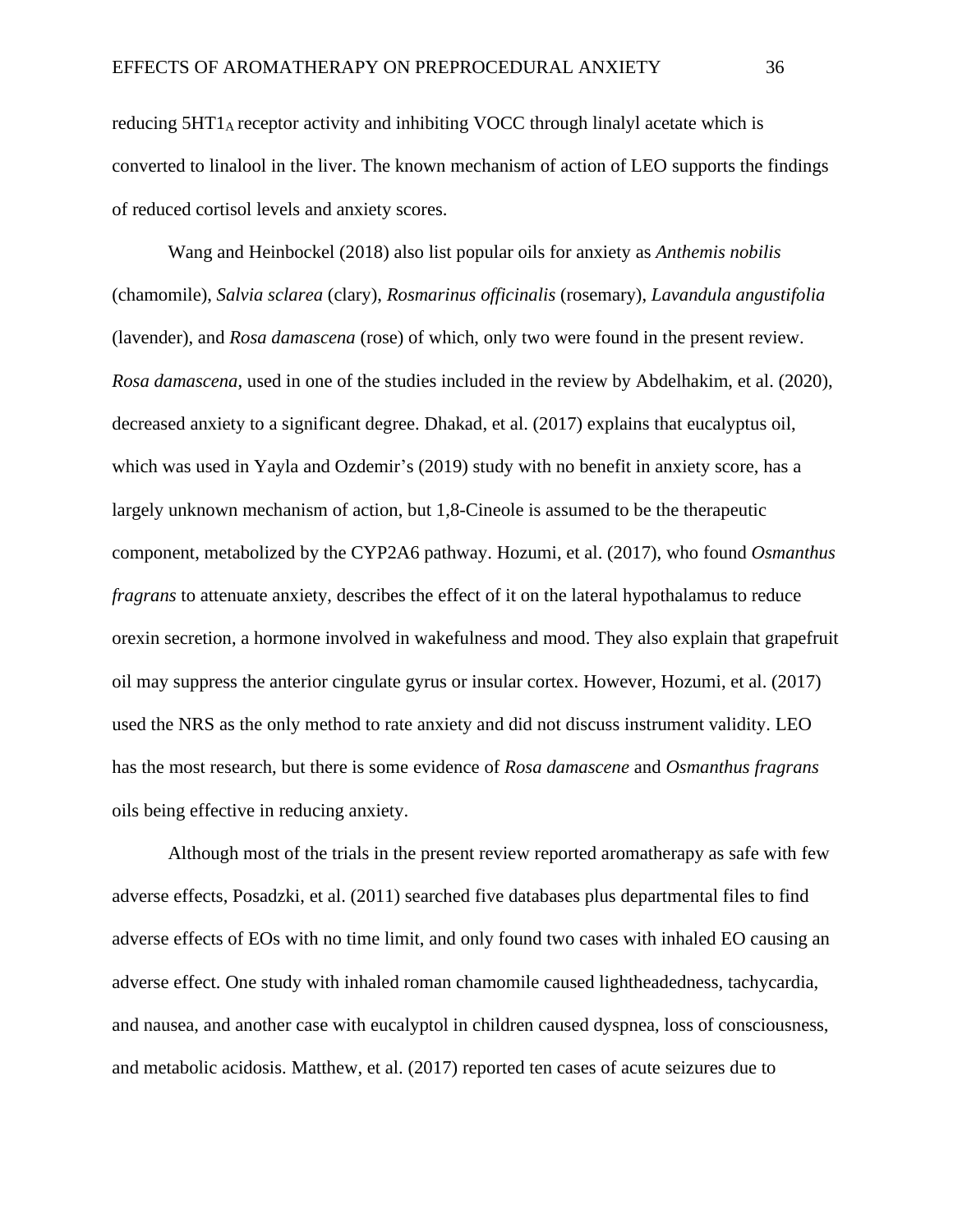inhalation of eucalyptus oil in three hospitals over two years. However, Malcolm and Tallian (2017) note that LEO has been deemed Generally Recognized as Safe by the FDA. Out of 1685 patients in this review, no adverse effects were reported, which may indicate a lower risk compared to anxiolytic medications, but as a limitation, six of the studies did not specifically include a statement about adverse effects as part of the results. More research should be done to determine the risks of inhalation aromatherapy.

Malcolm and Tallian (2017) also note the emotional memory associated with smells, which may have impacted the preprocedural patients's anxiety, especially since LEO affects the hippocampus. They note that the smell of a dentist office that may produce anxiety in some patients can be covered up to some extent by aromatherapy. Participants may also expect LEO to reduce their anxiety, creating further bias. The fact that the smell of aromatherapy cannot be blinded likely had an impact on the studies included here.

Some gaps in the research include experimenting with other EOs that might have an anxiolytic effect. No studies with large sample sizes, recording adverse effects have been seen in this search process. A large gap is the lack of a regulating organization to certify the purity and therapeutic qualities of various EO companies. Further research using serum or salivary cortisol as an objective measurement is indicated, along with more studies measuring vital signs. There is also a lack of long-term studies looking at the beneficial and adverse effects of aromatherapy. A major limitation is the diverse background of patients, their experiences, religious beliefs, smellassociative memory, etc.

Limitations of the current integrative review would include only one researcher, the different dates of database searches, and the fact that two of the articles that fit the inclusion criteria could not be retrieved in English even with the help of a librarian. Better organization of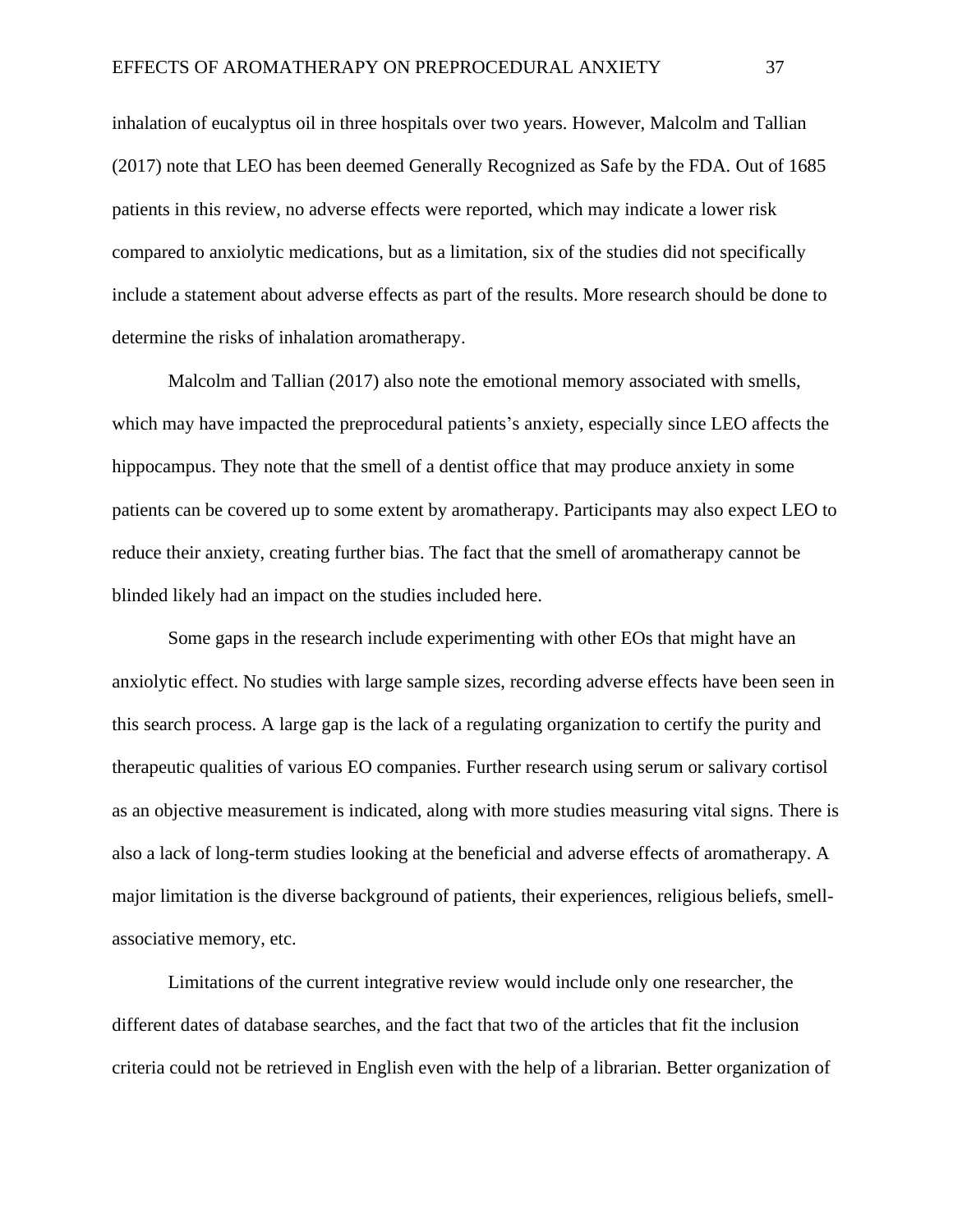the results for the PRISMA flow diagram is also recommended. A strength would be the use of a librarian and the thesis chair to check areas of conflict or areas of lack of knowledge about the review process. Another strength includes the number of databases searched and the gray literature that was searched. The PRISMA flow chart and John Hopkins tools also added rigor to this review. This review makes a contribution to the growing body of literature by suggesting that aromatherapy could make an impact in the pre-procedural setting to reduce anxiety and by bringing together the methods, types and quality of EO, and limitations of recent research to further the discussion and encourage new studies that address the gaps noted.

#### **Implications for Practice/ Future Work**

Since there is conflicting evidence, further research must be completed before aromatherapy can be accepted into practice for pre-procedural anxiety. More settings need to be studied, and more experiments in each of those settings need to be done with rigor. Since there is no governing body for the quality of EOs, a certification approval establishment needs to form to test the GC of oils from different companies and create a database for consumers and practitioners alike. The next step would be to do a pilot study, followed by a study with a large sample size looking at many different procedures in one hospital. More studies around the world must emerge with more reviews to better assess the efficacy and safety of aromatherapy for preprocedural anxiety.

In conclusion, anxiety before procedures can impact the requirements of sedatives and analgesics and recovery, but most anxiety medications have undesirable side effects and may interfere with adequate understanding of the procedure for informed consent. After comparing ten RCTs before various procedures, it is seen that aromatherapy, specifically lavender EO inhalation, may attenuate pre-procedural anxiety in patients as measured by self-reported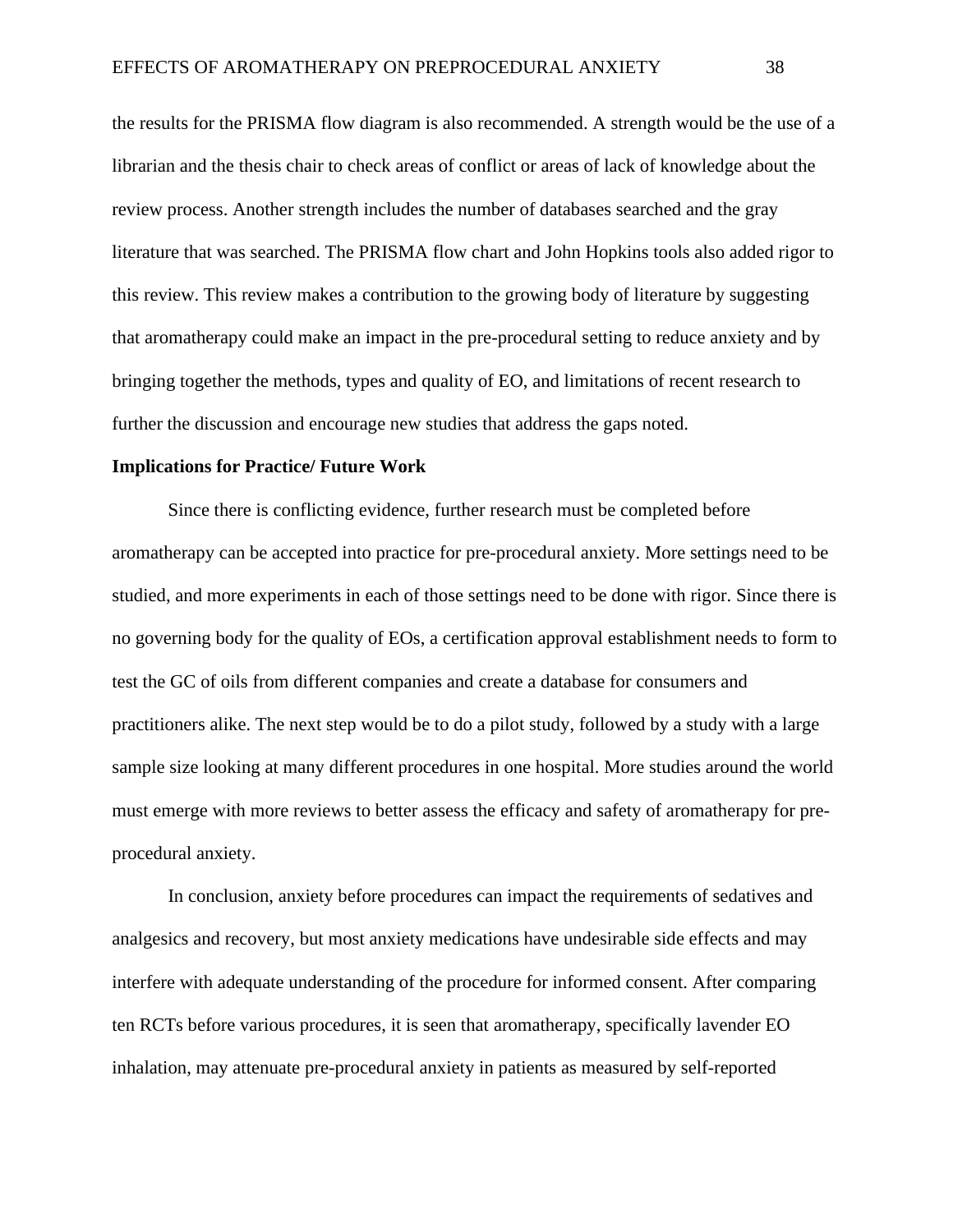anxiety, serum cortisol levels, and pain, abdominal discomfort, and BIS levels. Further research is needed in the area of aromatherapy and its impact on anxiety scores, vital signs, and adverse effects.

### **Dissemination**

The present integrative review will be presented at Liberty University's research week. A podium presentation was chosen to disseminate the information at research week. It will also be submitted to Scholar's Crossing, the journal to publish Liberty University's honor's theses.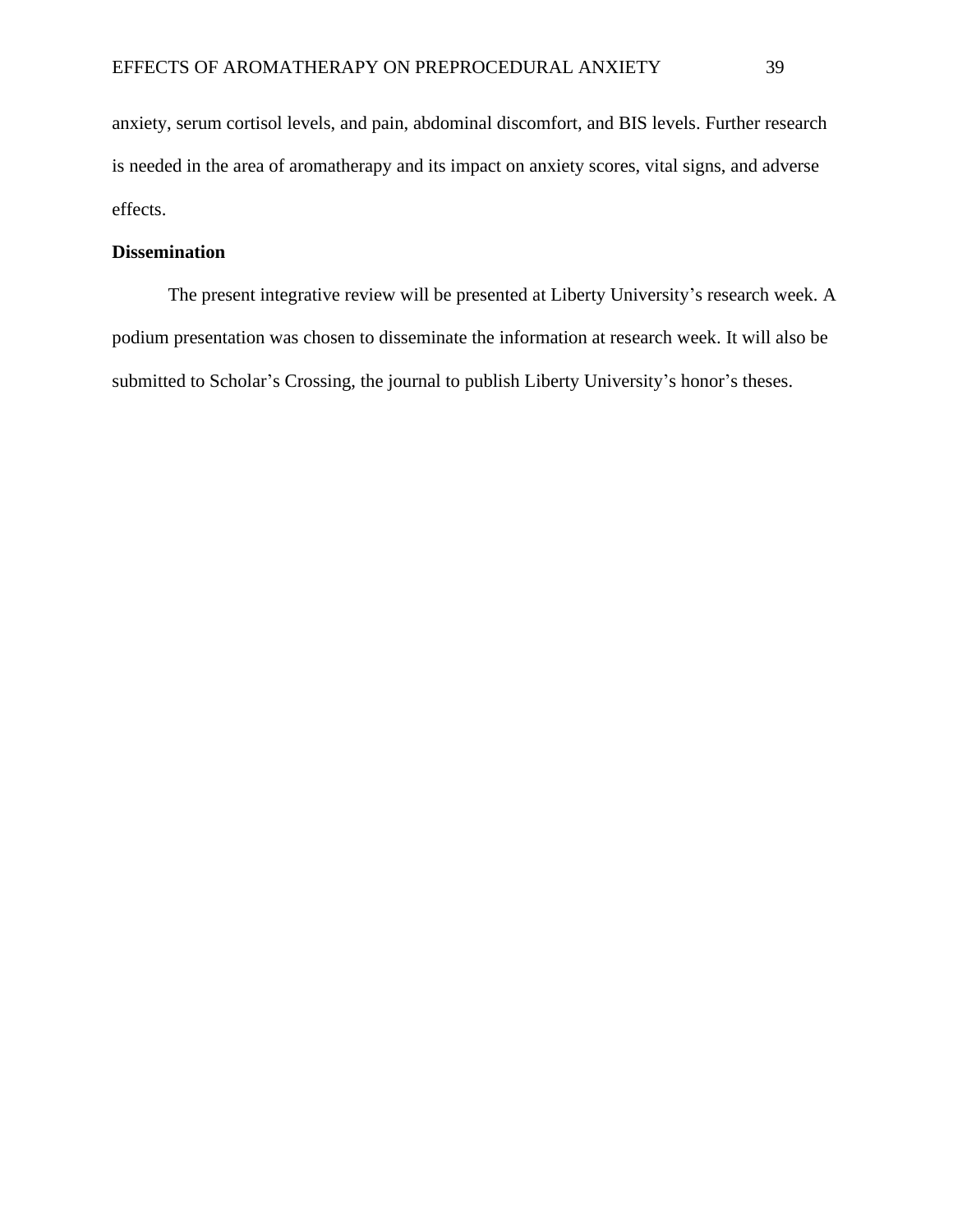#### **References**

Abdelhakim, A. M., Hussein, A. S., Doheim, M. F., & Sayed, A. K. (2020). The effect of inhalation aromatherapy in patients undergoing cardiac surgery: A systematic review and meta-analysis of randomized controlled trials. *Complementary Therapies in Medicine, 48*, 1-8.<http://dx.doi.org.ezproxy.liberty.edu/10.1016/j.ctim.2019.102256>

Allard, M. E. & Katseres, J. (2016). CE: Using essential oils to enhance nursing practice and for self-care. *American Journal of Nursing 116*(2), 42-49. <https://doi.org/10.1097/01.NAJ.0000480495.18104.db>

- Agatonovic-Kustrin, S., Kustrin, E., Gegechkori, V., Morton, D. W. (2020). Anxiolytic terpenoids and aromatherapy for anxiety and depression. *Advances in Experimental Medicine and Biology 1260*, 283-296. [https://doi.org/10.1007/978-3-030-42667-5\\_11](https://doi.org/10.1007/978-3-030-42667-5_11)
- Babulka, P., Berkes, T., Szemerszky, R., & Köteles, F. (2017). No effects of rosemary and lavender essential oil and a placebo pill on sustained attention, alertness, and heart rate. *Flavour and Fragrance Journal 32*(4), 305-311.<https://doi.org/10.1002/ffj.3392>
- Blunt, E. (2003). Putting aromatherapy in practice. *Holistic Nursing Practice, 17*(6), 329. Retrieved June 3, 2021 from [https://journals-lww](https://journals-lww-com.ezproxy.liberty.edu/hnpjournal/Citation/2003/11000/Putting_Aromatherapy_in_Practice.8.aspx)[com.ezproxy.liberty.edu/hnpjournal/Citation/2003/11000/Putting\\_Aromatherapy\\_in\\_Prac](https://journals-lww-com.ezproxy.liberty.edu/hnpjournal/Citation/2003/11000/Putting_Aromatherapy_in_Practice.8.aspx) [tice.8.aspx](https://journals-lww-com.ezproxy.liberty.edu/hnpjournal/Citation/2003/11000/Putting_Aromatherapy_in_Practice.8.aspx)
- Buckle, J. (2017). *Clinical Aromatherapy: Essential oils in healthcare* (3<sup>rd</sup> ed.). Churchill Livingstone. <https://doi.org/10.1016/B978-0-7020-5440-2.02002-7>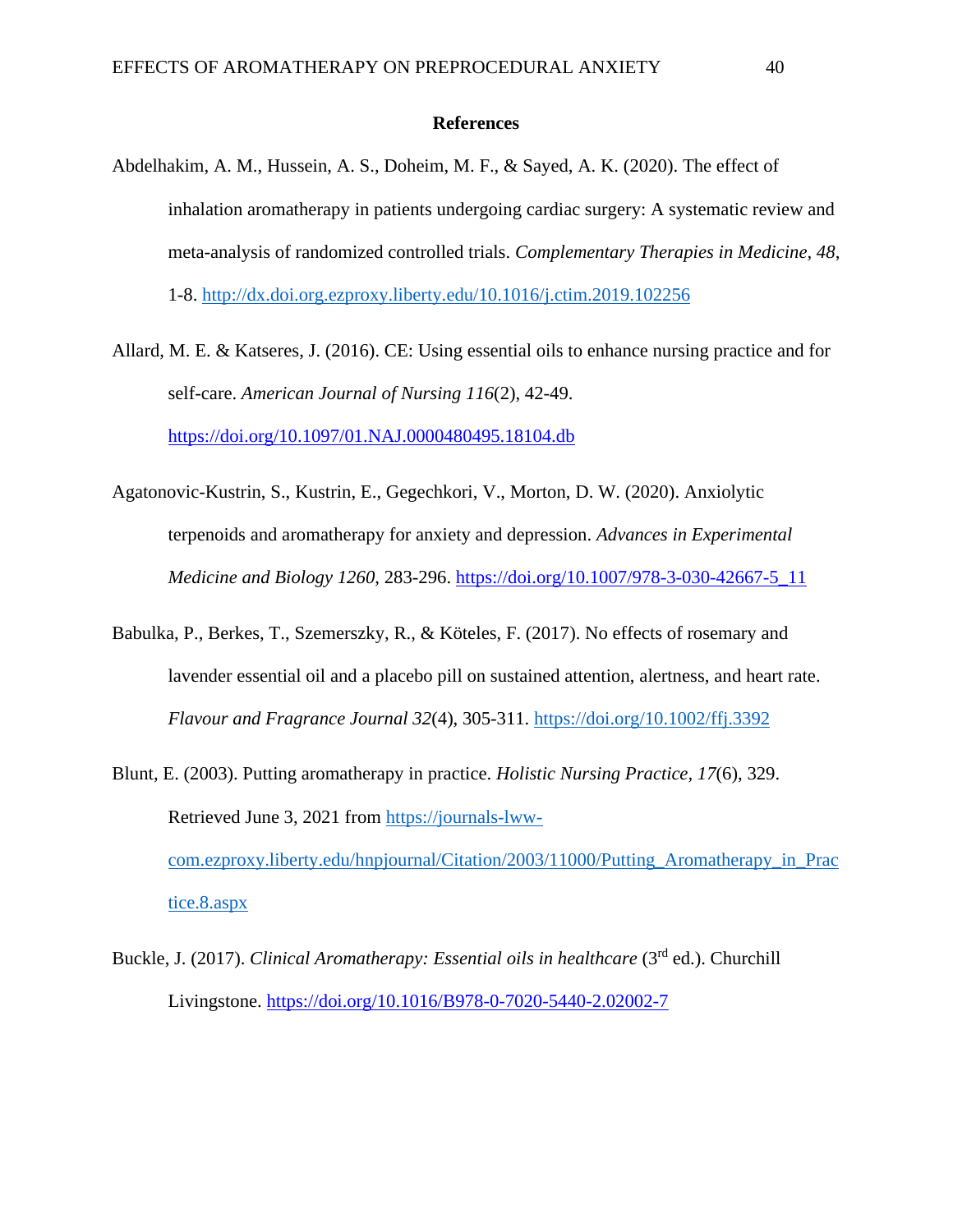- Childers, P. M., & Aleshire, M. E. (2020b). What's that smell?: Essential oil aromatherapy. *Journal of Psychosocial Nursing & Mental Health Services 58*(2), 4-5. <https://doi.org/10.3928/02793695-20200117-01>
- Dhakad, A. K., Pandey, V. V., Beg, S., Rawat, J. M., & Singh, A. (2017). Biological, medicinal and toxicological significance of Eucalyptus leaf essential oil: A review. *Journal of the Science of Food and Agriculture 98*(3), 833-848.<https://doi.org/10.1002/jsfa.8600>
- Dobetsberger, C. & Buchbauer, G. (2011). Actions of essential oils on the central nervous system: An updated review. *Flavour & Fragrance Journal, 26*(5), 300-316. [https://doi](https://doi-org.ezproxy.liberty.edu/10.1002/ffj.2045)[org.ezproxy.liberty.edu/10.1002/ffj.2045](https://doi-org.ezproxy.liberty.edu/10.1002/ffj.2045)
- Fayazi, S., Babashahi, M., & Rezaei, M. (2011). The effect of inhalation aromatherapy on anxiety level of the patients in preoperative period. *Iranian Journal of Nursing and Midwifery Research, 16*(4), 278–283.
- Franco, L., Blanck, T. J. J., Dugan, K., Kline, R., Shanmugam, G., Galotti, A., von Bergen Granell, A., Wajda, M. (2016). Both lavender fleur oil and unscented oil aromatherapy reduce preoperative anxiety in breast surgery patients: A randomized trial. *Journal of Clinical Anesthesia, 33*, 243-249.<https://doi.org/10.1016/j.jclinane.2016.02.032>
- Gallagher, R., Trotter, R., Donoghue, J. (2010). Preprocedural concerns and anxiety assessment in patients undergoing coronary angiography and percutaneous coronary interventions, *European Journal of Cardiovascular Nursing 9*(1) 38–44, [https://doi](https://doi-org.ezproxy.liberty.edu/10.1016/j.ejcnurse.2009.09.001)[org.ezproxy.liberty.edu/10.1016/j.ejcnurse.2009.09.001](https://doi-org.ezproxy.liberty.edu/10.1016/j.ejcnurse.2009.09.001)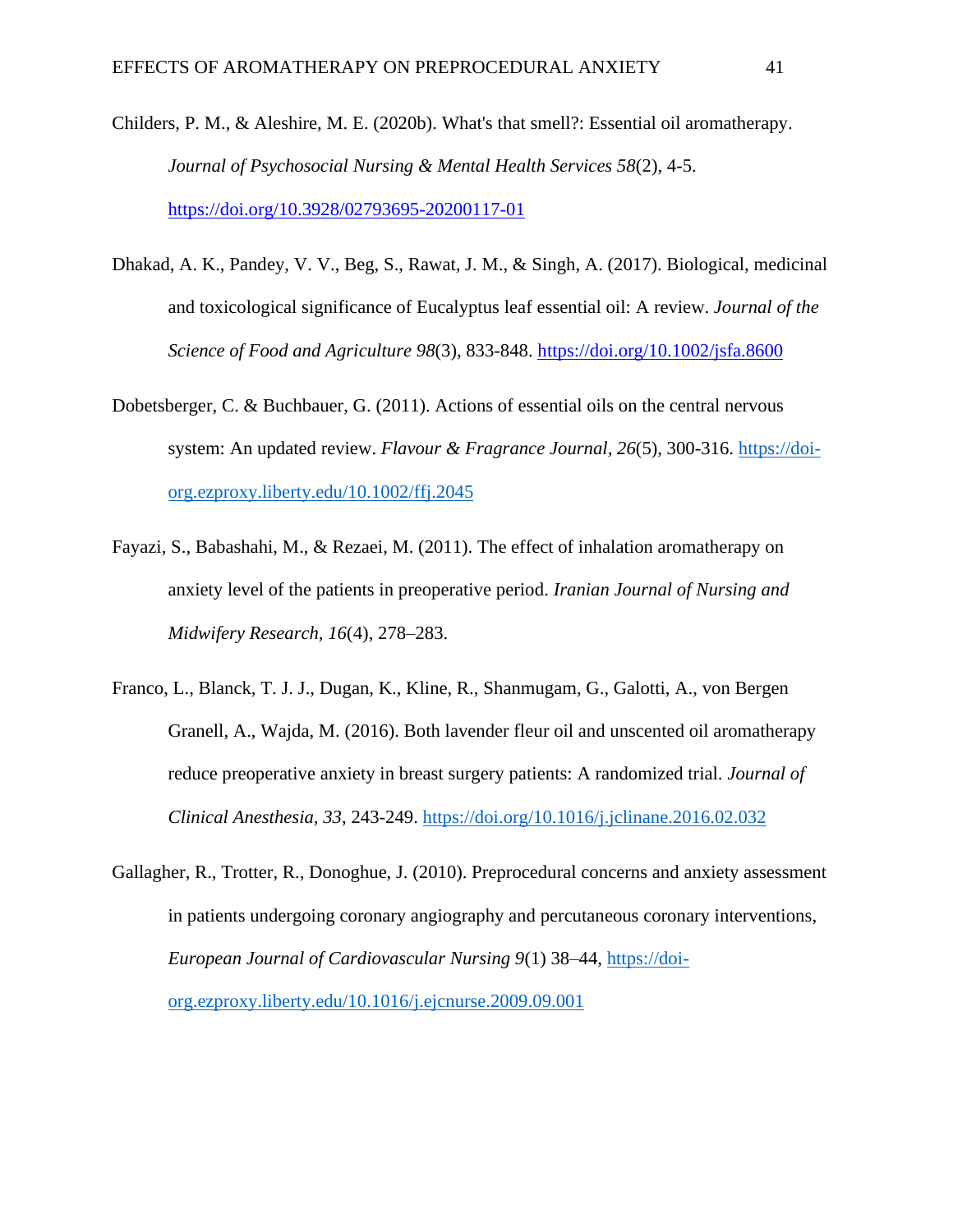- Generoso, M. B. , Soares, A. , Taiar, I. T. , Cordeiro, Q. & Shiozawa, P. (2017). Lavender oil preparation (silexan) for treating anxiety. *Journal of Clinical Psychopharmacology, 37*(1), 115–117.<https://doi.org/10.1097/JCP.0000000000000615>
- Ghiasi, A., Bagheri, L., Haseli, A. A systematic review on the anxiolytic effect of aromatherapy during the first stage of labor. *Journal of Caring Sciences, 8*(1), 51-60. <https://doi.org/10.15171/jcs.2019.008>
- Hasanpour, S. E., Begloo, E. R. R., Jafarian, H., Aliyari, M., Moghadam, A. M. S., Haghani, H. & Otaghvar, H. A. (2017). The effect of aromatherapy using lavender essential oil on anxiety in candidate patients of upper limb reconstruction surgery: A non-randomized controlled clinical trial. *Journal of Client-Centered Nursing Care, 3*(3), 223-230. <https://doi.org/10.32598/jccnc.3.3.223>
- Hasanzadeh, F., Kashouk, N. M., Amini, S., Asili, J., Emami, S. A., Vashani, H. B., Sahebkar, A. (2016). The effect of cold application and lavender oil inhalation in cardiac surgery patients undergoing chest tube removal. *EXCLI Journal 15*,64-74.

<http://dx.doi.org/10.17179/excli2015-748>

- Hosseini, S., Heydari, A., Vakili, M., Moghadam, S., & Tazyky, S. (2016). Effect of lavender essence inhalation on the level of anxiety and blood cortisol in candidates for open-heart surgery. *Iranian Journal of Nursing and Midwifery Research, 21*(4), 397-401. <http://dx.doi.org.ezproxy.liberty.edu/10.4103/1735-9066.185582>
- Hozumi, H., Hasegawa, S., Tsunenari, T., Sanpei, N., Arashina, Y., Takahashi, K., Konnno, A., Chida, E., & Tomimatsu, S. (2017). Aromatherapies using *Osmanthus fragrans* oil and grapefruit oil are effective complementary treatments for anxious patients undergoing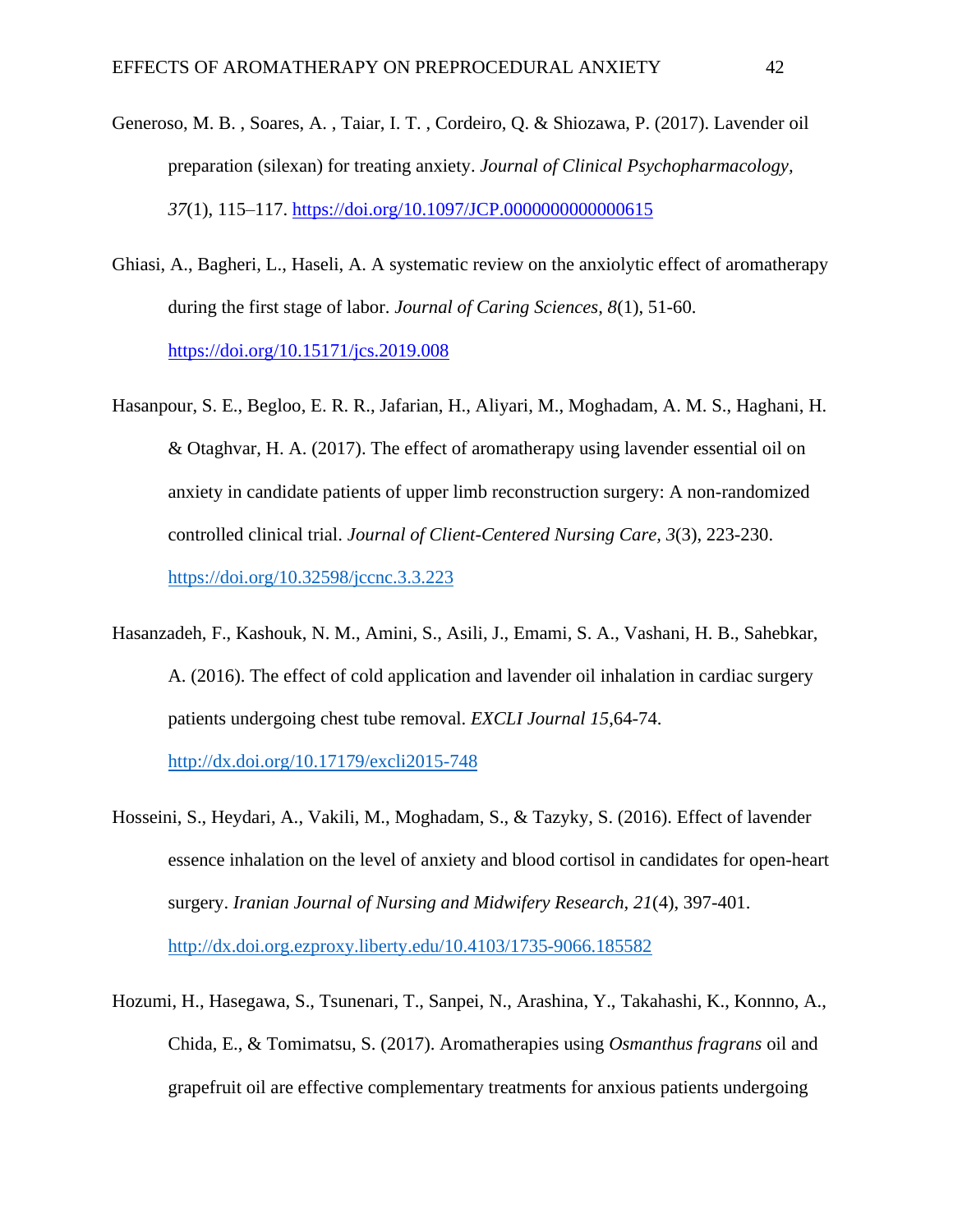colonoscopy: A randomized controlled study. *Complementary Therapies in Medicine, 34,* 165-169.<https://doi-org.ezproxy.liberty.edu/10.1016/j.ctim.2017.08.012>

- Inder, W. J. (2012). Measurement of salivary cortisol in 2012 laboratory techniques and clinical indications. *Clinical Endocrinology, 77*(5), 645-651. [https://doi](https://doi-org.ezproxy.liberty.edu/10.1111/j.1365-2265.2012.04508.x)[org.ezproxy.liberty.edu/10.1111/j.1365-2265.2012.04508.x](https://doi-org.ezproxy.liberty.edu/10.1111/j.1365-2265.2012.04508.x)
- *Johns Hopkins Nursing Evidence-Based Practice Research Evidence Appraisal Tool* (n.d.). The Johns Hopkins Hospital/Johns Hopkins University. Retrieved January 2, 2022 from [https://www.mghpcs.org/eed\\_portal/Documents/PI\\_EBP/Jon\\_Hopikins\\_Tools/Research\\_](https://www.mghpcs.org/eed_portal/Documents/PI_EBP/Jon_Hopikins_Tools/Research_Evidence_Appraisal_Tool_fillable.pdf) [Evidence\\_Appraisal\\_Tool\\_fillable.pdf](https://www.mghpcs.org/eed_portal/Documents/PI_EBP/Jon_Hopikins_Tools/Research_Evidence_Appraisal_Tool_fillable.pdf)
- Johnson, K., West, T., Shelly, D., Todd, J., Haynes, B., Bernhardt, J., & Johnson, R. (2017). Use of aromatherapy to promote a therapeutic nurse environment. *Intensive & Critical Care Nursing,* 40, 18-25.<http://dx.doi.org.ezproxy.liberty.edu/10.1016/j.iccn.2017.01.006>
- Johnson, C. (2019). Effect of Inhaled Lemon Essential Oil on Cognitive Test Anxiety Among Nursing Students. *Holistic Nursing Practice, 33*(2), 95-100.

<https://doi.org/10.1097/HNP.0000000000000315>

- Julian L. J. (2011). Measures of anxiety: State-Trait Anxiety Inventory (STAI), Beck Anxiety Inventory (BAI), and Hospital Anxiety and Depression Scale-Anxiety (HADS-A). *Arthritis Care & Research, 63*(S11), S467–S472.<https://doi.org/10.1002/acr.20561>
- Kang, H., Nam, E. S., Lee, Y., & Kim, M. (2019). How strong is the evidence for the anxiolytic efficacy of lavender?: Systematic review and meta-analysis of randomized controlled trials. *Asian Nursing Research, 13*(5), 295-305.

<http://dx.doi.org.ezproxy.liberty.edu/10.1016/j.anr.2019.11.003>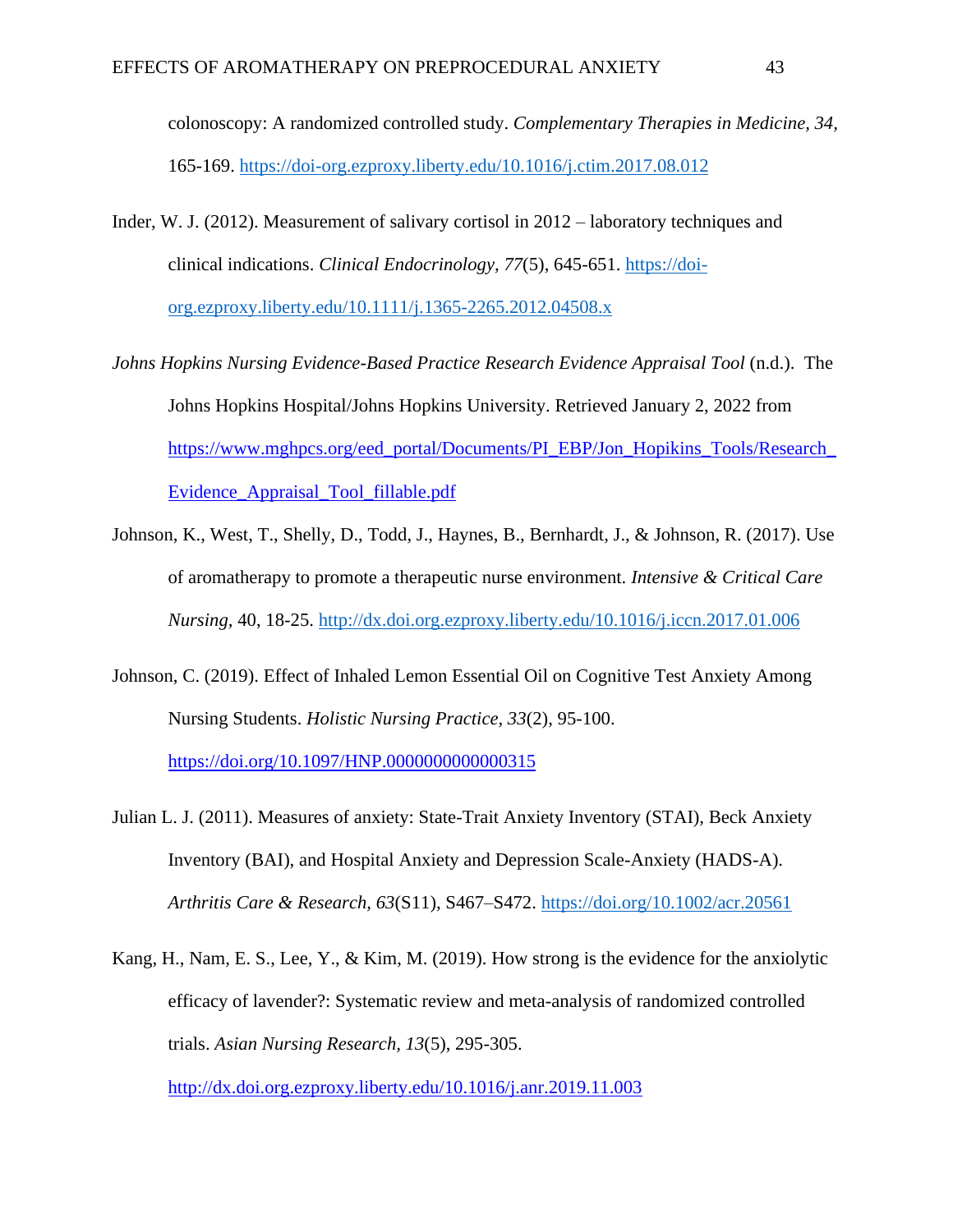- Kim, S., Kim, H. J., Yeo, J. S., Hong, S. J., Lee, J. M., Jeon, Y. (2011). The effect of lavender oil on stress, bispectral index values, and needle insertion pain in volunteers*. The Journal of Alternative and Complementary Medicine 17*(9), 823-826. <https://doi.org/10.1089/acm.2010.0644>
- Lopez, V., Nielsen, B., Solas, M., Ramirez, M. J., Jager, A. K. (2017). Exploring pharmacological mechanisms of lavender (*Lavandula angustifolia*) essential oil on central nervous system targets. *Frontiers in Pharmacology 8*. <https://doi.org/10.3389/fphar.2017.00280>
- Matthew, T., Vikram, K., Kumar, R. S., Meghana, S. & Hareesh, P. (2017). Eucalyptus oil inhalation–induced seizure: A novel, underrecognized, preventable cause of acute symptomatic seizure. *Epilepsia Open 2*(3), 350-354.<https://doi.org/10.1002/epi4.12065>
- Malcolm, B. J., & Tallian, K. (2018). Essential oil of lavender in anxiety disorders: Ready for prime time?. *The Mental Health Clinician, 7*(4), 147–155. <https://doi.org/10.9740/mhc.2017.07.147>
- Möller, H. J., Volz, H.P., Dienel, A., Schläfke, S. & Kasper, S. (2019). Efficacy of Silexan in subthreshold anxiety: Meta-analysis of randomized, placebo-controlled trials. *European Archives Psychiatry Clinical Neuroscience, 269*, 183–193 (2019). <https://doi.org/10.1007/s00406-017-0852-4>

Moradi, K., Ashtarian, H., Danzima N. Y., Saeedi, H., Bijan, B., Akbari, F., Mohammadi, M. M. (2021). Essential oil from citrus aurantium alleviates anxiety of patients undergoing coronary angiography: A single-blind, randomized controlled trial. *Chinese Journal of Integrative Medicine, 27*(3), 177-182.<https://doi.org/10.1007/s11655-020-3266-5>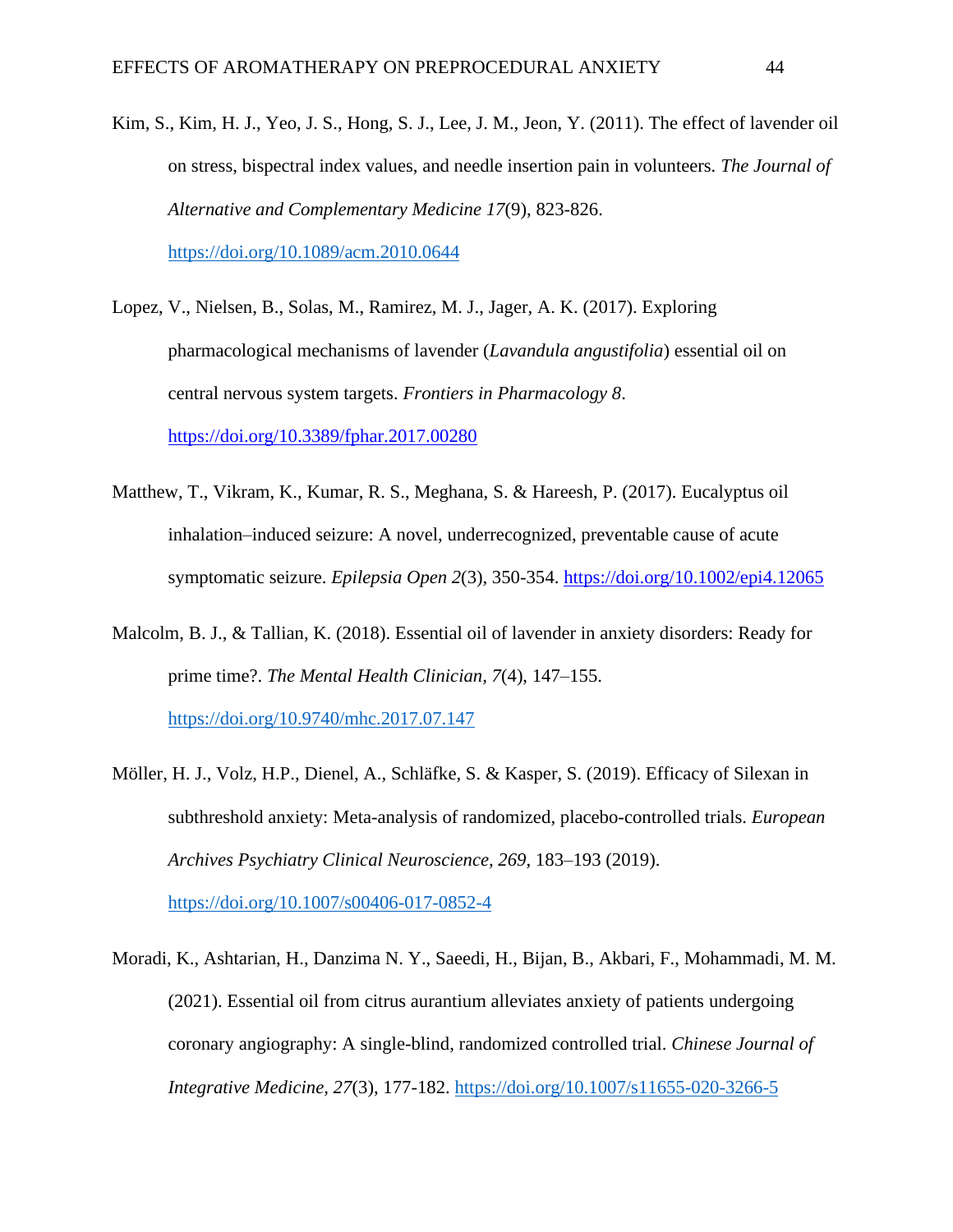- Naik, V. K., Balasundaram, A., Appukuttan, D., Nainar, D. A., Milward, M. R., Victor, D. J., & Junaid, M. (2018). Preprocedural anxiety and pain perception following root surface debridement in chronic periodontitis patients. *Journal of Natural Science, Biology, and Medicine, 9*(1), 82–89. [https://doi.org/10.4103/jnsbm.JNSBM\\_70\\_17](https://doi.org/10.4103/jnsbm.JNSBM_70_17)
- Nadendla, L. K., Meduri, V., Paramkusam, G., & Pachava, K. R. (2015). Relationship of salivary cortisol and anxiety in recurrent aphthous stomatitis. *Indian journal of endocrinology and metabolism, 19*(1), 56–59.<https://doi.org/10.4103/2230-8210.131768>
- Ni, C. H., Hou, W. H., Kao, C. C., Chang, M. L., Yu, L. F., Wu, C. C., & Chen, C. (2013). The anxiolytic effect of aromatherapy on patients awaiting ambulatory surgery: A randomized controlled trial. *Evidence-Based Complementary and Alternative Medicine 2013*. <https://doi.org/10.1155/2013/927419>
- Oommen, S. A. (2019). Does parental anxiety affect children's perception of pain during intravenous cannulation? *Nursing Children and Young People 32*(3), 21-24. <http://dx.doi.org.ezproxy.liberty.edu/10.7748/ncyp.2019.e1187>
- Ota, M., Sato, N., Sone, D., Ogura, J., & Kunugi, H. (2017). (-)-Linalool influence on the cerebral blood flow in healthy male volunteers revealed by three-dimensional pseudocontinuous arterial spin labeling. *Indian Journal of Psychiatry, 59*(2), 225–227. [https://doi.org/10.4103/psychiatry.IndianJPsychiatry\\_323\\_16](https://doi.org/10.4103/psychiatry.IndianJPsychiatry_323_16)
- Page, M. J., McKenzie, J. E., Bossuyt, P. M., Boutron, I., Hoffmann, T. C., Mulrow, C. D., Shamseer, L., Tetzlaff, J. M., Akl, E. A., Brennan, S. E., Chou, R., Glanville, J., Grimshaw, J. M., Hróbjartsson, A., Lalu, M. M., Li, T., Loder, E. W., Mayo-Wilson, E., McDonald, S., . . . Moher, D. (2021). The PRISMA 2020 statement: An updated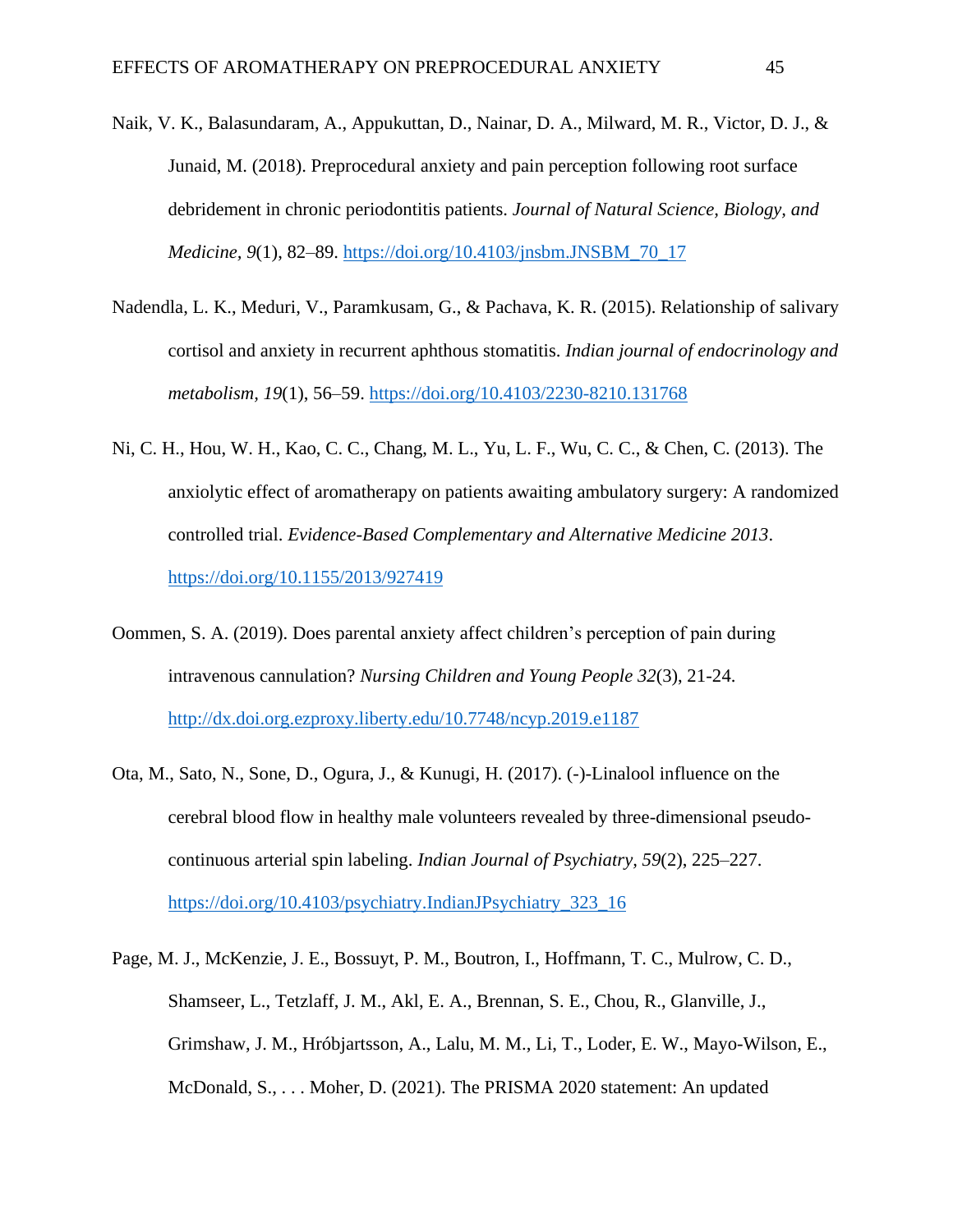guideline for reporting systematic reviews*. Journal of Clinical Epidemiology, 134*, 178- 189.<https://doi.org/10.1016/j.jclinepi.2021.03.001>

- Perry, R., Terry, R., Watson, L. K., & Ernst, E. (2012). Is lavender an anxiolytic drug? A systematic review of randomised clinical trials. *Phytomedicine 19*(8-9), 825-835. <https://doi.org/10.1016/j.phymed.2012.02.013>
- Polat, C., Düzer, S., Ayyıldız, H., Seç, S., Aksoy, N., Sakallıoğlu, Ö., Akyiğit, A., & Çetiner, H. (2018). Association between anxiety, depression, and salivary cortisol levels in patients with recurrent aphthous stomatitis. *Turkish archives of otorhinolaryngology, 56*(3), 166– 169.<https://doi.org/10.5152/tao.2018.3242>
- Posadzki, P., Alotaibi, A., Ernst, E. (2012). Adverse effects of aromatherapy: A systematic review of case reports and case series. *International Journal of Risk & Safety in Medicine 24,* 147-161.<https://doi.org/10.3233/JRS-2012-0568>

Puntillo, K. A., Max, A., Timsit, J., Vignoud, L., Chanques, G., Robleda, G., Roche-Campo, F., Mancebo, J., Divatia, J. V., Soares, M., Ionescu, D. C., Grintescu, I. M., Vasiliu, I. L., Maggiore, S. M., Rusinova, K., Owczuk, R., Egerod, I., Papathanassoglou, E. D. E., Kyranou, M., . . . Azoulay, E. (2014). Determinants of Procedural Pain Intensity in the Intensive Care Unit: The Europain® Study. *American Journal of Respiratory and Critical Care Medicine, 189*(1), 39-47. Retrieved May 27, 2021, from [http://ezproxy.liberty.edu/login?qurl=https%3A%2F%2Fwww.proquest.com%2Fscholarl](http://ezproxy.liberty.edu/login?qurl=https%3A%2F%2Fwww.proquest.com%2Fscholarly-journals%2Fdeterminants-procedural-pain-intensity-intensive%2Fdocview%2F1475044634%2Fse-2%3Faccountid%3D12085) [y-journals%2Fdeterminants-procedural-pain-intensity](http://ezproxy.liberty.edu/login?qurl=https%3A%2F%2Fwww.proquest.com%2Fscholarly-journals%2Fdeterminants-procedural-pain-intensity-intensive%2Fdocview%2F1475044634%2Fse-2%3Faccountid%3D12085)[intensive%2Fdocview%2F1475044634%2Fse-2%3Faccountid%3D12085](http://ezproxy.liberty.edu/login?qurl=https%3A%2F%2Fwww.proquest.com%2Fscholarly-journals%2Fdeterminants-procedural-pain-intensity-intensive%2Fdocview%2F1475044634%2Fse-2%3Faccountid%3D12085)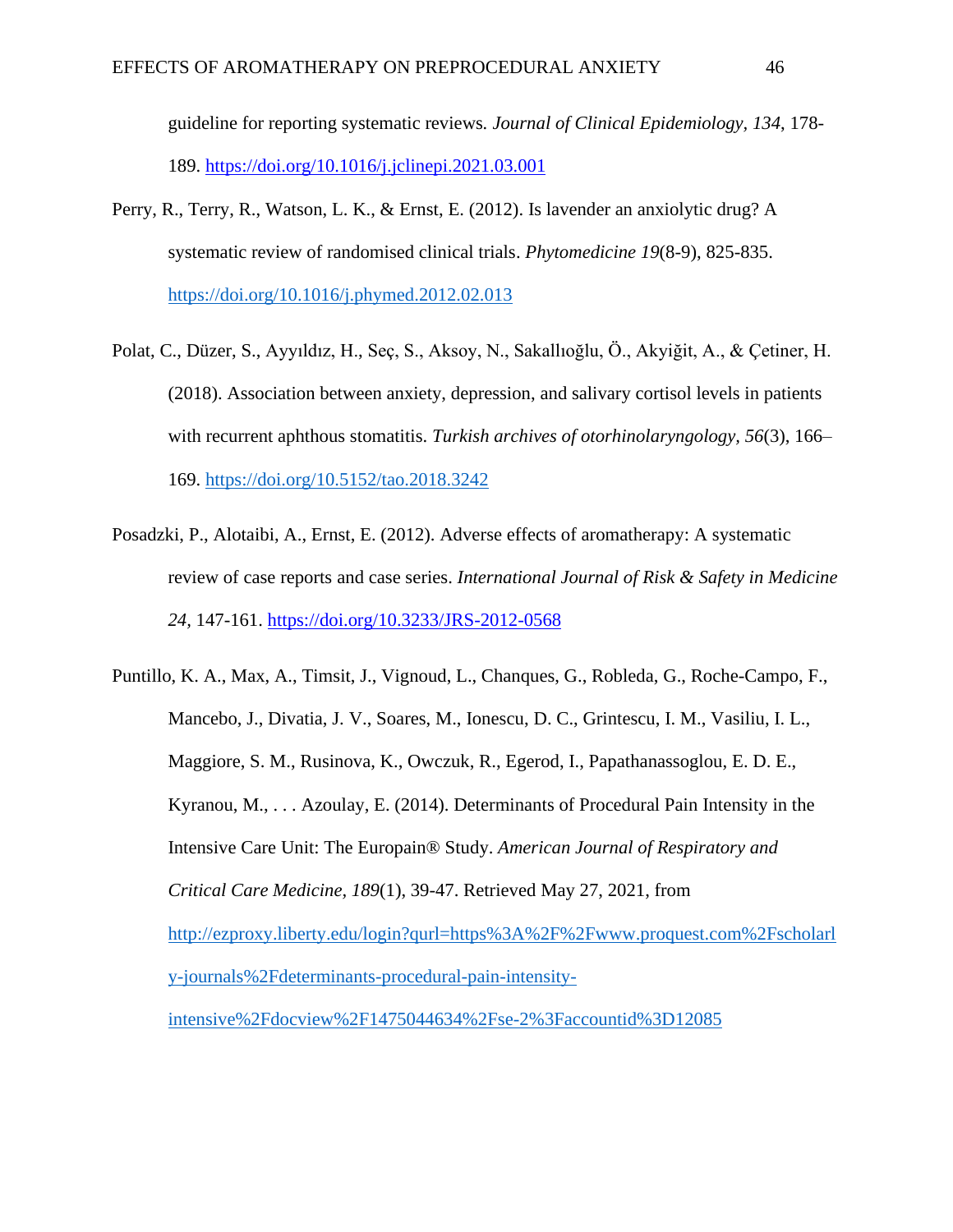- Sahib, N.G., Anwar, F., Gilani, A.-H., Hamid, A.A., Saari, N. and Alkharfy, K.M. (2013), Coriander (Coriandrum sativum L.): A potential source of high-value components for functional foods and nutraceuticals- A review. *Phytotherapy Research 27*(10), 1439- 1456.<https://doi-org.ezproxy.liberty.edu/10.1002/ptr.4897>
- Schuwald, A. M., Nöldner, M., Wilmes, T., Klugbauer, N., Leuner, K., & Müller, W.,E. (2013). Lavender oil-potent anxiolytic properties via modulating voltage dependent calcium channels. *PLoS One 8*(4), e59998.<http://dx.doi.org/10.1371/journal.pone.0059998>
- Schreiber, K. M., Cunningham, S. J., Kunkov, S., & Crain, E. F. (2006). The association of preprocedural anxiety and the success of procedural sedation in children. *The American Journal of Emergency Medicine, 24*(4), 397-401.

<http://dx.doi.org.ezproxy.liberty.edu/10.1016/j.ajem.2005.10.025>

- Searing, L. (2020, April 20). *60 percent of U.S. adults are feeling daily stress and worry, new Gallup poll shows.* The Washington Post. [https://www.washingtonpost.com/health/60](https://www.washingtonpost.com/health/60-percent-of-us-adults-are-feeling-daily-stress-and-worry-new-gallup-poll-shows/2020/04/17/13ce9d8a-7ffd-11ea-a3ee-13e1ae0a3571_story.html) [percent-of-us-adults-are-feeling-daily-stress-and-worry-new-gallup-poll](https://www.washingtonpost.com/health/60-percent-of-us-adults-are-feeling-daily-stress-and-worry-new-gallup-poll-shows/2020/04/17/13ce9d8a-7ffd-11ea-a3ee-13e1ae0a3571_story.html)[shows/2020/04/17/13ce9d8a-7ffd-11ea-a3ee-13e1ae0a3571\\_story.html](https://www.washingtonpost.com/health/60-percent-of-us-adults-are-feeling-daily-stress-and-worry-new-gallup-poll-shows/2020/04/17/13ce9d8a-7ffd-11ea-a3ee-13e1ae0a3571_story.html)
- Shajimon, B. (2013). *Anxiety Trends in Patients Awaiting Invasive Cardiac Procedures in the Outpatient Preprocedural Unit* (dissertation number: 3596723) [Doctoral dissertation, Drexel University]. ProQuest Dissertations & Theses Global 2013.
- Smith, M. & Kyle, L. (2008). Holistic foundations of aromatherapy for nursing. *Holistic Nursing Practice, 22*(1), 3-9. <https://doi.org/10.1097/01.HNP.0000306321.03590.32>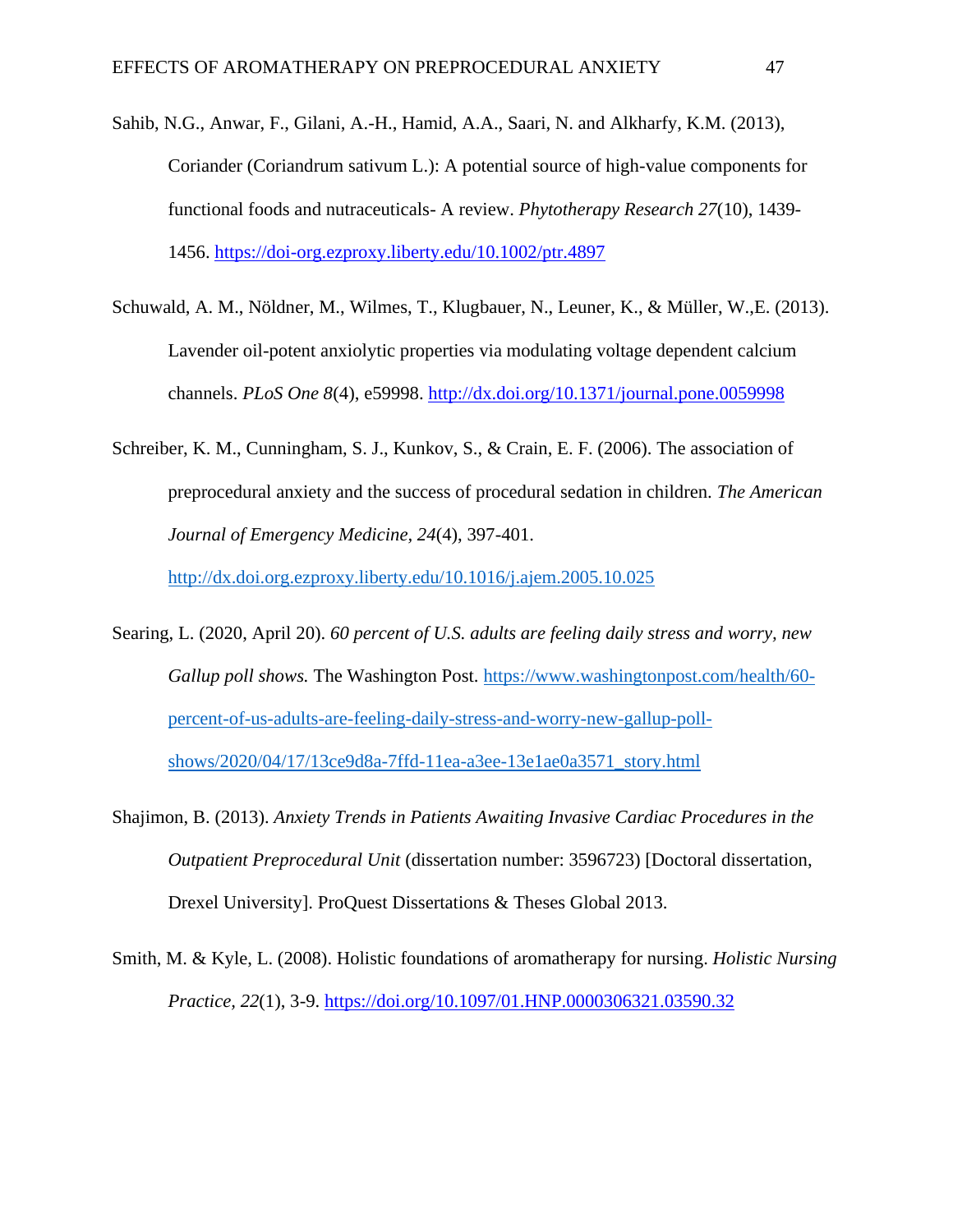- Sousa, D. P., Soares, P. A., Andrade, L. N., & Andreatini, R. (2015). A systematic review of the anxiolytic-like effects of essential oils in animal models. *Molecules, 20*(10), 18620- 18660.<http://dx.doi.org.ezproxy.liberty.edu/10.3390/molecules201018620>
- The Johns Hopkins Hospital/Johns Hopkins University. (n.d.) *Johns Hopkins nursing evidencebased practice appendix C: Evidence level and quality guide.* [https://www.hopkinsmedicine.org/evidence-based](https://www.hopkinsmedicine.org/evidence-based-practice/_docs/appendix_c_evidence_level_quality_guide.pdf)[practice/\\_docs/appendix\\_c\\_evidence\\_level\\_quality\\_guide.pdf](https://www.hopkinsmedicine.org/evidence-based-practice/_docs/appendix_c_evidence_level_quality_guide.pdf)
- Tugut, N., Demirel, G., Baser, M. Ata, E. E., Karakus, S. (2017). Effects of lavender scent on patients' anxiety and pain levels during gynecological examination*. Complementary Therapies in Clinical Practice, 38*, 65-69.<https://doi.org/10.1016/j.ctcp.2017.05.006>
- Vadalouca, A. Moka, E., Chatzidimitriou, A., Siafaka, I., Sikioti, P., Argyra, E. (2009). A randomized, double-blind, placebo-controlled study of preemptively administered intravenous parecoxib: effect on anxiety levels and procedural pain during epidural catheter placement for surgical operations or for chronic pain therapy. *Pain Practice 9*(3), 181-194.<https://doi-org.ezproxy.liberty.edu/10.1111/j.1533-2500.2009.00271.x>
- Vitale, S. G., Caruso, S., Michal, C., Török Péter, Jan, T., Angelos, V. G., Cholkeri-Singh Aarathi, Gulino, F. A., Kamath, M. S., & Cianci, A. (2020). Management of anxiety and pain perception in women undergoing office hysteroscopy: a systematic review. *Archives of Gynecology and Obstetrics, 301*(4), 885-894.

<http://dx.doi.org.ezproxy.liberty.edu/10.1007/s00404-020-05460-2>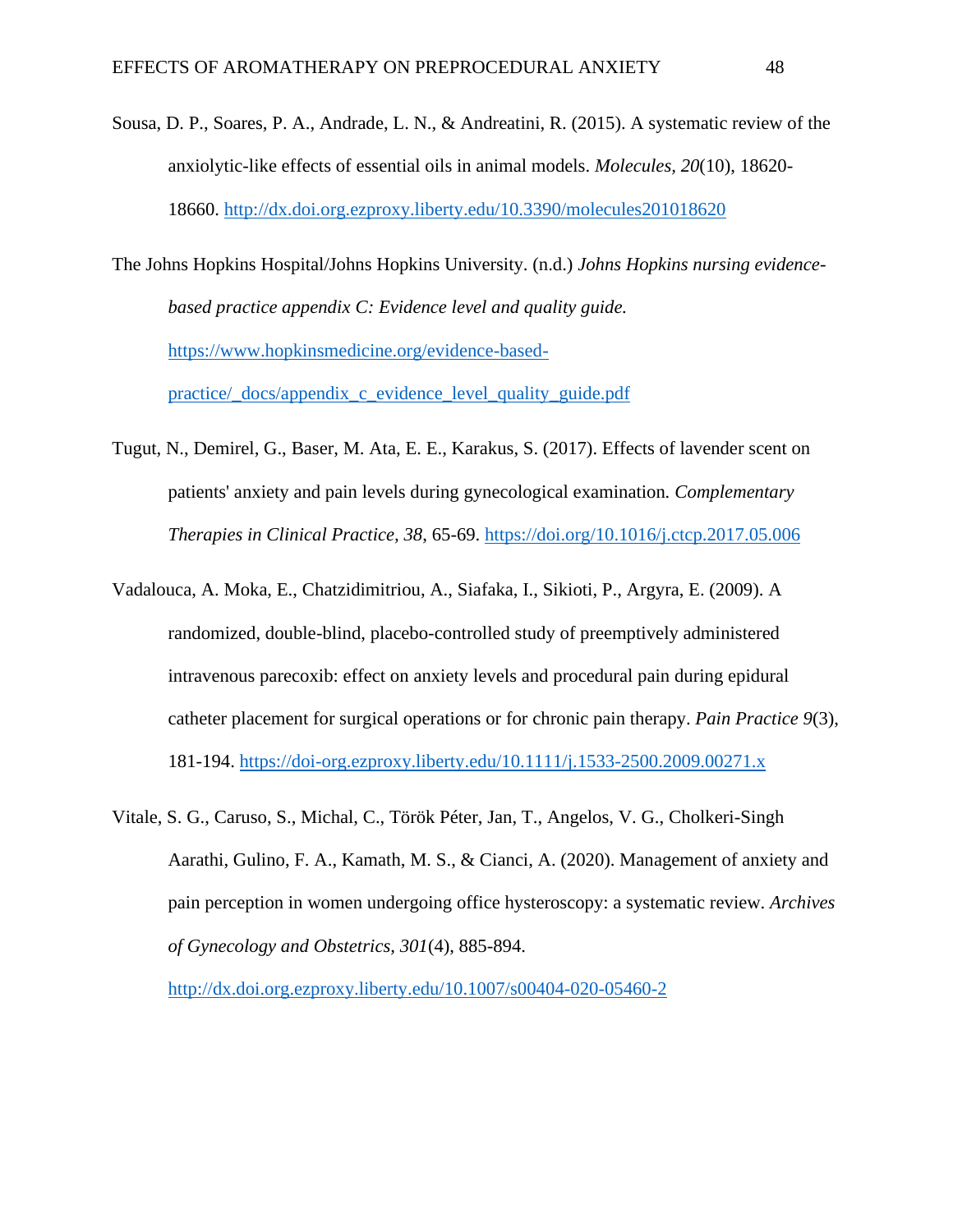- Wang, Z & Heinbockel, T. (2018). Essential oils and their constituents targeting the GABAergic system and sodium channels as treatment of neurological diseases. *Molecules 23* (5), 1061.<https://doi.org/10.3390/molecules23051061>
- Weaver, C., Yackzan, S., Herron, R. (2020). Essential oil use with breast imaging a pilot study. *Journal of Holistic Nursing. 39*(2), 108-115.<https://doi.org/10.1177/0898010120939719>
- Whittemore, R. & Knafl, K. (2005). The integrative review: updated methodology*. Journal of Advanced Nursing: Leading Global Nursing Research 52*(5), 546-553. <https://doi.org/10.1111/j.1365-2648.2005.03621.x>
- Yap, W. S., Dolzhenko, A. V., Jalal, Z., Hadi, M. A., Khan, T. M. (2019). Efficacy and safety of lavender essential oil (Silexan) capsules among patients suffering from anxiety disorders: A network meta-analysis. *Scientific Reports, 9*, 183-193. [https://doi.org/10.1038/s41598-](https://doi.org/10.1038/s41598-019-54529-9%201) [019-54529-9 1](https://doi.org/10.1038/s41598-019-54529-9%201)
- Yayla, E. & Ozdemir, L. (2019). Effect of inhalation aromatherapy on procedural pain and anxiety after needle insertion into an implantable central venous port catheter. *Cancer nursing, 42*(1), 35–41. [https://doi.org/10.1097/NCC.0000000000000551.](https://doi.org/10.1097/NCC.0000000000000551)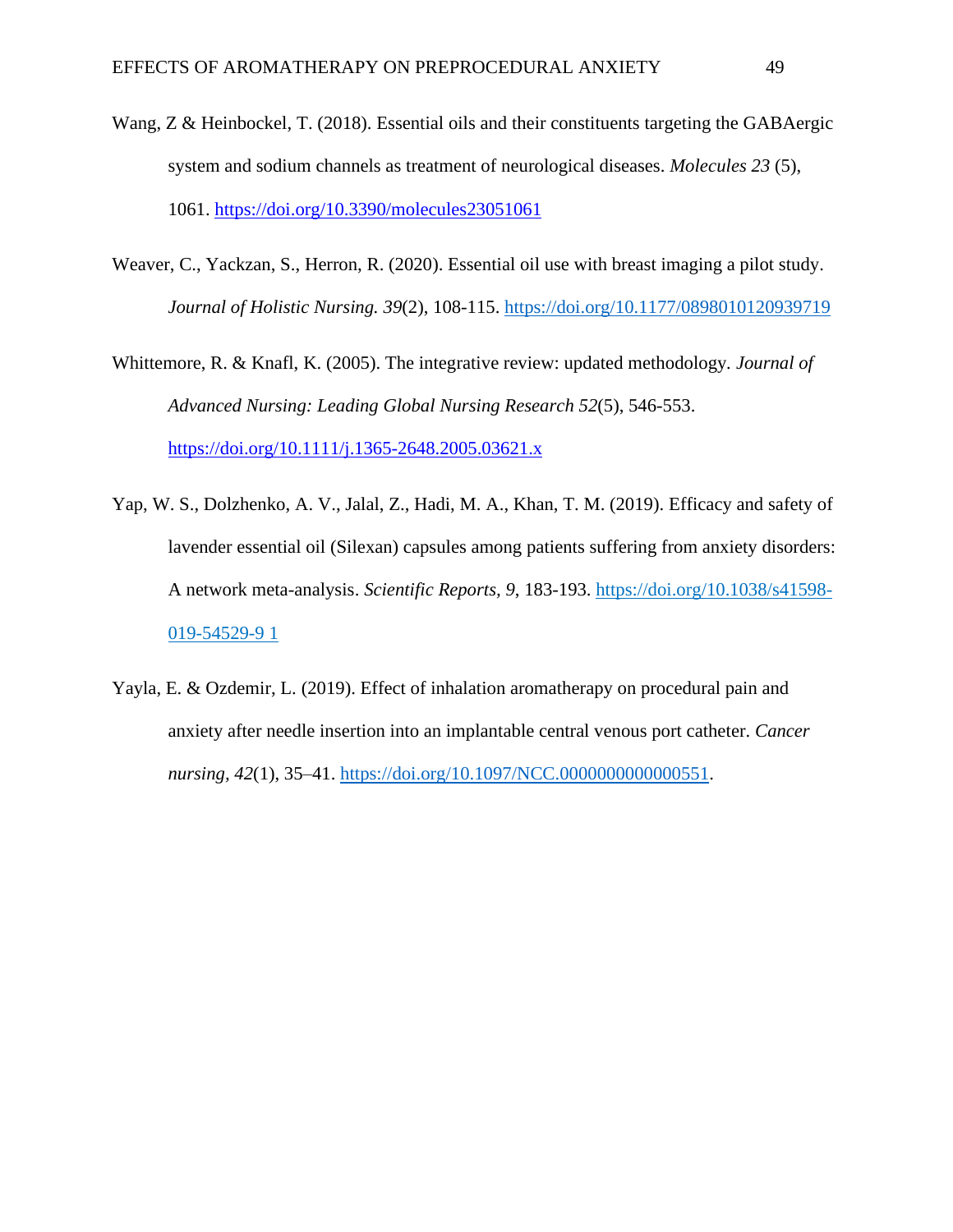## **Appendix A**

Permissions

| JOHNS HOPKINS EBP MODEL AND TOOLS- PERMISSION                                                                                                                                       |
|-------------------------------------------------------------------------------------------------------------------------------------------------------------------------------------|
| <b>Johns Hopkins Nursing</b><br><b>Center for Evidence-Based Practice</b>                                                                                                           |
| Thank you for your submission. We are happy to give you permission to use the Johns Hopkins Evidence-Based Practice model and<br>tools in adherence of our legal terms noted below: |
| . You may not modify the model or the tools without written approval from Johns Hopkins.                                                                                            |
| • All reference to source forms should include "©The Johns Hopkins Hospital/The Johns Hopkins University."                                                                          |
| • The tools may not be used for commercial purposes without special permission.                                                                                                     |
| If interested in commercial use or discussing changes to the tool, please email ijhn@jhmi.edu.                                                                                      |
| Downloads:                                                                                                                                                                          |
| <b>IHEBP Tools-Printable Version</b>                                                                                                                                                |
| <b>IHEBP Tools-Electronic Version</b>                                                                                                                                               |
|                                                                                                                                                                                     |

## **Figure A1**

*Johns Hopkins EBP Model and Tools Permission*

*Note:* The Johns Hopkins Nursing Evidence-Based Practice Research Evidence Appraisal Tool was used with permission from ©The Johns Hopkins Hospital/The Johns Hopkins University.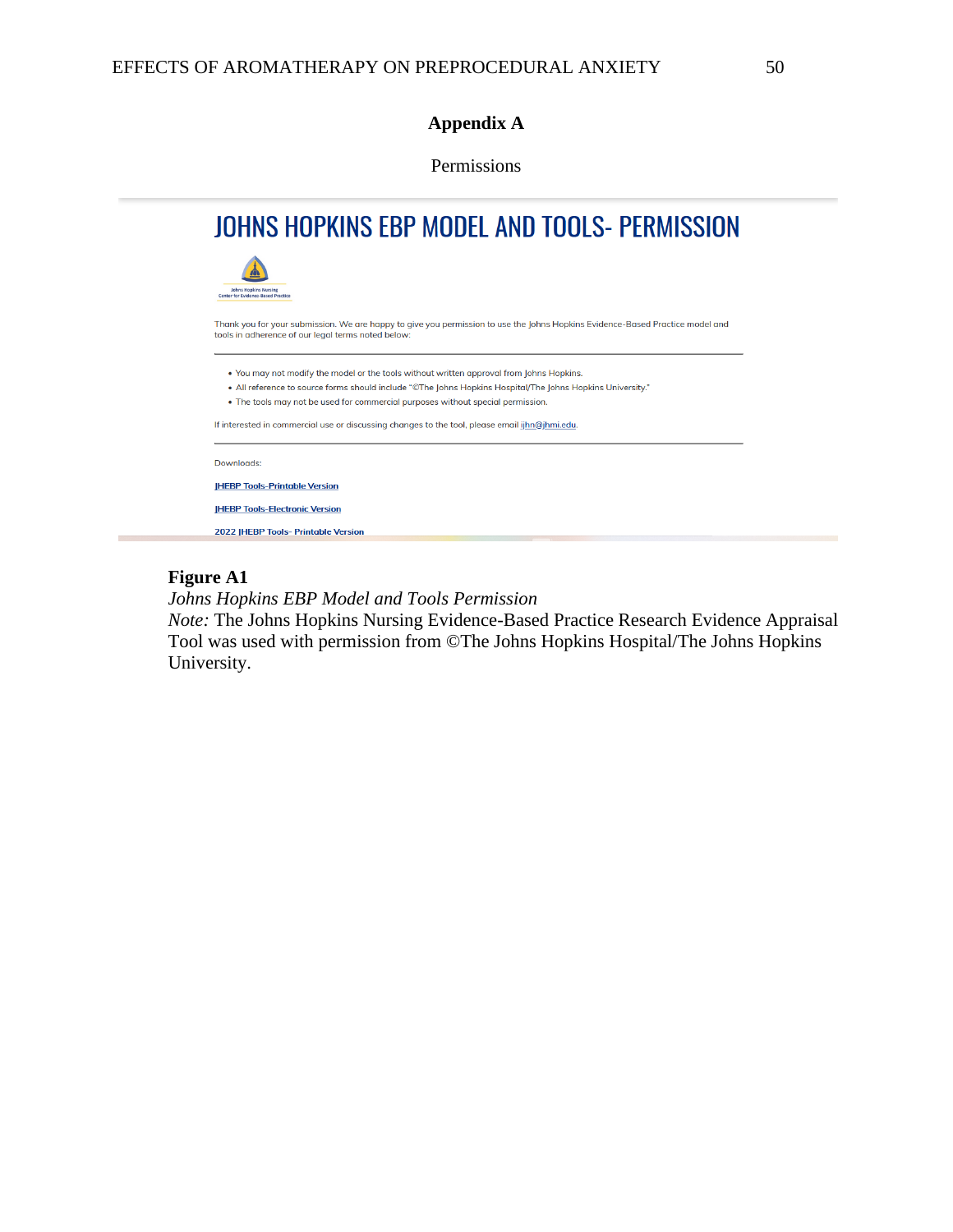# **Appendix B**

### Literature Matrix

## **Table B1**

*Literature Matrix*

| First<br>author<br>(year) | Study<br>design  | Condition<br>(sample)<br>size:<br>analyzed)                  | Experimental<br>treatment                                                                                                                      | Control<br>treatment         | Anxiety outcome<br>measurement                                                                                                                                                | Main result<br>(between groups)                                                                                                                                                                                                   | Author's conclusion                                                                                                                                                                                                                   |
|---------------------------|------------------|--------------------------------------------------------------|------------------------------------------------------------------------------------------------------------------------------------------------|------------------------------|-------------------------------------------------------------------------------------------------------------------------------------------------------------------------------|-----------------------------------------------------------------------------------------------------------------------------------------------------------------------------------------------------------------------------------|---------------------------------------------------------------------------------------------------------------------------------------------------------------------------------------------------------------------------------------|
| Franco<br>(2016)          | Level<br>(RCT)   | Adult women<br>scheduled for<br>breast<br>surgery<br>(93:93) | 2 drops<br>Lavender<br>fleur oil<br>$(LFO)$ in an<br>oxygen face<br>mask<br>$<$ 2L/min                                                         | Unscented<br>oil (UO)        | 1. Speilberger<br><b>State Anxiety</b><br>Inventory for<br>Adults (STAI)<br>before and after<br>the 10 min<br>treatment<br>2. HR and BP<br>measured 5 min<br>before and after | 1. Both LFO and UO<br>decreased STAI<br>negative score totals<br>and increased<br>positive score totals,<br>with the LFO group<br>having a slightly, but<br>statistically<br>significant, greater<br>effect<br>2. no change in VS | "Both LFO and UO<br>aromatherapy treatments<br>lowered anxiety before<br>surgery despite no<br>significant changes in vital<br>signs" (p. 204).                                                                                       |
| Hozumi<br>(2017)          | Level 1<br>(RCT) | Male patients<br>undergoing<br>colonoscopy<br>(364:361)      | 1. Vapor<br>diffusion<br>using $70 \text{ mL}$<br>of tap water<br>with $0.05$ mL<br>of lavender<br>oil<br>2.vapor<br>diffusion<br>with 0.30 mL | N <sub>o</sub><br>inhalation | graded anxiety<br>and abdominal<br>discomfort<br>during<br>colonoscopy on<br>the Numeric<br><b>Rating Scale</b><br>$(NRS)$ from 0 to<br>10                                    | significant reduction<br>in anxiety in the<br>Osmanthus fragrans<br>group compared to<br>the control,<br>significant<br>difference or abd<br>discomfort with<br>grapefruit and<br>Osmanthus fragrans                              | "These results suggest the<br>likelihood that<br>aromatherapy using<br>grapefruit oil and<br>Osmanthus fragrans oil<br>could serve as a<br>complementary treatment<br>for anxious patients<br>undergoing colonoscopy"<br>$(p. 167)$ . |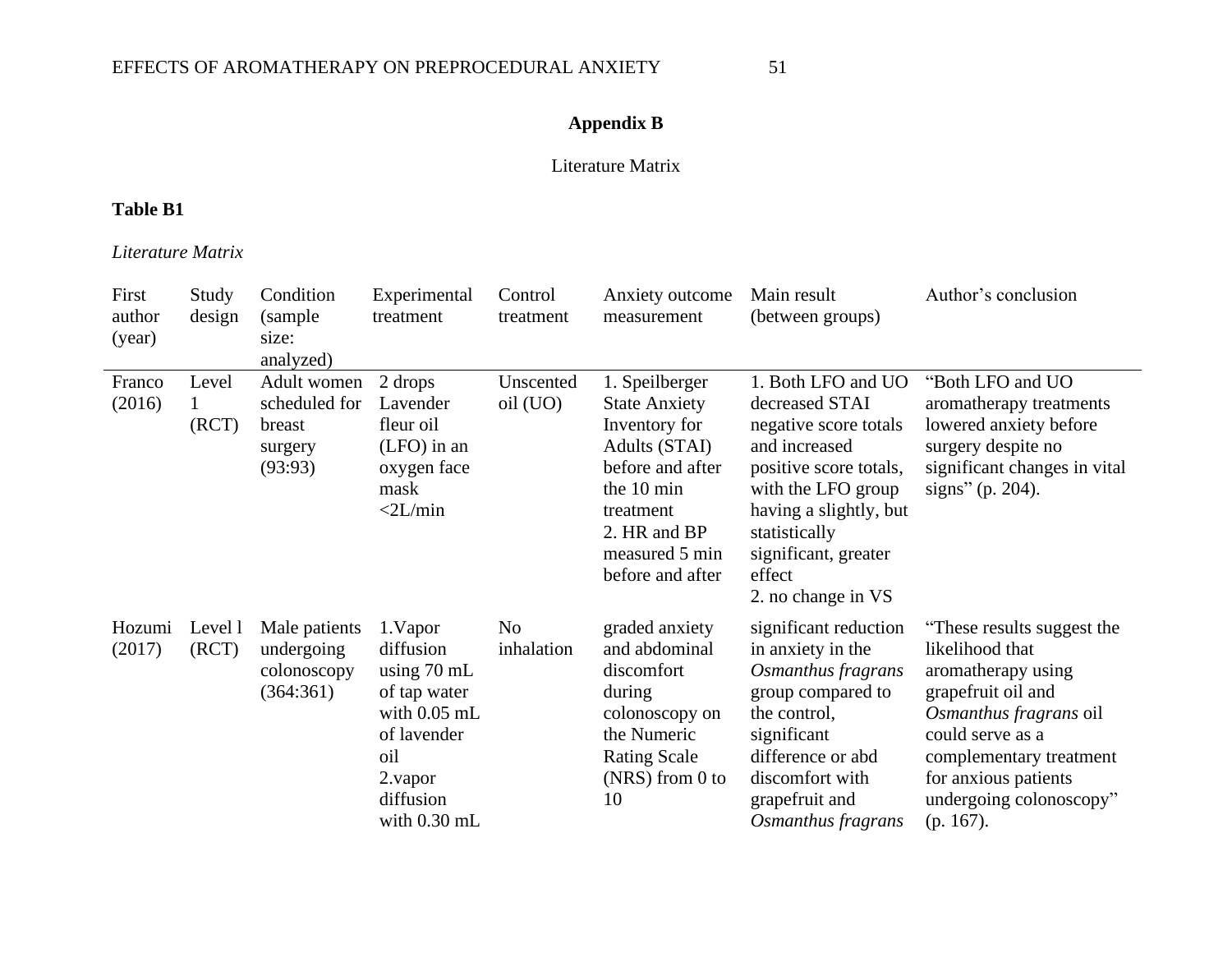| First<br>author<br>(year) | Study<br>design                                                                           | Condition<br>(sample<br>size:<br>analyzed)                           | Experimental<br>treatment                                                                                                                                                                                    | Control<br>treatment                                                                    | Anxiety outcome<br>measurement                                                                                                                                            | Main result<br>(between groups)                                                                                                                                                                                                                                                    | Author's conclusion                                                                                                                                                                                            |
|---------------------------|-------------------------------------------------------------------------------------------|----------------------------------------------------------------------|--------------------------------------------------------------------------------------------------------------------------------------------------------------------------------------------------------------|-----------------------------------------------------------------------------------------|---------------------------------------------------------------------------------------------------------------------------------------------------------------------------|------------------------------------------------------------------------------------------------------------------------------------------------------------------------------------------------------------------------------------------------------------------------------------|----------------------------------------------------------------------------------------------------------------------------------------------------------------------------------------------------------------|
| Abdelh<br>akim<br>(2020)  | Level<br>1:<br>Syste<br>matic<br>review<br>and<br>meta-<br>analysi<br>s of<br><b>RCTs</b> | Patients<br>undergoing<br>any<br>cardiovascul<br>ar surgery<br>(656) | of grapefruit<br>oil<br>3. vapor<br>diffusion<br>with 0.05 mL<br>of<br><i><b>Osmanthus</b></i><br><i>fragrans</i> oil<br>4. Vehicle<br>group: EO-<br>less vapor<br>Inhalation<br>aromatherap<br>$\mathbf{y}$ | patients did<br>not receive<br>inhalation<br>aromathera<br>py or<br>received<br>placebo | 1. anxiety via<br>Spielberger<br>questionnaire.<br>2.stress:<br>Depression<br>Anxiety stress<br>scale (DASS)<br>3.pain: Visual<br>analog scale<br>(VAS)<br>4. vital signs | 1. The pooled MD<br>significantly favored<br>inhalation<br>aromatherapy group<br>compared with<br>control group<br>2. no significant<br>difference<br>3. pooled MD<br>significantly favored<br>aromatherapy<br>4.HR: significant<br>difference<br>BP: no significant<br>difference | "Inhalation aromatherapy<br>especially with lavender is<br>effective in reducing<br>anxiety, pain and HR in<br>cardiac surgery. However,<br>it has no significant effect<br>on stress, SBP and DBP"<br>(p. 7). |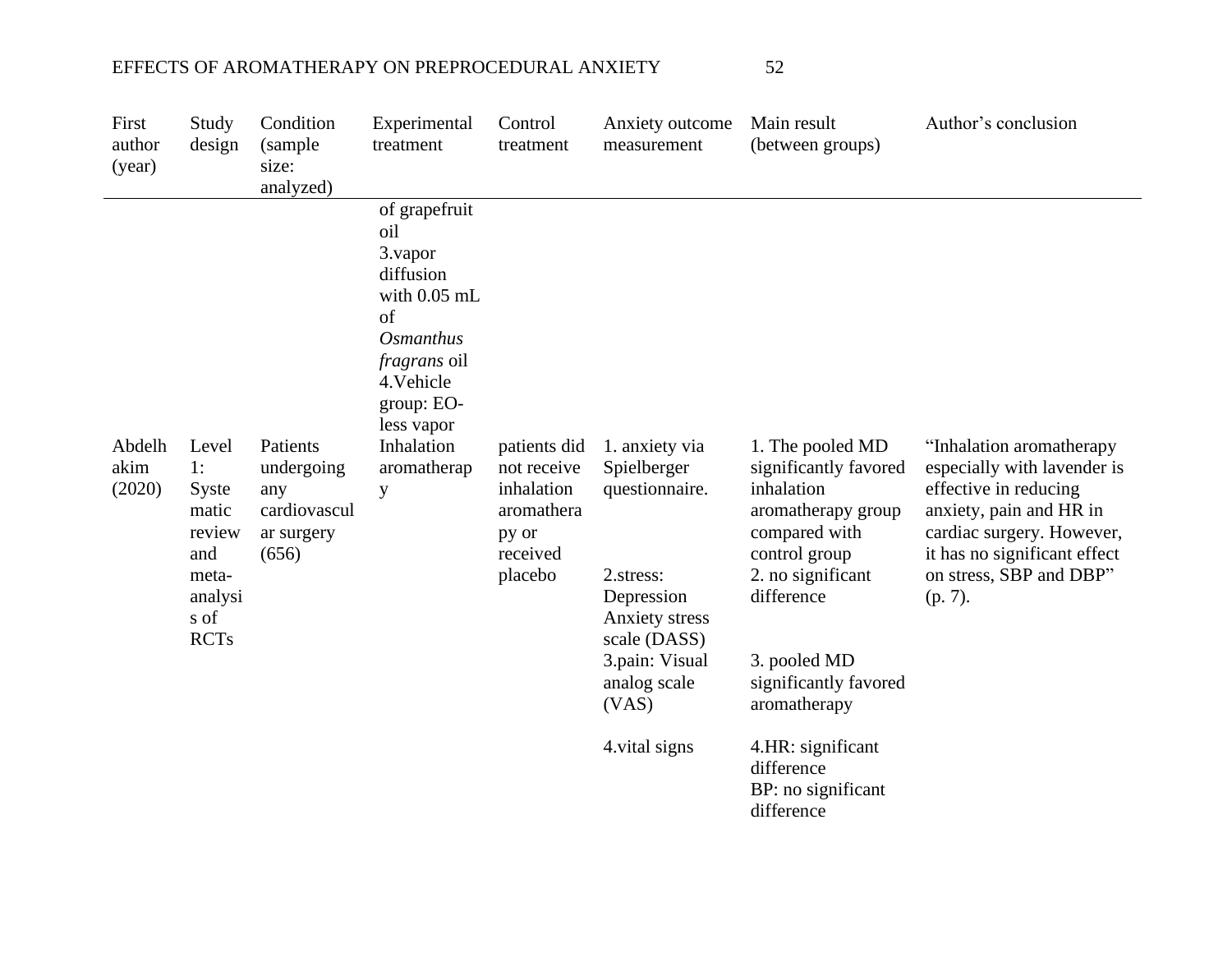| First<br>author<br>(year) | Study<br>design                                    | Condition<br>(sample<br>size:<br>analyzed)                                         | Experimental<br>treatment                                                                                   | Control<br>treatment                                             | Anxiety outcome<br>measurement                                                  | Main result<br>(between groups)                                                                                        | Author's conclusion                                                                                                                                               |
|---------------------------|----------------------------------------------------|------------------------------------------------------------------------------------|-------------------------------------------------------------------------------------------------------------|------------------------------------------------------------------|---------------------------------------------------------------------------------|------------------------------------------------------------------------------------------------------------------------|-------------------------------------------------------------------------------------------------------------------------------------------------------------------|
| Hossein<br>i(2016)        | Level<br>$\cdot$ 1:<br><b>RCT</b>                  | Candidates<br>for open-<br>heart surgery<br>(90)                                   | Patients were<br>asked to<br>inhale two<br>drops of                                                         | Patients<br>were asked<br>to inhale<br>two drops                 | 1. VS (BP, pulse,<br>RR)                                                        | 1. significant<br>difference but not<br>between groups                                                                 | "Inhalation of lavender"<br>could reduce the level of<br>anxiety and cortisol in<br>open-heart surgery patients                                                   |
|                           |                                                    |                                                                                    | lavender<br>essence on a<br>sterile gauze<br>for 20 min.                                                    | of distilled<br>water on<br>gauze for<br>$20 \text{ min}$        | 2. Spielberger<br>anxiety<br>questionnaire                                      | 2.significant<br>difference in mean<br>scores                                                                          | before surgery" (p. 401).                                                                                                                                         |
|                           |                                                    |                                                                                    | before and<br>again 5 min.<br>after the<br>intervention                                                     |                                                                  | 3. Measurement<br>of serum cortisol<br>levels                                   | 3. significant<br>difference correlated<br>with VS, and about<br>70% reduction in<br>cortisol level due to<br>lavender |                                                                                                                                                                   |
| Moradi<br>(2021)          | Level<br>1:<br><b>RCT</b>                          | Patients<br>undergoing<br>coronary<br>angiography<br>(92:80)                       | inhaled<br>Citrus<br>aurantium<br>essential oil<br>for $15-20$<br>min about 60<br>min before<br>angiography | Following<br>same<br>procedure<br>but with<br>distilled<br>water | 1. STAI<br>2. VS (BP, RR,<br>HR)<br>Before and 20<br>min. after<br>intervention | 1-2. all had a<br>significant decrease<br>in the experimental<br>groups with no<br>change in the control<br>group      | "Inhalation of Citrus<br><i>aurantium</i> was effective in<br>reducing anxiety and stress<br>levels in patients<br>undergoing coronary<br>angiography" (p. 181).  |
| Yayla<br>(2019)           | Level<br>1:<br>quasi-<br>rando<br>mized<br>control | cancer<br>patients with<br>implantable<br>venous port<br>catheters<br>scheduled to | Lavender<br>group:<br>"3 drops of<br>lavender<br>essential oil<br>were placed                               | N <sub>o</sub><br>interventio<br>$\mathbf n$                     | 1. pain: VAS                                                                    | 1. the average score<br>was lower in the<br>lavender than<br>control group<br>2. There was no<br>significant           | "inhalation aromatherapy"<br>with lavender oil is feasible<br>to decrease procedural pain<br>levels during needle<br>insertion into an<br>implantable venous port |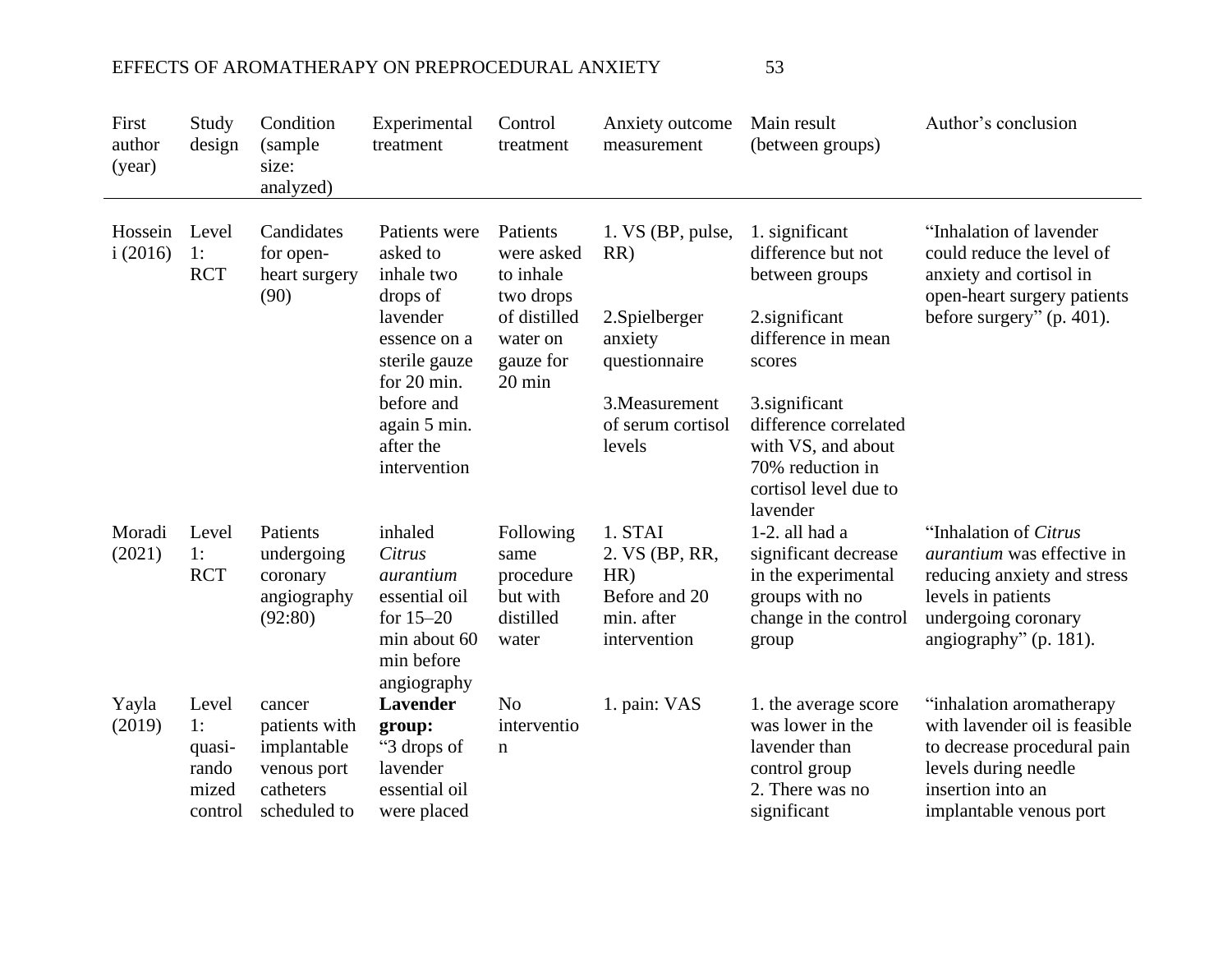| First<br>author<br>(year) | Study<br>design                | Condition<br>(sample<br>size:<br>analyzed)                    | Experimental<br>treatment                                                                                                                                                                                                                                                                                                                                                                                  | Control<br>treatment | Anxiety outcome<br>measurement | Main result<br>(between groups)                     | Author's conclusion                                                                                                                         |
|---------------------------|--------------------------------|---------------------------------------------------------------|------------------------------------------------------------------------------------------------------------------------------------------------------------------------------------------------------------------------------------------------------------------------------------------------------------------------------------------------------------------------------------------------------------|----------------------|--------------------------------|-----------------------------------------------------|---------------------------------------------------------------------------------------------------------------------------------------------|
|                           | led<br>quasi<br>pilot<br>study | undergo<br>chemotherap<br>y in an<br>oncology<br>unit $(123)$ | on a cotton<br>swab and<br>fixed at a 10-<br>cm distance<br>from the<br>patient's<br>nose. The<br>lavender<br>group<br>inhaled the<br>essential oil<br>for 3 minutes<br>with normal<br>breathing<br>before needle<br>insertion into<br>an<br>implantable<br>venous port<br>catheter"<br>eucalyptus<br>group:<br>eucalyptus<br><b>EO</b><br>inhalation<br>using the<br>same<br>procedure as<br>the lavender |                      | 2. STAI                        | difference in anxiety<br>levels among all<br>groups | catheter. However, further<br>randomized controlled<br>clinical trials are needed to<br>validate the findings of this<br>study" $(p. 40)$ . |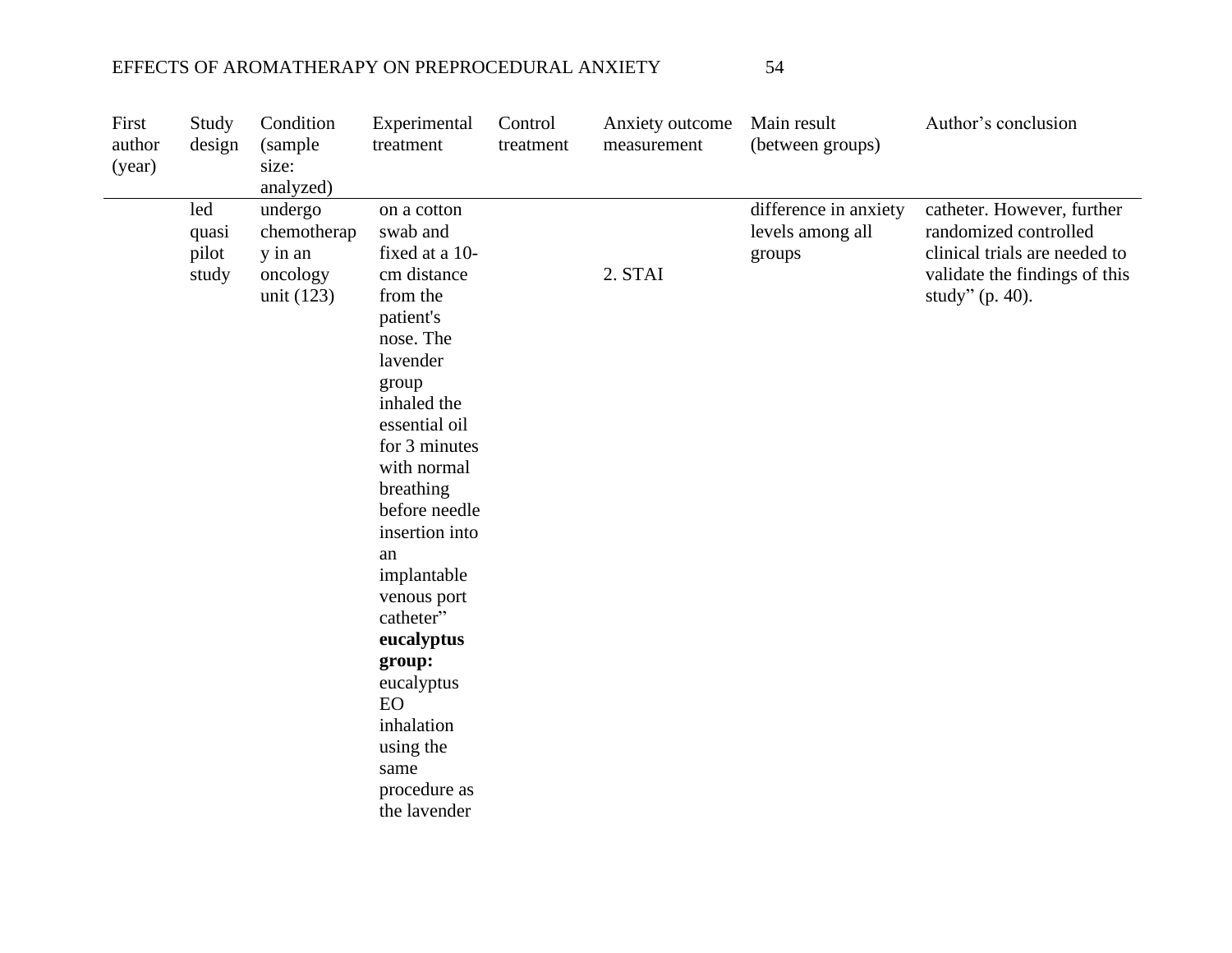| First<br>author<br>(year) | Study<br>design           | Condition<br>(sample<br>size:<br>analyzed)                                                                                                                            | Experimental<br>treatment                                                                                                                                                                         | Control<br>treatment                                                                                                     | Anxiety outcome<br>measurement                                       | Main result<br>(between groups)                                                                                                                                                                                                                       | Author's conclusion                                                                                                                                                                                                                |
|---------------------------|---------------------------|-----------------------------------------------------------------------------------------------------------------------------------------------------------------------|---------------------------------------------------------------------------------------------------------------------------------------------------------------------------------------------------|--------------------------------------------------------------------------------------------------------------------------|----------------------------------------------------------------------|-------------------------------------------------------------------------------------------------------------------------------------------------------------------------------------------------------------------------------------------------------|------------------------------------------------------------------------------------------------------------------------------------------------------------------------------------------------------------------------------------|
| Hasanp<br>our<br>(2017)   | Level<br>1:<br><b>RCT</b> | undergoing<br>upper limb<br>reconstructio<br>n surgery<br>who were<br>admitted to<br>the $15-$<br>Khordad<br>Plastic and<br>Reconstructi<br>ve Surgery<br>Hospital in | group before<br>needle<br>insertion.<br>The lavender<br>essence was<br>poured onto<br>a non-sterile<br>$2 \times 2$ gauze,<br>and the<br>patient was<br>asked to<br>breathe in for<br>20 minutes. | three drops<br>of distilled<br>water onto<br>a non-<br>sterile<br>gauze of 2<br>$\times$ 2,<br>inhaled for<br>20 minutes | 1. VS<br>2. STAI<br>Before and 5<br>minutes after<br>intervention    | 1.not listed<br>2.lavender<br>aromatherapy<br>decreased state and<br>trait anxiety                                                                                                                                                                    | "The results of present"<br>study show the significant<br>effect of aromatherapy on<br>reducing the anxiety level<br>of patients undergoing<br>surgical reconstruction of<br>the upper limb" (p. $228$ ).                          |
| Hasanz<br>adeh<br>(2016)  | Level<br>1:<br><b>RCT</b> | 2017 (100)<br>CABG pts<br>with a CT in<br>for $>24$ h<br>undergoing<br>Chest tube<br>removal<br>(CTR) (80)                                                            | 1.applied<br>cold with<br>cooling gel<br>pack<br>2. inhaled<br>lavender<br>essential oil:<br>1-2 drops on<br>a cotton ball<br>10cm from<br>nose x20min<br>3.both<br>together                      | Neither<br>cold nor<br>EO                                                                                                | 1.pain: VAS<br>2. pain: short<br>form and<br>modified-McGill<br>pain | 1.significant<br>difference between<br>all groups and the<br>control group<br>2. no significant<br>difference in pain<br>quality<br>3.anxiety decreased<br>in all groups with a<br>sig difference<br>between the cold-<br>aromatherapy and<br>control | all three types of<br>interventions (cold<br>application, inhalation of<br>lavender essential oil, and<br>combination of cold and<br>lavender essential oil<br>inhalation) could reduce<br>pain and anxiety associated<br>with CTR |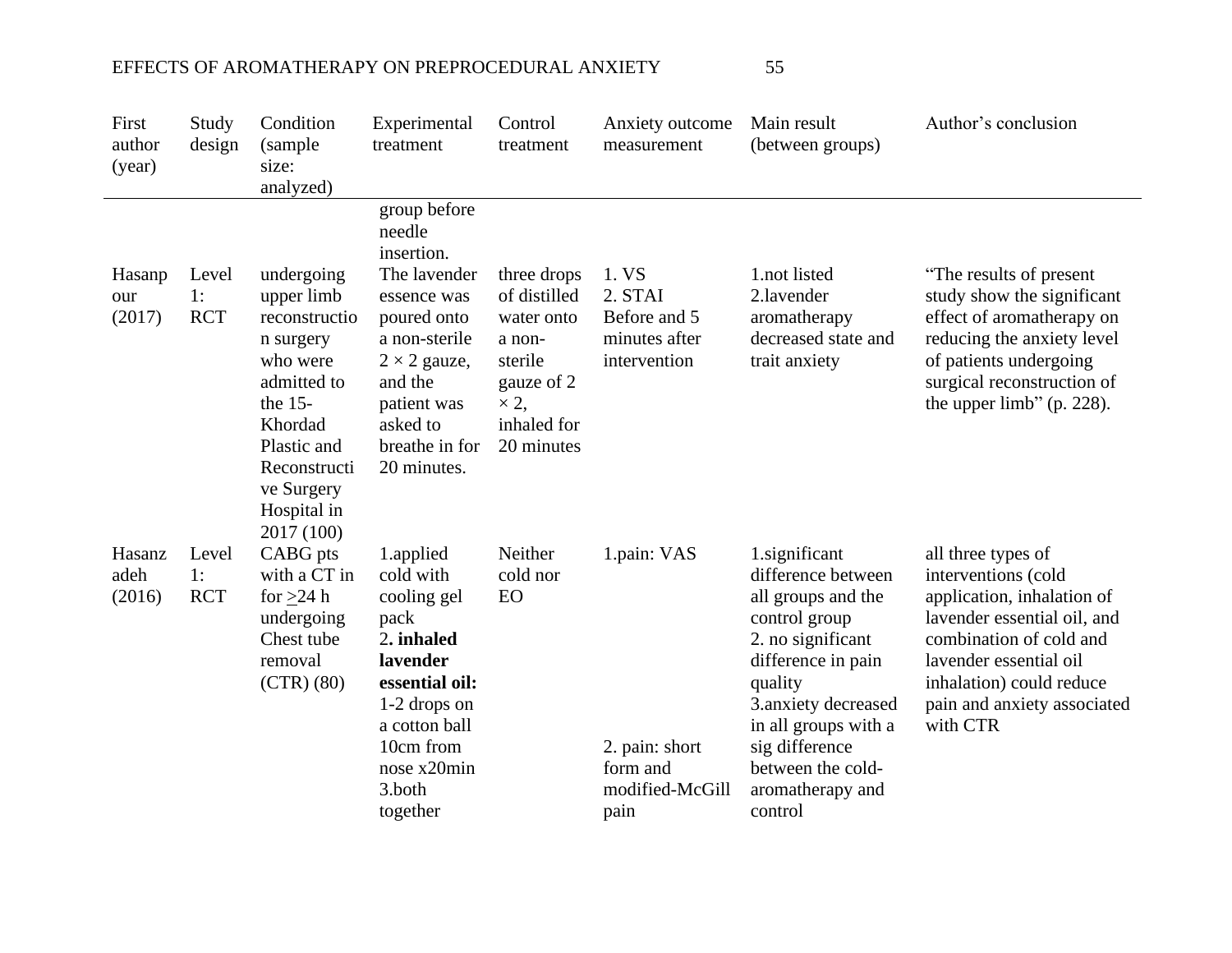| First<br>author<br>(year) | Study<br>design           | Condition<br>(sample<br>size:<br>analyzed)        | Experimental<br>treatment                                                                                                                         | Control<br>treatment                                         | Anxiety outcome<br>measurement                                                                                                                        | Main result<br>(between groups)                                                                                                                                                                                            | Author's conclusion                                                                                                                                                                                                                       |
|---------------------------|---------------------------|---------------------------------------------------|---------------------------------------------------------------------------------------------------------------------------------------------------|--------------------------------------------------------------|-------------------------------------------------------------------------------------------------------------------------------------------------------|----------------------------------------------------------------------------------------------------------------------------------------------------------------------------------------------------------------------------|-------------------------------------------------------------------------------------------------------------------------------------------------------------------------------------------------------------------------------------------|
|                           |                           |                                                   | Each group:<br>$n=20$                                                                                                                             |                                                              | questionnaire<br>(SFM-MPO)<br>Before,<br>immediately<br>after, $5,10$ , and<br>15min after<br>3.STAII before<br>and immediately<br>after CTR          |                                                                                                                                                                                                                            |                                                                                                                                                                                                                                           |
| Fayazi<br>(2011)          | Level<br>1:<br><b>RCT</b> | Preop heart<br>and<br>abdominal<br>surgery $(72)$ | 2 drops<br>lavendulan<br>oil on a<br>handkerchief<br>Inhaled 20<br>min                                                                            | 2 drops<br>water on<br>handkerchi<br>ef<br>Inhaled 20<br>min | 1.STAI<br>2.VS<br>Before and after<br>intervention                                                                                                    | 1. Mean anxiety of<br>the intervention<br>group dropped from<br>51.00 to 38.61 and<br>in the control group<br>from 50.67 to 49.53<br>2. only SBP dropped                                                                   | "inhalation aromatherapy<br>had positive effects on<br>reducing anxiety in patient<br>before the surgery which is<br>recommended as a new and<br>easy alternative for nurses<br>in order to reduce anxiety<br>in the patients" $(p. 282)$ |
| Kim<br>(2011)<br>ILL      | Level<br>1:<br><b>RCT</b> | Preoperative<br>patients (30)                     | Oxygen face<br>mask with 2<br>drops of<br>lavender oil<br>diluted to 2%<br>in jojoba oil<br>wiped onto<br>the inside of<br>the face<br>mask for 5 | Oxygen via<br>face mask<br>x 5min                            | 1.stess scale 0-10<br>2.bispectral<br>index(BIS)<br>3.NRS (pain)<br>Taken as<br>baseline after 5<br>min of rest, after<br>needle insertion<br>with no | significantly after<br>intervention<br>BIS levels dropped<br>at 5,10.15, &20 min<br>after inhalation,<br>stress levels<br>significantly reduced<br>after inhalation, and<br>pain decreased after<br>$2nd$ needle insertion | Findings may help control<br>preop fear and stress,<br>particularly in the<br>ambulatory setting.                                                                                                                                         |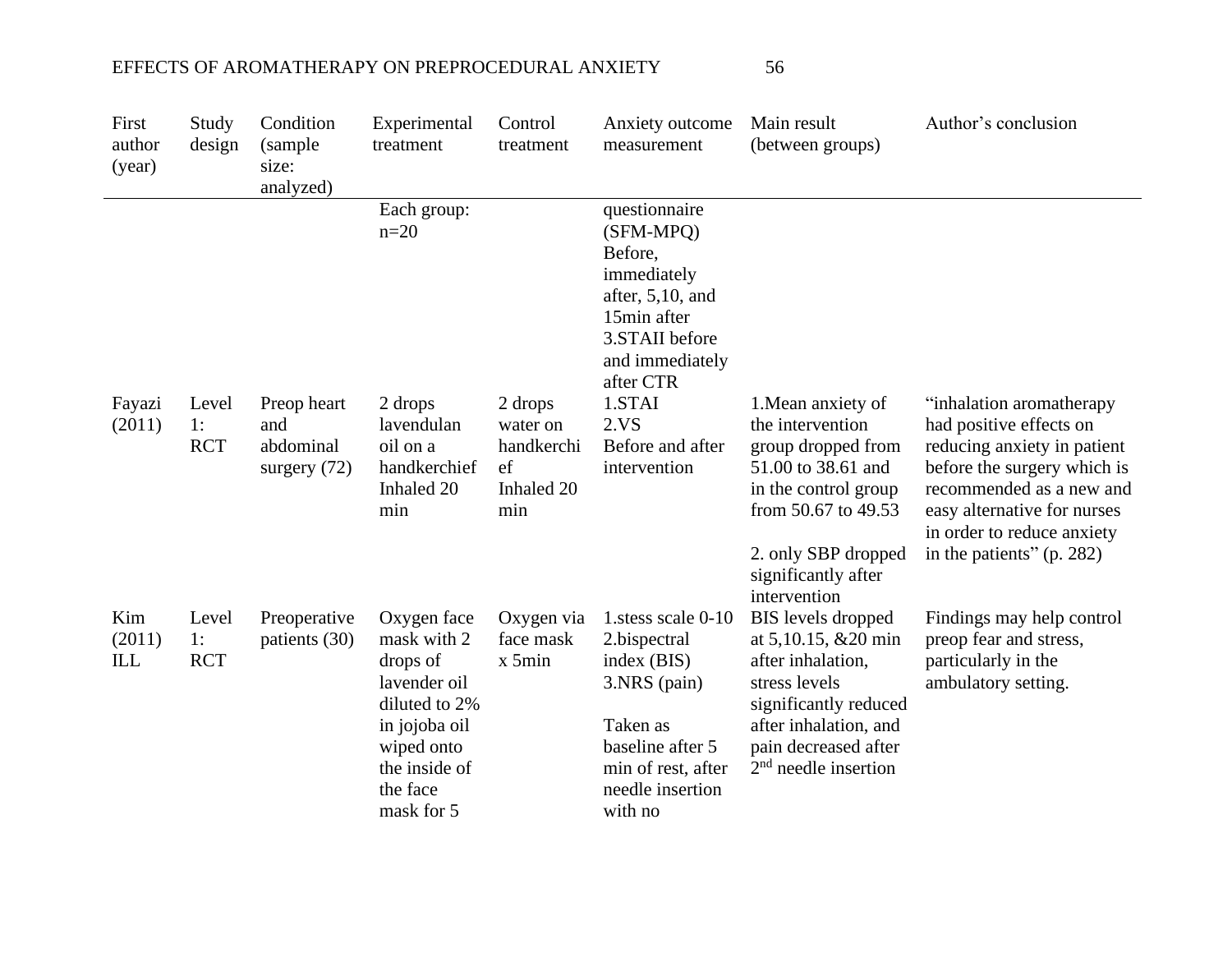| First<br>author<br>(year) | Study<br>design | Condition<br>(sample)<br>size:<br>analyzed) | Experimental<br>treatment | Control<br>treatment | Anxiety outcome<br>measurement                                                                                                                                  | Main result<br>(between groups) | Author's conclusion |
|---------------------------|-----------------|---------------------------------------------|---------------------------|----------------------|-----------------------------------------------------------------------------------------------------------------------------------------------------------------|---------------------------------|---------------------|
|                           |                 |                                             | min                       |                      | interventions,<br>after lavender<br>intervention BIS<br>at 5, 10, 15, 20,<br>and 25 min and<br>stress at 6 min,<br>pain only after<br>$2nd$ needle<br>insertion |                                 |                     |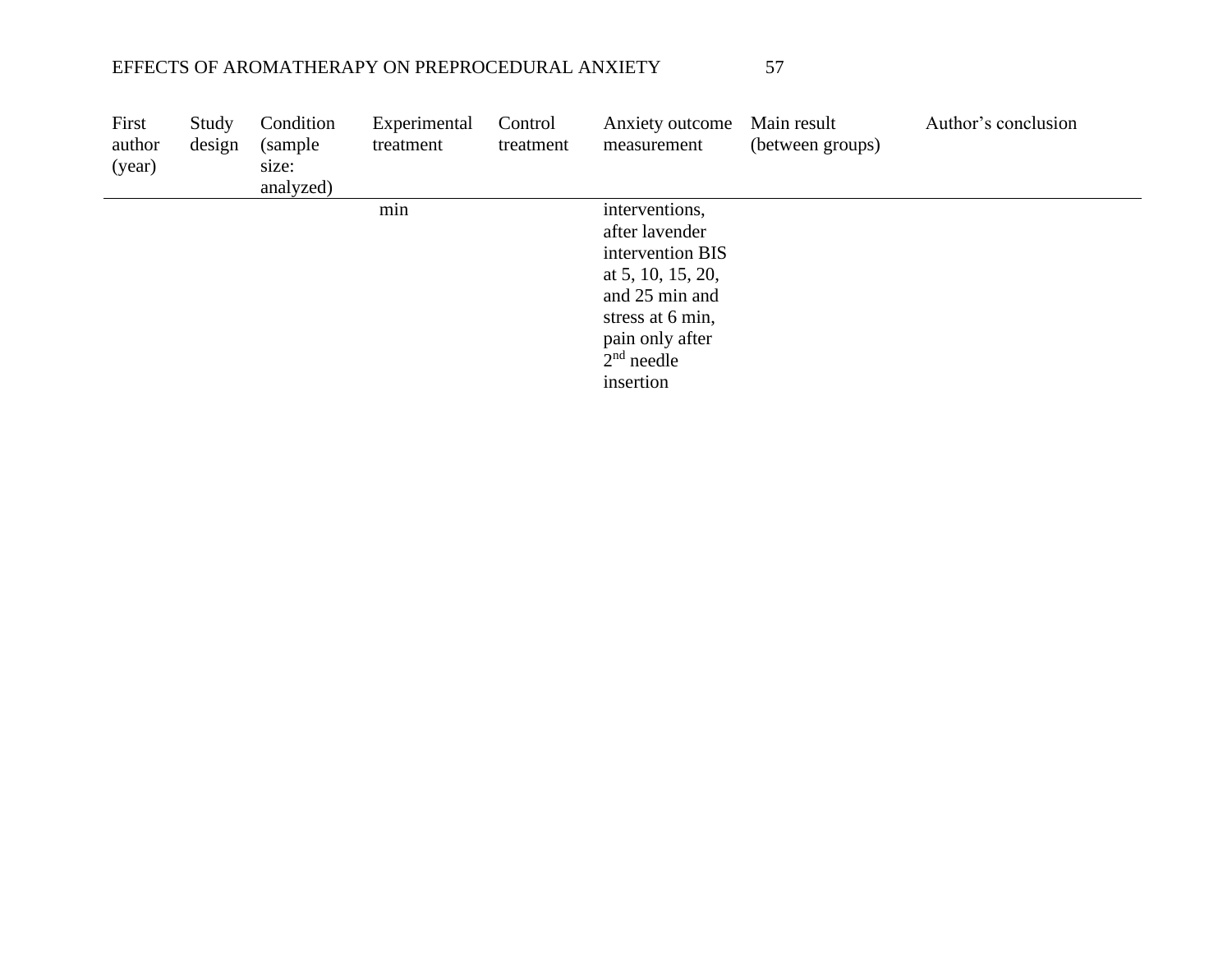# **Appendix C**

## Chronological Table

# **Table C1**

*Chronological table examining the methods, results, and conclusions*

|            | 2011                   | 2011                   | 2016                               | 2016                            | 2016                     | 2017              | 2017             | 2019                                  | 2020           | 2021                  |
|------------|------------------------|------------------------|------------------------------------|---------------------------------|--------------------------|-------------------|------------------|---------------------------------------|----------------|-----------------------|
|            | Fayazi                 | Kim                    | Franco                             | Hasanzadeh                      | Hosseini                 | Hozumi            | Hasanpour        | Yayla                                 | Abdelhakim     | Moradi                |
| Instrument | <b>STAI</b>            | Stress scale           | <b>STAI</b>                        | <b>STAII</b>                    | <b>VS</b>                | <b>NRS</b> (0-10) | <b>STAI</b>      | <b>STAI</b>                           | <b>STAI</b>    | <b>STAI</b>           |
| for        | <b>VS</b>              | $(0-10)$               | HR, BP                             |                                 | <b>STAI</b>              | anxiety)          | VS (BP,          | <b>VS</b>                             | <b>DASS</b>    | VS (BP,               |
| anxiety    |                        | <b>BIS</b>             |                                    |                                 | Serum                    |                   | pulse,           |                                       | <b>VAS</b>     | HR, RR)               |
|            |                        |                        |                                    |                                 | cortisol                 |                   | RR)              |                                       | <b>VS</b>      |                       |
| route      | Handkerchi             | Wiped on               | $O2$ face mask                     | Cotton                          | Inhale                   | Commercial        | Gauze,           | Cotton                                | Inhalation,    | Cotton                |
|            | ef                     | inside of $O2$         |                                    | 10cm from                       | from                     | aroma             | inhaled          | swab                                  | various        | wool                  |
|            |                        | face mask              |                                    | nose, slow                      | sterile                  | diffuser          |                  | 10cm                                  |                | pinned to             |
|            |                        |                        |                                    | breathing                       | gauze                    |                   |                  | from nose                             |                | collar                |
|            |                        |                        |                                    |                                 |                          |                   |                  | breathed                              |                | breathed              |
| Time       | 20 min                 | 5 min                  | $10 \text{ min}$                   | 20 min                          | 20 min                   | Not listed        | 20 min           | normally<br>3 min                     | Various        | normally<br>15-20 min |
| inhaled    |                        |                        |                                    |                                 |                          |                   |                  |                                       |                |                       |
| EO used    | Lavandulan             | Lavandula              | Lavender                           | Lavandula                       | lavender                 | lavender oil,     | Lavender         | Lavandula                             | 8: lavender    | Citrus                |
|            |                        | angustifolia           | fleur oil                          | angustifolia                    |                          | grapefruit        | essence          | officinalis                           | 1: rose EO     | aurantium             |
|            |                        |                        | (containing)                       |                                 |                          | oil, and          |                  | and                                   |                |                       |
|            |                        |                        | Lavandula                          |                                 |                          | <b>Osmanthus</b>  |                  | Eucalyptu                             |                |                       |
|            |                        |                        | angustifolia)                      |                                 |                          | fragrans          |                  | s globulus                            |                |                       |
| GC?        | X                      | $\mathbf X$            |                                    | V                               | $\mathbf X$              | $\mathbf{X}$      | $\mathbf X$      | $\sqrt{ }$                            | $\mathbf X$    | $\mathbf X$           |
| Control or | Placebo:               | Control: just          | Placebo (UO)                       | control                         | Placebo:                 | Placebo/veh       | Placebo:         | control                               | both           | Placebo:              |
| placebo    | H20                    | O2                     |                                    |                                 | distilled                | icle: vapor       | distilled        |                                       |                | distilled             |
|            |                        |                        |                                    |                                 | H <sub>20</sub>          | $&$ control       | H20              |                                       |                | water                 |
| Anxiety    | $\sqrt{}$              | $\sqrt{}$              | $\sqrt{\ }$ (control group)        | $\sqrt{ }$                      |                          | $\sqrt{}$         | $\sqrt{}$        | X with                                | $\sqrt{ }$     | $\sqrt{}$             |
| results    |                        |                        | did also, but LFO<br>group was sig |                                 | Anxiety                  | Osmanthus         |                  | either                                |                |                       |
|            |                        |                        | lower than                         |                                 | $\sqrt{\text{cortisol}}$ | fragrans          |                  |                                       |                |                       |
|            |                        |                        | control)                           |                                 | $\sqrt{STAI}$            |                   |                  |                                       | $\sqrt{P}$ ain |                       |
| Other      | Only SBP<br>$\sqrt{ }$ | Stress, pain,<br>& BIS | VS x                               | Pain $\sqrt$<br>(also cold decr | $\sqrt{BP}$ ,            | Abd<br>discomfort | VS not<br>listed | Pain $\sqrt{\text{with}}$<br>lavender | decreased      | $\sqrt{VS}$           |
| effects    |                        |                        |                                    | both)                           | pulse, $&$<br>RR but in  | only decr. In     |                  |                                       | HR decreased   | (SBP, pulse,<br>RR)   |
|            |                        |                        |                                    |                                 | both                     | high anxiety      |                  |                                       | Did not        |                       |
|            |                        |                        |                                    |                                 |                          | group with        |                  |                                       |                |                       |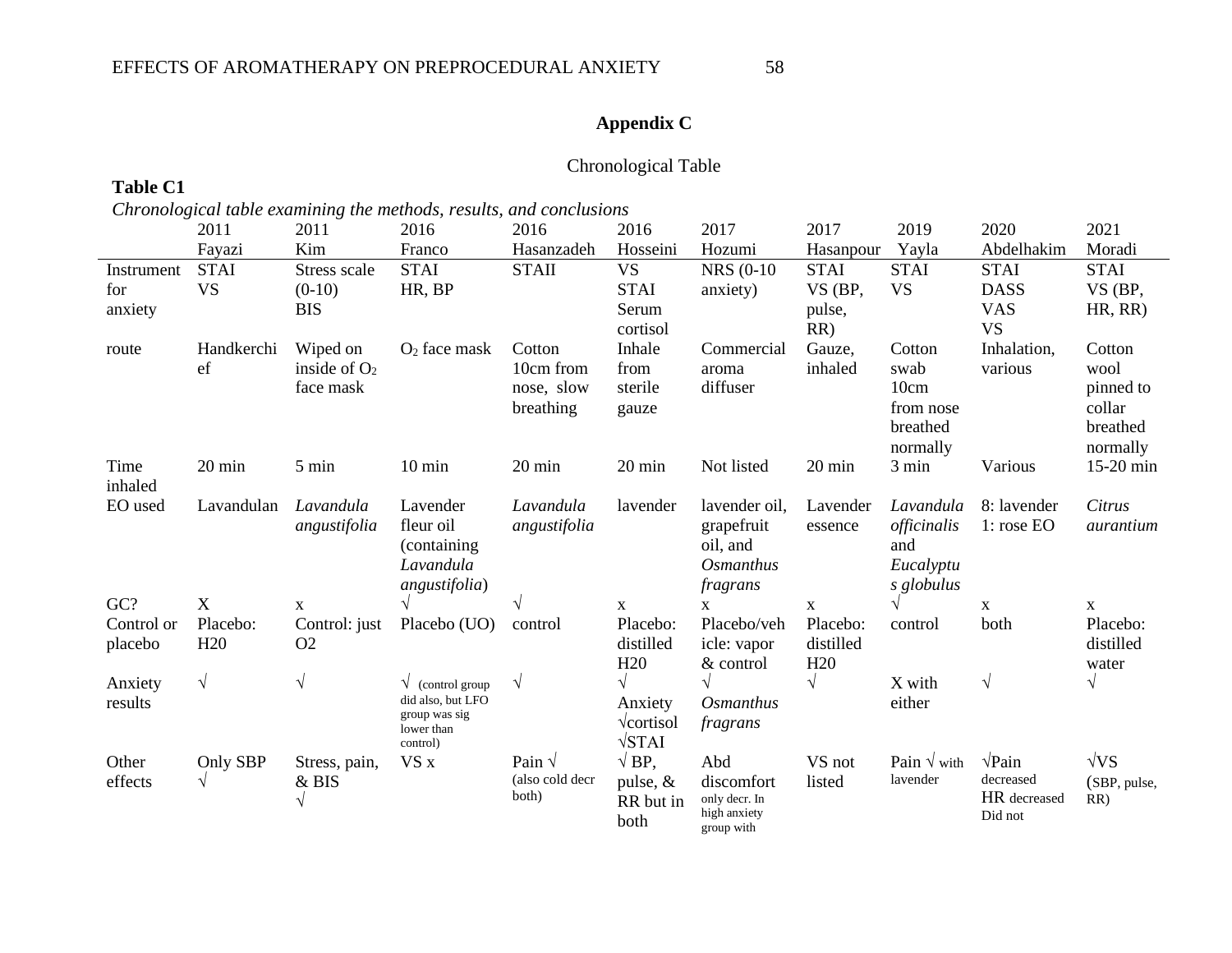|            | 2011                                                                                                                                 | 2011                                                                                                                                                                                                                                                                                  | 2016                                                                                                                                                                                                                       | 2016                                                                                                                                                                                                 | 2016                                                                                                                                                                                                        | 2017                                                                                                                                                             | 2017                                                                                                                                            | 2019                                                                                                                                                                                                             | 2020                                                                                                                                                                                                                                          | 2021                                                                                                                                                                                                                                                                                                                                          |
|------------|--------------------------------------------------------------------------------------------------------------------------------------|---------------------------------------------------------------------------------------------------------------------------------------------------------------------------------------------------------------------------------------------------------------------------------------|----------------------------------------------------------------------------------------------------------------------------------------------------------------------------------------------------------------------------|------------------------------------------------------------------------------------------------------------------------------------------------------------------------------------------------------|-------------------------------------------------------------------------------------------------------------------------------------------------------------------------------------------------------------|------------------------------------------------------------------------------------------------------------------------------------------------------------------|-------------------------------------------------------------------------------------------------------------------------------------------------|------------------------------------------------------------------------------------------------------------------------------------------------------------------------------------------------------------------|-----------------------------------------------------------------------------------------------------------------------------------------------------------------------------------------------------------------------------------------------|-----------------------------------------------------------------------------------------------------------------------------------------------------------------------------------------------------------------------------------------------------------------------------------------------------------------------------------------------|
|            | Fayazi                                                                                                                               | Kim                                                                                                                                                                                                                                                                                   | Franco                                                                                                                                                                                                                     | Hasanzadeh                                                                                                                                                                                           | Hosseini                                                                                                                                                                                                    | Hozumi                                                                                                                                                           | Hasanpour                                                                                                                                       | Yayla                                                                                                                                                                                                            | Abdelhakim                                                                                                                                                                                                                                    | Moradi                                                                                                                                                                                                                                                                                                                                        |
|            |                                                                                                                                      |                                                                                                                                                                                                                                                                                       |                                                                                                                                                                                                                            |                                                                                                                                                                                                      | groups                                                                                                                                                                                                      | grapefruit and<br>Osmanthus<br><i>fragrans</i> (anxiety<br>was shown to<br>sign. Incr abd<br>discomfort)                                                         |                                                                                                                                                 |                                                                                                                                                                                                                  | decrease BP<br>No sign<br>difference in<br>stress                                                                                                                                                                                             |                                                                                                                                                                                                                                                                                                                                               |
| conclusion | "recommen<br>ded as a<br>new and<br>easy<br>alternative<br>for nurses<br>in order to<br>reduce<br>anxiety in<br>patient" (p.<br>282) | "although"<br>difficult to<br>interpret,<br>may prove<br>to be<br>important in<br>controlling<br>preoperative<br>fear and<br>stress,<br>particularly<br>in the<br>ambulatory<br>setting."<br>"a simple,<br>low risk,<br>cost-<br>effective<br>nursing<br>intervention<br>$"$ (p. 825) | "It is<br>probable that<br>the beneficial<br>effect<br>observed was<br>due to both<br>aromatherapy<br>with<br>LFO and a<br>placebo<br>effect related<br>to the added<br>attention<br>given to the<br>patients" (p.<br>244) | "Given the<br>simplicity<br>and<br>inexpensive<br>nature of<br>such<br>approaches,<br>their<br>application<br>in clinical<br>practice<br>could be<br>suggested to<br>the nursing<br>staff" $(p. 73)$ | "aromath<br>erapy<br>with<br>lavender<br>can be<br>adopted<br>as a<br>branch of<br>complem<br>entary<br>medicine<br>to control<br>anxiety<br>before<br>surgeries<br>in<br>clinical<br>settings"<br>(p. 401) | "aromathera<br>py can serve<br>as an<br>effective<br>complement<br>ary<br>treatment<br>for making<br>colonoscopy<br>procedures<br>more<br>tolerable"<br>(p. 168) | "suggeste<br>d to use<br>lavender<br>essential<br>oil in<br>similar<br>clinical<br>situations<br>to control<br>surgical<br>anxiety"<br>(p. 228) | "lavender<br>essential<br>oil<br>administer<br>ed<br>by<br>inhalation<br>decreased<br><b>VAS</b><br>scores<br>during<br>needle<br>insertion<br>into an<br>implantabl<br>e venous<br>port<br>catheter"<br>(p. 40) | "Inhalation<br>aromatherap<br>y especially<br>with<br>lavender is<br>effective in<br>reducing<br>anxiety,<br>pain and HR<br>in cardiac<br>surgery.<br>However, it<br>has no<br>significant<br>effect on<br>stress, SBP<br>and DBP"<br>(p. 7). | "conducti<br>ng in-<br>service<br>educationa<br>1 programs<br>for health<br>advisers<br>and<br>treatment<br>staff,<br>including<br>nurses,<br>and<br>considerin<br>g this<br>interventio<br>n as a part<br>of a<br>healthcare<br>program<br>of<br>coronary<br>patients<br>undergoin<br>g<br>angiograp<br>hy<br>are<br>needed"<br>$(p. 181)$ . |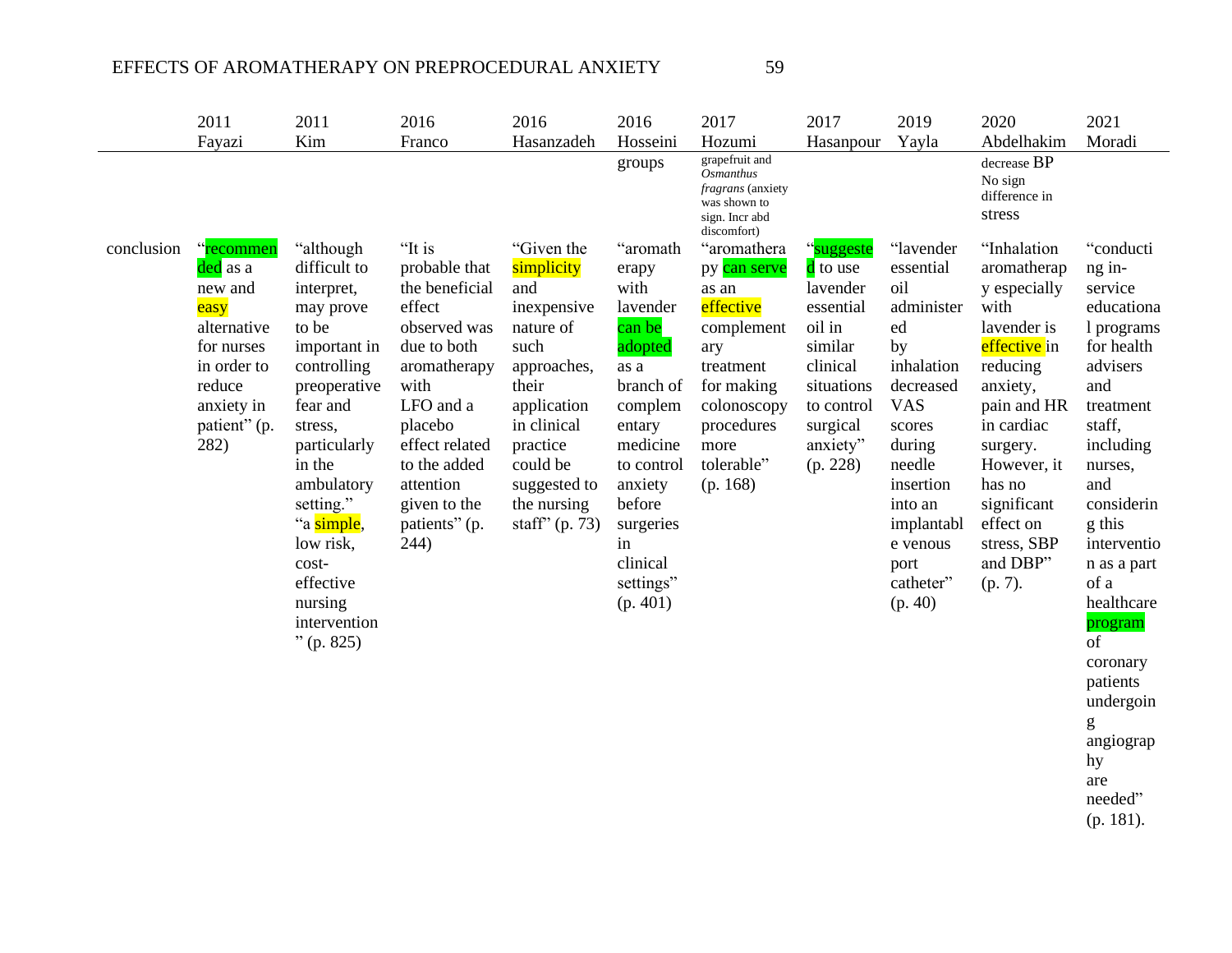|           | 2011          | 2011 | 2016                           | 2016       | 2016     | 2017   | 2017      | 2019  | 2020       | 2021      |  |
|-----------|---------------|------|--------------------------------|------------|----------|--------|-----------|-------|------------|-----------|--|
|           | Favazi        | Kim  | Franco                         | Hasanzadeh | Hosseini | Hozumi | Hasanpour | Yayla | Abdelhakim | Moradi    |  |
| Stated:   |               |      | $\mathbf{v}$                   |            | X        |        | $\Lambda$ |       |            | $\Lambda$ |  |
| more      |               |      |                                |            |          |        |           |       |            |           |  |
| research  |               |      |                                |            |          |        |           |       |            |           |  |
| necessary |               |      |                                |            |          |        |           |       |            |           |  |
| $ -$      | $\sim$ $\sim$ |      | $\sim$ $\sim$<br>$\sim$ $\sim$ |            |          |        |           |       |            |           |  |

*Note*: √=significant decrease or answer in the affirmative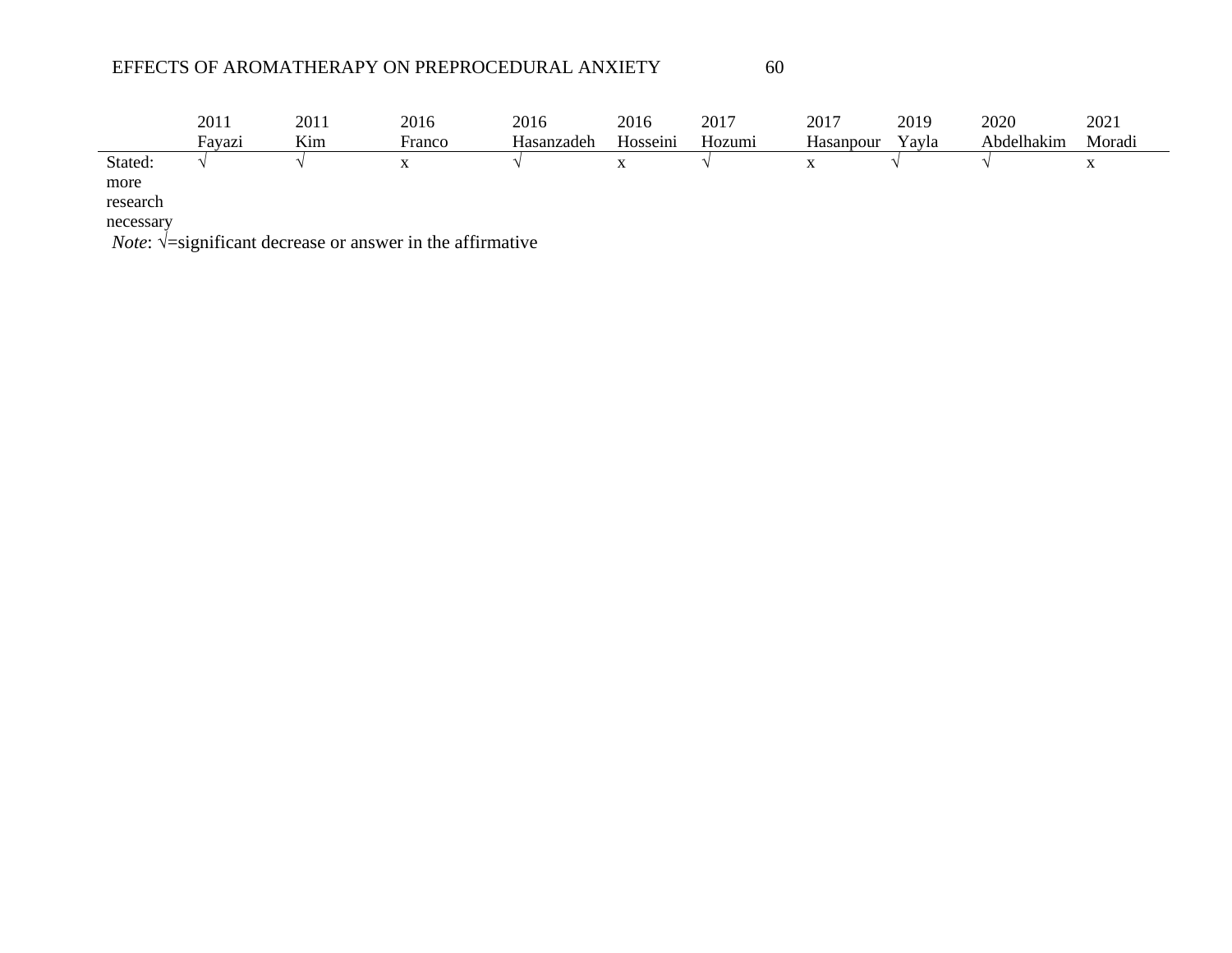# **Appendix D**

# Other Effects of Aromatherapy Table

## **Table D1**

# *Other reported effects of the aromatherapies: Beneficial and adverse*

| Authors<br>(year)                                                                                                        | Purpose                                                                                                                                                                             | Sample                                                    | Hopkin's<br>Level of<br>Evidence         | EO used                                                                        | Significant<br>improvement<br>in anxiety?                | Other beneficial effects                                                                                                                                                                                                                                                      | <b>Adverse Effects</b>                                                                                               |
|--------------------------------------------------------------------------------------------------------------------------|-------------------------------------------------------------------------------------------------------------------------------------------------------------------------------------|-----------------------------------------------------------|------------------------------------------|--------------------------------------------------------------------------------|----------------------------------------------------------|-------------------------------------------------------------------------------------------------------------------------------------------------------------------------------------------------------------------------------------------------------------------------------|----------------------------------------------------------------------------------------------------------------------|
| Franco,<br>Blanck,<br>Dugan, Kline,<br>Shanmugam,<br>Galotti, von<br>Bergen<br>Granell,<br>Wajda (2016)                  | "to determine<br>whether lavender<br>fleur oil (LFO)<br>aromatherapy<br>would reduce<br>anxiety when<br>administered to<br>women before<br>undergoing breast<br>surgery" $(p. 243)$ | Adult women<br>scheduled for<br>breast surgery<br>(93:93) | 1:RCT                                    | <b>LFO</b>                                                                     |                                                          | VS: no reduction of HR or<br><b>BP</b><br><b>STAI:</b><br>decreased feelings of<br>fright, worry, and worry<br>over possible misfortunes.<br>Both LFO and UO<br>decreased feelings<br>of tension, jitteriness,<br>negative attitudes,<br>increasing feelings of<br>well-being | Not listed<br>(states that they<br>were recorded, but<br>does not present<br>the findings in the<br>results section) |
| Hozumi,,<br>Hasegawa,<br>Tsunenari,<br>Sanpei,<br>Arashina,<br>Takahashi,<br>Konnno,<br>Chida, &<br>Tomimatsu<br>(2017). | To investigate the<br>"effectiveness of<br>aromatherapy for<br>reducing anxiety<br>and abdominal<br>discomfort during<br>colonoscopy" (p.<br>166)                                   | Male patients<br>undergoing<br>colonoscopy<br>(364:361)   | 1:RCT                                    | Lavender,<br>Grapefruit,<br>and<br><i>Osmanthus</i><br>fragrans<br>(tea olive) | $\sqrt{ }$<br>(LEO and<br>Osmanthus<br><i>fragrans</i> ) | abdominal discomfort<br>decreased in the high anxiety<br>group but not in the general<br>sample (with grapefruit and<br>Osmanthus fragrans)                                                                                                                                   | none                                                                                                                 |
| Abdelhakima,<br>Husseinb,<br>Doheimc.<br>Sayed (2020)                                                                    | "to synthesize"<br>evidence regarding<br>the efficacy of<br>inhalation                                                                                                              | Patients<br>undergoing<br>any<br>cardiovascular           | Level 1:<br>Systemat<br>ic review<br>and | 8 studies<br>used LEO<br>1 used rose                                           | $\sqrt{ }$                                               | Pain decreased<br>HR decreased<br>Did not decrease BP<br>No sign difference in stress                                                                                                                                                                                         | Not listed                                                                                                           |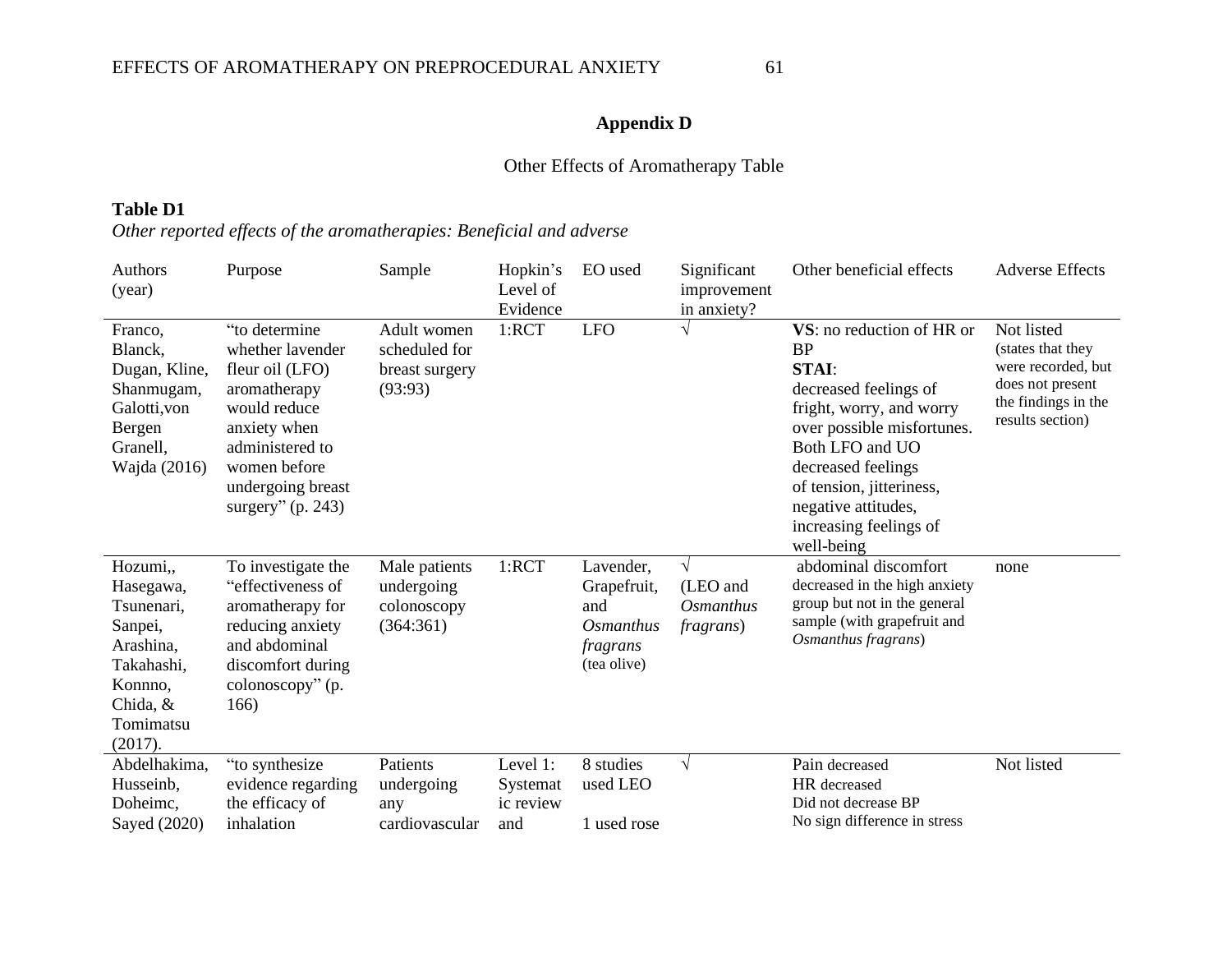| Authors<br>(year)                                                                    | Purpose                                                                                                                                                                              | Sample                                                                                                                                        | Hopkin's<br>Level of<br>Evidence                                               | EO used                                                       | Significant<br>improvement<br>in anxiety? | Other beneficial effects                                                                                                              | <b>Adverse Effects</b> |
|--------------------------------------------------------------------------------------|--------------------------------------------------------------------------------------------------------------------------------------------------------------------------------------|-----------------------------------------------------------------------------------------------------------------------------------------------|--------------------------------------------------------------------------------|---------------------------------------------------------------|-------------------------------------------|---------------------------------------------------------------------------------------------------------------------------------------|------------------------|
|                                                                                      | aromatherapy in<br>patients undergoing<br>cardiac surgery" (p.<br>1)                                                                                                                 | surgery $(656)$                                                                                                                               | metaanal<br>ysis of<br><b>RCTs</b>                                             | <b>EO</b>                                                     |                                           |                                                                                                                                       |                        |
| Hosseini,<br>Heydari,<br>Vakili,<br>Moghadam &<br>Tazyky<br>(2016)                   | "to determine the<br>effect of lavender<br>essence on the<br>levels of anxiety<br>and<br>blood cortisol in<br>candidates for<br>open-heart<br>surgery" (p. 397)                      | Candidates for<br>open-heart<br>surgery $(90)$                                                                                                | Level 1:<br><b>RCT</b>                                                         | <b>LEO</b>                                                    | $\sqrt{}$                                 | VS: no mean difference<br>between the groups in SBP,<br>pulse, and RR<br>(ANOVA: 70% correlation<br>between cortisol levels and<br>VS | Not listed             |
| Moradi,<br>Ashtarian,<br>Danzima<br>Saeedi,<br>Bijan, Akbari,<br>Mohammadi<br>(2021) | "To determine the<br>effectiveness and<br>safety of essential<br>oil from Citrus<br><i>aurantium</i> on<br>anxiety in patients<br>undergoing<br>coronary<br>angiography" (p.<br>177) | Patients<br>undergoing<br>coronary<br>angiography<br>(92:80)                                                                                  | Level 1:<br><b>RCT</b>                                                         | Citrus<br>aurantium                                           | $\sqrt{ }$                                | VS: SBP, pulse, RR had a<br>significant difference                                                                                    | none                   |
| Yayla &<br>Ozdemir<br>(2019)                                                         | "to determine the<br>effects of<br>inhalation<br>aromatherapy on<br>procedural<br>pain and anxiety<br>after needle<br>insertion into an<br>implantable central<br>venous port        | cancer patients<br>with<br>implantable<br>venous port<br>catheters<br>scheduled to<br>undergo<br>chemotherapy<br>in an oncology<br>unit (123) | Level 1:<br>quasi-<br>randomiz<br>ed<br>controlle<br>d quasi<br>pilot<br>study | <b>Lavender</b><br>in one<br>group,<br>eucalyptus<br>in other | $\mathbf X$                               | Pain: reduced severity in the<br>lavender group                                                                                       | Not listed             |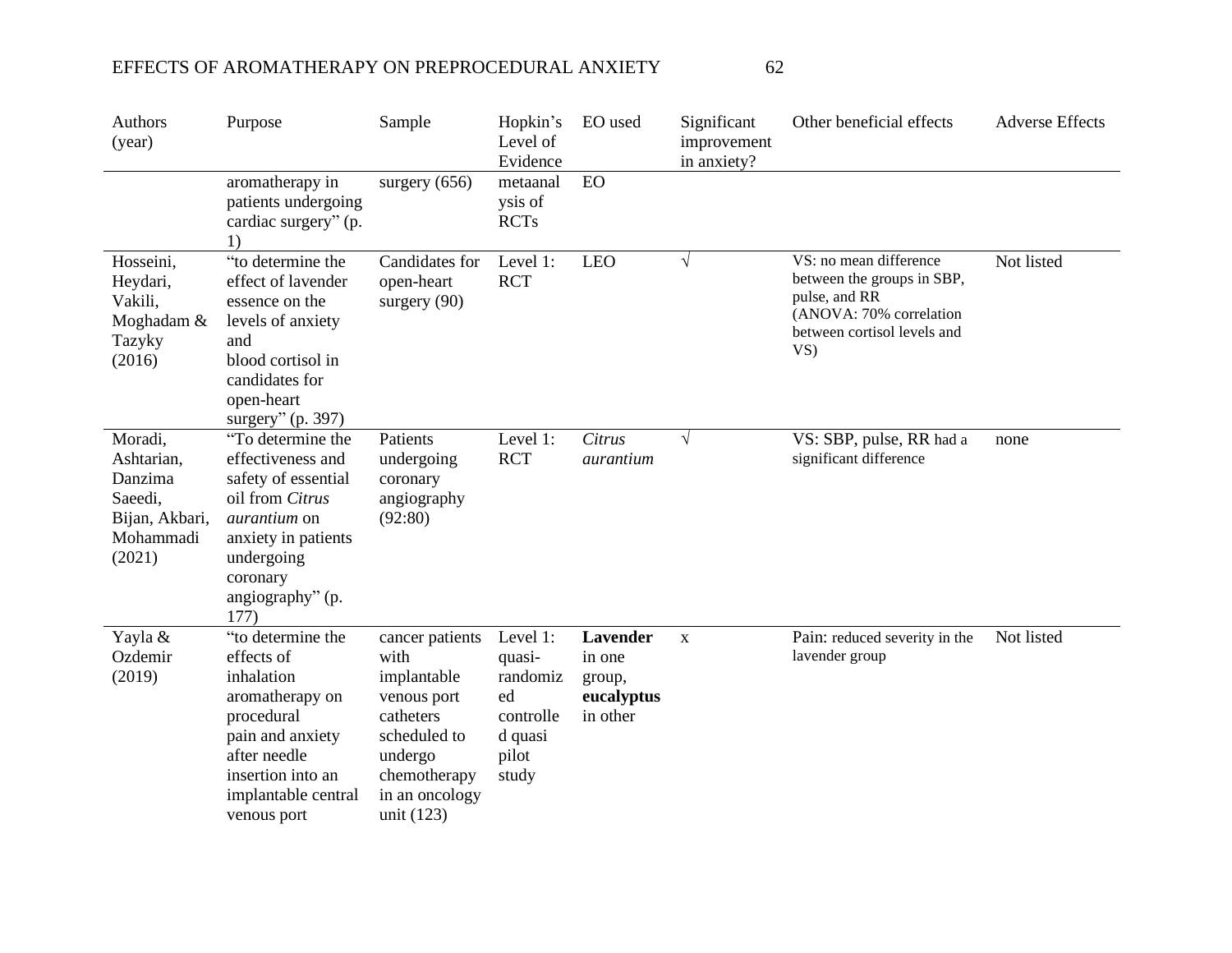| Authors<br>(year)                                                                                | Purpose                                                                                                                                                                       | Sample                                                                                                                                                                          | Hopkin's<br>Level of<br>Evidence | EO used    | Significant<br>improvement<br>in anxiety? | Other beneficial effects                                                                                                        | <b>Adverse Effects</b> |
|--------------------------------------------------------------------------------------------------|-------------------------------------------------------------------------------------------------------------------------------------------------------------------------------|---------------------------------------------------------------------------------------------------------------------------------------------------------------------------------|----------------------------------|------------|-------------------------------------------|---------------------------------------------------------------------------------------------------------------------------------|------------------------|
|                                                                                                  | catheter" $(p. 35)$                                                                                                                                                           |                                                                                                                                                                                 |                                  |            |                                           |                                                                                                                                 |                        |
| Hasanpour,<br>Begloo,<br>Jafarian,<br>Aliyari,<br>Moghadam,H<br>aghani, &<br>Otaghvar<br>(2017). | "to determine the<br>effect of<br>aromatherapy on<br>the anxiety of<br>patients<br>undergoing<br>surgical<br>reconstruction of<br>the upper limb" (p.<br>228)                 | undergoing<br>upper limb<br>reconstruction<br>surgery who<br>were admitted<br>to the $15-$<br>Khordad<br>Plastic and<br>Reconstructiv<br>e Surgery<br>Hospital in<br>2017 (100) | Level 1:<br><b>RCT</b>           | <b>LEO</b> | $\sqrt{}$                                 | None listed                                                                                                                     | None                   |
| Hasanzadeh,<br>Kashouk,<br>Amini, Asili,<br>Emami,<br>Vashani,<br>Sahebkar<br>(2016)             | "To determine<br>the effects of cold<br>application,<br>inhalation of<br>lavender essential<br>oil, and their<br>combination on<br>pain and<br>anxiety during<br>CTR''(p. 64) | CABG pts<br>with a CT in<br>for $\geq$ 24 h<br>undergoing<br>Chest tube<br>removal<br>$(CTR)$ (80)                                                                              | Level 1:<br><b>RCT</b>           | <b>LEO</b> | $\sqrt{ }$                                | Pain intensity but not<br>quality improved                                                                                      | Not listed             |
| Fayazi,<br>Babashahi,<br>Rezaei (2011)                                                           | "to investigate the<br>effects of<br>inhalation<br>aromatherapy on<br>anxiety level in<br>preoperative<br>patients" (p. 278)                                                  | Preop heart<br>and abdominal<br>surgery (72)                                                                                                                                    | Level 1:<br><b>RCT</b>           | lavandulan | $\sqrt{ }$                                | SBP dropped significantly,<br>but mean pulse rate,<br>respiratory rate,<br>temperature, and diastolic<br>blood pressure did not | Not listed             |
| Kim, Kim,<br>Yeo, Hong,<br>Lee, Jeon                                                             | "to investigate<br>whether lavender<br>oil aromatherapy                                                                                                                       | Preoperative<br>patients (30)                                                                                                                                                   | Level 1:<br><b>RCT</b>           | <b>LEO</b> | $\sqrt{}$                                 | BIS decreased significantly<br>for 20 min. after lavender<br>inhalation (an EEG                                                 | None                   |